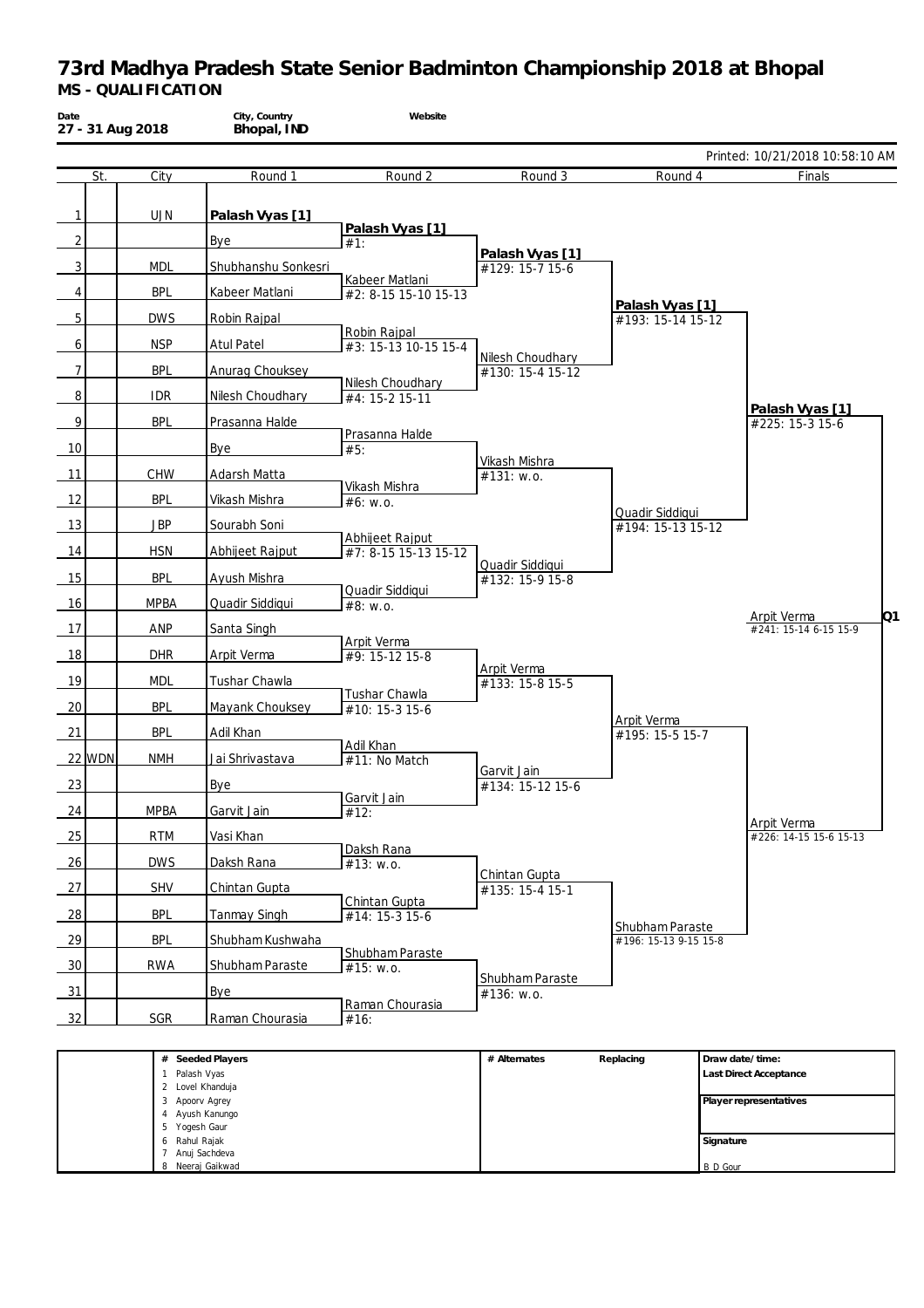| Date<br>27 - 31 Aug 2018 |             | City, Country<br>Bhopal, IND      | Website                                          |                                       |                                      |                                              |
|--------------------------|-------------|-----------------------------------|--------------------------------------------------|---------------------------------------|--------------------------------------|----------------------------------------------|
|                          |             |                                   |                                                  |                                       |                                      | Printed: 10/21/2018 10:58:10 AM              |
| St.                      | City        | Round 1                           | Round 2                                          | Round 3                               | Round 4                              | Finals                                       |
| 33                       | <b>CHW</b>  | Lovel Khanduja [2]                | Lovel Khanduja [2]                               |                                       |                                      |                                              |
| 34                       |             | Bye                               | #17:                                             | Lovel Khanduja [2]                    |                                      |                                              |
| 35                       | <b>BPL</b>  | Ankur Pandey                      | Arin Yadav                                       | #137: 14-15 15-9 15-11                |                                      |                                              |
| 36                       | <b>UJN</b>  | Arin Yadav                        | #18: 15-7 15-2                                   |                                       | Lovel Khanduja [2]                   |                                              |
| 37                       | <b>SHR</b>  | Rishik Verma                      | Rishik Verma                                     |                                       | #197: 15-9 15-12                     |                                              |
| 38                       | <b>MPBA</b> | Aditya Batra                      | #19: 13-15 15-3 15-11                            | Nirmal Jat                            |                                      |                                              |
| 39                       | <b>DWS</b>  | Nirmal Jat                        |                                                  | #138: 15-12 15-13                     |                                      |                                              |
| 40                       | <b>BPL</b>  | Aditya Kamble                     | Nirmal Jat<br>#20: 15-7 15-9                     |                                       |                                      |                                              |
| 41                       | <b>BPL</b>  | Ayush Singh                       |                                                  |                                       |                                      | Lovel Khanduja [2]<br>#227: 10-15 15-7 15-11 |
| 42                       |             | Bye                               | Ayush Singh<br>#21:                              |                                       |                                      |                                              |
| 43                       | <b>IDR</b>  | Ayush Pandey                      |                                                  | Ayush Pandey                          |                                      |                                              |
|                          |             |                                   | <b>Ayush Pandey</b><br>#22: 15-10 13-15 15-13    | #139: 15-7 15-10                      |                                      |                                              |
| 44                       | <b>JBP</b>  | Pranav Jain                       |                                                  |                                       | Agnishwar Mukerjee                   |                                              |
| 45                       | <b>RTM</b>  | Ali Khan                          | Agnishwar Mukerjee                               |                                       | #198: 15-9 15-12                     |                                              |
| 46                       | <b>BPL</b>  | Agnishwar Mukerjee                | #23: W.0.                                        | Agnishwar Mukerjee                    |                                      |                                              |
| 47                       | <b>BPL</b>  | Jasdeep Singh                     | Jasdeep Singh                                    | #140: 15-7 15-4                       |                                      |                                              |
| 48                       | <b>MDL</b>  | Manas Chourasia                   | #24: 15-12 15-10                                 |                                       |                                      | O <sub>2</sub>                               |
| 49                       | <b>DWS</b>  | Sandeep Kujur                     |                                                  |                                       |                                      | Austen Nathaniel<br>#242: 12-15 15-7 15-14   |
| 50                       | <b>STN</b>  | Prashant Nigam                    | Sandeep Kujur<br>#25: w.o.                       |                                       |                                      |                                              |
| 51                       | <b>BPL</b>  | Anuj Tambe                        |                                                  | Anuj Tambe<br>#141: 8-15 15-14 15-11  |                                      |                                              |
| 52                       | <b>DHR</b>  | Tanay Mukati                      | Anuj Tambe<br>#26: w.o.                          |                                       |                                      |                                              |
| 53                       | <b>RSN</b>  | Saroj Regmi                       |                                                  |                                       | Chirag Khan<br>#199: 15-13 15-2      |                                              |
| 54                       | <b>BPL</b>  | Chirag Khan                       | Chirag Khan                                      |                                       |                                      |                                              |
|                          |             |                                   | #27: 15-9 15-6                                   | Chirag Khan                           |                                      |                                              |
| 55                       |             | Bye                               | Sarthak Singhal                                  | #142: w.o.                            |                                      |                                              |
| 56                       | <b>MPBA</b> | Sarthak Singhal                   | #28:                                             |                                       |                                      | Austen Nathaniel                             |
| 57                       | <b>UJN</b>  | Vaibhav Yadav                     | Vaibhav Yadav                                    |                                       |                                      | #228: 15-13 10-15 15-13                      |
| 58                       | <b>BPL</b>  | Kartik Singh Pawar                | #29: w.o.                                        | Vaibhav Yadav                         |                                      |                                              |
| 59                       | <b>RTM</b>  | Akshat Tiwari                     |                                                  | #143: w.o.                            |                                      |                                              |
| 60                       | <b>SHV</b>  | Tarun Bansal                      | Tarun Bansal<br>#30: 15-6 15-9                   |                                       |                                      |                                              |
| 61                       | <b>MPBA</b> | Austen Nathaniel                  |                                                  |                                       | Austen Nathaniel<br>#200: 15-13 15-7 |                                              |
| 62                       | <b>HSN</b>  | Chetan Singh                      | <b>Austen Nathaniel</b><br>#31: 15-5 12-15 15-11 |                                       |                                      |                                              |
| 63                       |             | <b>Bye</b>                        |                                                  | Austen Nathaniel<br>#144: 15-12 15-10 |                                      |                                              |
| 64                       | <b>BPL</b>  | Divyansh Sarathe                  | Divyansh Sarathe                                 |                                       |                                      |                                              |
|                          |             |                                   | #32:                                             |                                       |                                      |                                              |
|                          |             | # Seeded Players                  |                                                  | # Alternates                          | Replacing                            | Draw date/time:                              |
|                          |             | 1 Palash Vyas<br>2 Lovel Khanduja |                                                  |                                       |                                      | Last Direct Acceptance                       |
|                          |             | 3 Apoorv Agrey<br>4 Ayush Kanungo |                                                  |                                       |                                      | Player representatives                       |
|                          |             | Yogesh Gaur                       |                                                  |                                       |                                      |                                              |

**Signature** B D Gour

6 Rahul Rajak 7 Anuj Sachdeva 8 Neeraj Gaikwad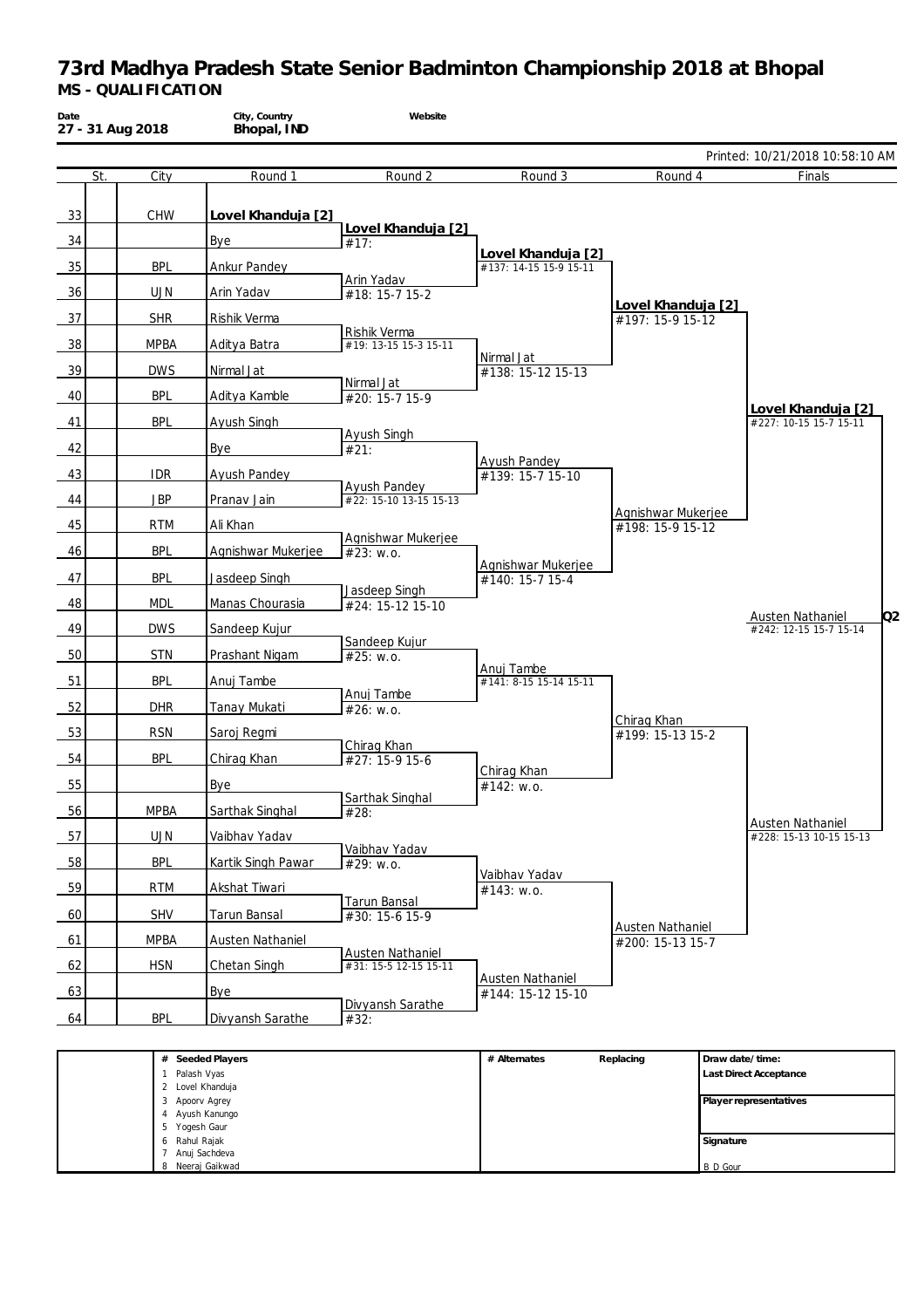| Date<br>27 - 31 Aug 2018 |                                | City, Country<br>Bhopal, IND        | Website                         |                                              |                                                       |                                           |
|--------------------------|--------------------------------|-------------------------------------|---------------------------------|----------------------------------------------|-------------------------------------------------------|-------------------------------------------|
|                          |                                |                                     |                                 |                                              |                                                       | Printed: 10/21/2018 10:58:10 AM           |
| St.                      | City                           | Round 1                             | Round 2                         | Round 3                                      | Round 4                                               | Finals                                    |
| 65                       | <b>DHR</b>                     | Ayush Kanungo [4]                   | Ayush Kanungo [4]               |                                              |                                                       |                                           |
| 66                       |                                | Bye                                 | #33:                            | Ayush Kanungo [4]                            |                                                       |                                           |
| 67                       | <b>STN</b>                     | Kishore Rohra                       | Kishore Rohra                   | #145: 15-9 15-8                              |                                                       |                                           |
| 68                       | <b>BPL</b>                     | Hardik Kumar                        | #34: w.o.                       |                                              |                                                       |                                           |
| 69                       | <b>MPBA</b>                    | Varun Mahadik                       |                                 |                                              | Ayush Kanungo [4]<br>#201: 15-14 15-13                |                                           |
| 70                       | <b>BPL</b>                     | Tejas Varshney                      | Varun Mahadik<br>#35: 15-3 15-5 | Siddharth Sharma                             |                                                       |                                           |
| 71                       | <b>BPL</b>                     | Aayush Awasthi                      |                                 | #146: 15-10 15-14                            |                                                       |                                           |
| 72                       | <b>CHW</b>                     | Siddharth Sharma                    | Siddharth Sharma<br>#36: W.0.   |                                              |                                                       | Yuvraj Verma                              |
| 73                       | <b>GWL</b>                     | Yash Lohiya                         |                                 |                                              |                                                       | #229: 15-6 15-7                           |
| 74                       |                                | Bye                                 | Yash Lohiya<br>#37:             |                                              |                                                       |                                           |
| 75                       | <b>DWS</b>                     | Yuvraj Verma                        |                                 | Yuvraj Verma<br>#147: w.o.                   |                                                       |                                           |
|                          | <b>BPL</b>                     |                                     | Yuvraj Verma                    |                                              |                                                       |                                           |
| 76<br>77                 | <b>BPL</b>                     | Ashish Gupta<br>Shivendra Chouhan   | #38: 15-7 15-5                  |                                              | Yuvraj Verma<br>#202: 15-10 12-15 15-9                |                                           |
| 78                       | <b>SHV</b>                     | Jitendra Garg                       | #39: No Match                   |                                              |                                                       |                                           |
| 79 WDN                   | <b>IDR</b>                     | <b>Tanay Goyal</b>                  |                                 | Ronit Anjana<br>#148: No Match               |                                                       |                                           |
| 80                       | <b>UJN</b>                     | Ronit Anjana                        | Ronit Anjana                    |                                              |                                                       |                                           |
|                          |                                |                                     | #40: No Match                   |                                              |                                                       | Tanveer Singh MatharuQ3                   |
| 81                       | <b>DWS</b>                     | Himanshu Carpenter                  | Tanveer Singh Matharu           |                                              |                                                       | #243: 15-14 10-15 15-12                   |
| 82                       | <b>BPL</b>                     | Tanveer Singh Matharu #41: w.o.     |                                 | Tanveer Singh Matharu                        |                                                       |                                           |
| 83                       | ANP                            | Rajat Sharma                        |                                 | #149: 10-15 15-11 15-13                      |                                                       |                                           |
| 84                       | <b>RWA</b>                     | Sumit Mishra                        | Sumit Mishra<br>#42: 15-9 15-7  |                                              |                                                       |                                           |
| 85                       | <b>HSN</b>                     | <b>Shrey Rawat</b>                  |                                 |                                              | <b>Tanveer Singh Matharu</b><br>#203: 15-7 14-15 15-5 |                                           |
| 86                       | <b>JBP</b>                     | Jyotiraditya Sanghi                 | <b>Shrey Rawat</b><br>#43: W.0. |                                              |                                                       |                                           |
| 87                       |                                | Bye                                 |                                 | <b>Shrey Rawat</b><br>#150: 13-15 15-8 15-11 |                                                       |                                           |
| 88                       | <b>BPL</b>                     | Satendra Kaithal                    | Satendra Kaithal                |                                              |                                                       |                                           |
|                          |                                |                                     | #44:                            |                                              |                                                       | <b>Tanveer Singh Matharu</b>              |
| 89                       | <b>NSP</b>                     | Shashwat Patel                      | Shashwat Patel                  |                                              |                                                       | #230: 15-7 15-8                           |
| 90                       | <b>MPBA</b>                    | Chirag Chouhan                      | #45: 15-7 15-13                 | Shashwat Patel                               |                                                       |                                           |
| 91                       | <b>UJN</b>                     | Vaibhav Jadia                       | Yash Makheeja                   | #151: 15-8 15-11                             |                                                       |                                           |
| 92                       | <b>BPL</b>                     | Yash Makheeja                       | #46: 15-9 15-7                  |                                              | Palash Shrivas                                        |                                           |
| 93                       | <b>BPL</b>                     | Ojas Wasney                         | Ojas Wasney                     |                                              | #204: 9-15 15-12 15-8                                 |                                           |
| 94                       | <b>RTM</b>                     | Rudra Jat                           | #47: w.o.                       |                                              |                                                       |                                           |
| 95                       |                                | Bye                                 |                                 | Palash Shrivas<br>#152: 15-10 15-9           |                                                       |                                           |
| 96                       | <b>MDL</b>                     | Palash Shrivas                      | Palash Shrivas<br>#48:          |                                              |                                                       |                                           |
|                          |                                |                                     |                                 |                                              |                                                       |                                           |
|                          | 1 Palash Vyas                  | # Seeded Players                    |                                 | # Alternates                                 | Replacing                                             | Draw date/time:<br>Last Direct Acceptance |
|                          |                                | 2 Lovel Khanduja                    |                                 |                                              |                                                       |                                           |
|                          |                                | 3 Apoorv Agrey<br>4 Ayush Kanungo   |                                 |                                              |                                                       | Player representatives                    |
|                          | 5 Yogesh Gaur<br>6 Rahul Rajak |                                     |                                 |                                              |                                                       | Signature                                 |
|                          |                                | 7 Anuj Sachdeva<br>8 Neeraj Gaikwad |                                 |                                              |                                                       |                                           |
|                          |                                |                                     |                                 |                                              |                                                       | <b>B</b> D Gour                           |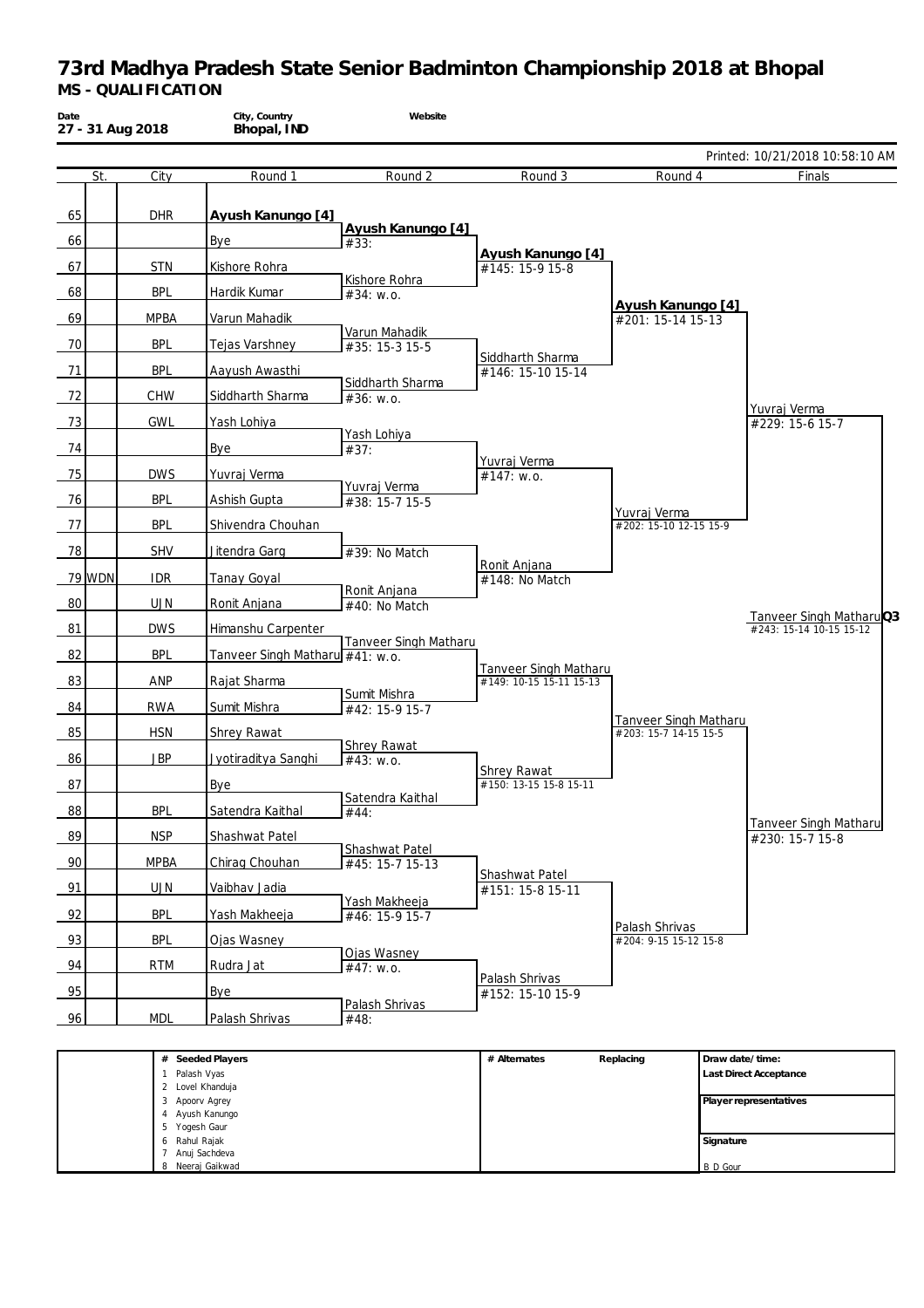| Date<br>27 - 31 Aug 2018 |            | City, Country<br>Bhopal, IND       | Website                                 |                                   |                       |                 |                                             |
|--------------------------|------------|------------------------------------|-----------------------------------------|-----------------------------------|-----------------------|-----------------|---------------------------------------------|
|                          |            |                                    |                                         |                                   |                       |                 | Printed: 10/21/2018 10:58:10 AM             |
| St.                      | City       | Round 1                            | Round 2                                 | Round 3                           | Round 4               |                 | Finals                                      |
| 97<br>98                 | <b>CHW</b> | Apoorv Agrey [3]<br>Bye            | Apoorv Agrey [3]<br>#49:                |                                   |                       |                 |                                             |
|                          |            |                                    |                                         | Apoorv Agrey [3]                  |                       |                 |                                             |
| 99                       | <b>DWS</b> | Tejas Barod                        | Ridham Harod                            | #153: 15-8 15-10                  |                       |                 |                                             |
| 100                      | <b>BPL</b> | Ridham Harod                       | #50: 15-6 15-13                         |                                   | Apoorv Agrey [3]      |                 |                                             |
| 101                      | <b>JBP</b> | Arpit Singh                        | Arpit Singh                             |                                   | #205: 15-8 15-6       |                 |                                             |
| 102                      | ANP        | Abhay Raj Singh                    | #51: 15-9 15-14                         |                                   |                       |                 |                                             |
| 103                      | <b>BPL</b> | Ayan Ahmed                         |                                         | Divyratn Singh<br>#154: 15-9 15-4 |                       |                 |                                             |
| 104                      | <b>IDR</b> | Divyratn Singh                     | Divyratn Singh<br>#52: w.o.             |                                   |                       |                 |                                             |
| 105                      | <b>IDR</b> | <b>Vikalp Singh</b>                |                                         |                                   |                       |                 | Apoorv Agrey [3]<br>#231: 15-10 15-9        |
| 106                      |            | Bye                                | <b>Vikalp Singh</b><br>#53:             |                                   |                       |                 |                                             |
|                          |            |                                    |                                         | Dev Sharma                        |                       |                 |                                             |
| 107                      | <b>SHV</b> | Dev Sharma                         | Dev Sharma                              | #155: w.o.                        |                       |                 |                                             |
| 108                      | <b>BPL</b> | Neeraj Sharma                      | #54: w.o.                               |                                   | Sourav Debnath        |                 |                                             |
| 109                      | <b>BPL</b> | Raghav Sharma                      | Raghav Sharma                           |                                   | #206: w.o.            |                 |                                             |
| 110                      | <b>RWA</b> | Jai Singh Karchuli                 | #55: w.o.                               |                                   |                       |                 |                                             |
| 111                      | <b>RSN</b> | Sourav Debnath                     |                                         | Sourav Debnath<br>#156: 15-7 15-8 |                       |                 |                                             |
| 112                      | <b>BGT</b> | Amit Uikey                         | Sourav Debnath<br>#56: 15-11 11-15 15-9 |                                   |                       |                 |                                             |
| 113                      | <b>DHR</b> | Akshat Kanungo                     |                                         |                                   |                       |                 | Q4<br>Apoorv Agrey [3]<br>#244: 15-10 15-13 |
| 114                      | <b>IDR</b> | <b>Akshat Sangal</b>               | Akshat Sangal<br>#57: 15-9 15-8         |                                   |                       |                 |                                             |
| 115                      | <b>MDL</b> | Kushagra Choubey                   |                                         | <b>Akshat Sangal</b>              |                       |                 |                                             |
|                          |            |                                    | Kushagra Choubey                        | #157: 15-7 15-13                  |                       |                 |                                             |
| 116                      | <b>BPL</b> | Anuj Tiwari                        | #58: 15-3 15-6                          |                                   | <b>Akshat Sangal</b>  |                 |                                             |
| 117                      | <b>BPL</b> | Aman Soni                          | Aman Soni                               |                                   | #207: 15-6 13-15 15-4 |                 |                                             |
| 118                      | <b>UJN</b> | Mahiraj Verma                      | #59: w.o.                               | Win Joseph                        |                       |                 |                                             |
| 119                      |            | Bye                                | Win Joseph                              | #158: 15-7 15-2                   |                       |                 |                                             |
| 120                      | <b>HSN</b> | Win Joseph                         | #60:                                    |                                   |                       |                 |                                             |
| 121                      | <b>STN</b> | Sanam Singh                        |                                         |                                   |                       |                 | Akshat Sangal<br>#232: 15-10 15-9           |
| 122                      | <b>BPL</b> | Yuvan Krishna Kolli                | Sanam Singh<br>#61: 15-5 15-9           |                                   |                       |                 |                                             |
| 123                      | <b>BPL</b> | Ashwin Singh Thakur                |                                         | Sanam Singh<br>#159: 15-10 15-13  |                       |                 |                                             |
| 124                      | <b>RTM</b> | Ashad Khan                         | Ashwin Singh Thakur                     |                                   |                       |                 |                                             |
|                          |            |                                    | #62: w.o.                               |                                   | Sanam Singh           |                 |                                             |
| 125                      | <b>DWS</b> | Shubham Tigga                      | Shubham Tigga                           |                                   | #208: 15-11 15-13     |                 |                                             |
| 126                      | SGR        | Shantanu Bindiya                   | #63: w.o.                               | Yashkant Singh                    |                       |                 |                                             |
| 127                      |            | <b>Bye</b>                         | Yashkant Singh                          | #160: 15-11 15-10                 |                       |                 |                                             |
| 128                      | <b>BPL</b> | Yashkant Singh                     | #64:                                    |                                   |                       |                 |                                             |
|                          |            |                                    |                                         |                                   |                       |                 |                                             |
|                          |            | # Seeded Players<br>1 Palash Vyas  |                                         | # Alternates                      | Replacing             | Draw date/time: | Last Direct Acceptance                      |
|                          |            | 2 Lovel Khanduja<br>3 Apoorv Agrey |                                         |                                   |                       |                 | Player representatives                      |
|                          |            | 4 Ayush Kanungo<br>5 Yogesh Gaur   |                                         |                                   |                       |                 |                                             |
|                          |            | 6 Rahul Rajak                      |                                         |                                   |                       | Signature       |                                             |

B D Gour

7 Anuj Sachdeva 8 Neeraj Gaikwad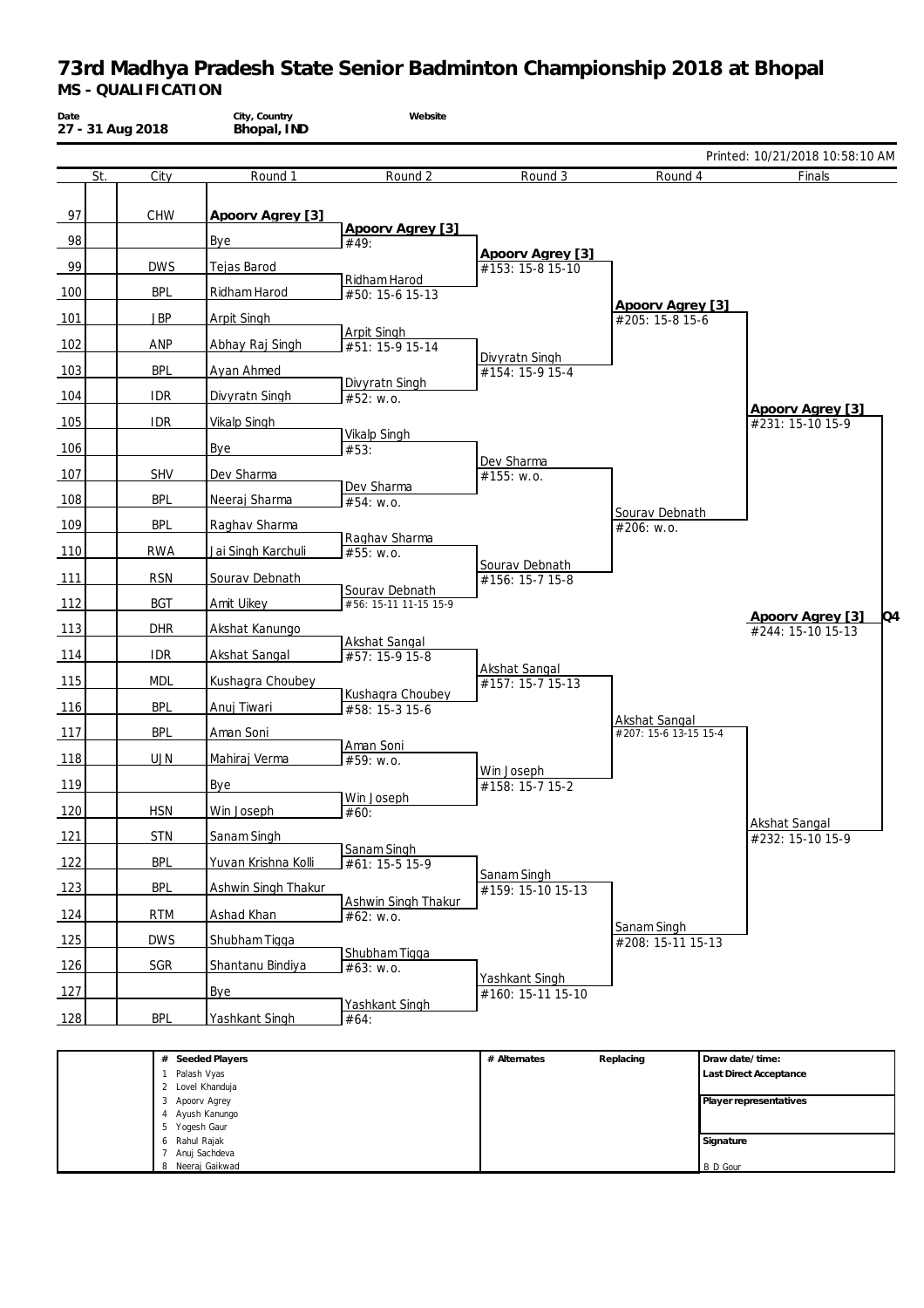| Date<br>27 - 31 Aug 2018 |               | City, Country<br>Bhopal, IND        | Website                           |                               |                       |                                                           |
|--------------------------|---------------|-------------------------------------|-----------------------------------|-------------------------------|-----------------------|-----------------------------------------------------------|
| St.                      | City          | Round 1                             | Round 2                           | Round 3                       | Round 4               | Printed: 10/21/2018 10:58:10 AM<br>Finals                 |
|                          |               |                                     |                                   |                               |                       |                                                           |
| 129                      | <b>BPL</b>    | Rahul Rajak [6]                     |                                   |                               |                       |                                                           |
| 130                      |               | Bye                                 | Rahul Rajak [6]<br>#65:           |                               |                       |                                                           |
| 131                      | <b>DHR</b>    | Krish Pal                           |                                   | Rahul Rajak [6]               |                       |                                                           |
|                          |               |                                     | Krish Pal                         | #161: 15-11 15-14             |                       |                                                           |
| 132                      | <b>BPL</b>    | Prabhav Barwad                      | #66: 15-10 15-8                   |                               | Anas Mohammed Shaikh  |                                                           |
| 133                      | <b>RWA</b>    | Shubham Dubey                       | Shubham Dubey                     |                               | #209: 15-9 15-6       |                                                           |
| 134                      | <b>HSN</b>    | Harsh Thakur                        | #67: 15-9 15-8                    | Anas Mohammed Shaikh          |                       |                                                           |
| 135                      | <b>MPBA</b>   | Anas Mohammed Shaikh                |                                   | #162: 15-7 15-12              |                       |                                                           |
| 136                      | <b>BPL</b>    | Sarthak Maran                       | Anas Mohammed Shaikh<br>#68: W.0. |                               |                       |                                                           |
| 137                      | <b>UJN</b>    | Gaurav Rai                          |                                   |                               |                       | Anas Mohammed Shaikh<br>#233: 11-15 15-9 15-9             |
| 138                      |               | Bye                                 | Gaurav Rai<br>#69:                |                               |                       |                                                           |
| 139                      | <b>MDL</b>    | Pankaj Mehta                        |                                   | <b>Ashok Kumar</b>            |                       |                                                           |
|                          |               |                                     | <b>Ashok Kumar</b>                | #163: 15-13 15-11             |                       |                                                           |
| 140                      | <b>BPL</b>    | Ashok Kumar                         | #70: 15-4 15-8                    |                               | Kitik Chopra          |                                                           |
| 141                      | <b>BGT</b>    | Kitik Chopra                        | Kitik Chopra                      |                               | #210: 15-10 15-7      |                                                           |
| 142                      | <b>RTM</b>    | Abhishek Gurjar                     | #71: 15-11 15-7                   | Kitik Chopra                  |                       |                                                           |
| 143                      | <b>BPL</b>    | Tanishq Singhai                     |                                   | #164: 15-8 15-8               |                       |                                                           |
| 144                      | <b>DWS</b>    | Yashraj Pandey                      | Yashraj Pandey<br>#72: w.o.       |                               |                       |                                                           |
| 145                      | <b>SHV</b>    | Murtaza Daudi                       |                                   |                               |                       | Q <sub>5</sub><br>Shivashish Rathore<br>#245: 15-10 15-10 |
| 146                      | <b>HSN</b>    | Yash Kulthe                         | Yash Kulthe<br>#73: w.o.          |                               |                       |                                                           |
| 147                      | <b>MPBA</b>   | Nilesh Yadav                        |                                   | Yash Kulthe                   |                       |                                                           |
|                          |               |                                     | Jayant Alone                      | #165: 15-12 15-11             |                       |                                                           |
| 148                      | <b>BPL</b>    | Jayant Alone                        | #74: 15-10 15-13                  |                               | Hrishabh Khandelwal   |                                                           |
| 149                      | BPL           | Kartik Singh                        | Danish Khan                       |                               | #211: 15-11 15-10     |                                                           |
| 150                      | <b>RTM</b>    | Danish Khan                         | #75: w.o.                         | Hrishabh Khandelwal           |                       |                                                           |
| 151                      |               | <b>Bye</b>                          | l Hrishabh Khandelwal             | #166: 15-2 15-2               |                       |                                                           |
| 152                      | <b>JBP</b>    | Hrishabh Khandelwal                 | #76:                              |                               |                       |                                                           |
| 153                      | <b>SHR</b>    | Prashant Sharma                     |                                   |                               |                       | Shivashish Rathore<br>#234: 15-12 7-15 15-11              |
| 154                      | <b>DWS</b>    | Aman Barod                          | Aman Barod<br>#77: 15-9 15-3      |                               |                       |                                                           |
| 155                      | ANP           | Rohan Verma                         |                                   | Aman Barod<br>#167: 15-1 15-3 |                       |                                                           |
|                          |               |                                     | Rohan Verma                       |                               |                       |                                                           |
| 156                      | <b>BPL</b>    | Chetan Kolli                        | #78: 15-5 15-14                   |                               | Shivashish Rathore    |                                                           |
| 157                      | <b>BPL</b>    | Ishaan Pant                         | Ishaan Pant                       |                               | #212: 8-15 15-3 15-10 |                                                           |
| 158                      | <b>CHW</b>    | Shantanu Pannase                    | #79: w.o.                         | Shivashish Rathore            |                       |                                                           |
| <u>159</u>               |               | <b>Bye</b>                          | Shivashish Rathore                | #168: w.o.                    |                       |                                                           |
| 160                      | <b>MPBA</b>   | Shivashish Rathore                  | #80:                              |                               |                       |                                                           |
|                          |               | # Seeded Players                    |                                   | # Alternates                  | Replacing             | Draw date/time:                                           |
|                          | 1 Palash Vyas |                                     |                                   |                               |                       | Last Direct Acceptance                                    |
|                          |               | 2 Lovel Khanduja<br>3 Apoorv Agrey  |                                   |                               |                       | Player representatives                                    |
|                          | 5             | 4 Ayush Kanungo<br>Yogesh Gaur      |                                   |                               |                       |                                                           |
|                          | 6 Rahul Rajak |                                     |                                   |                               |                       | Signature                                                 |
|                          |               | 7 Anuj Sachdeva<br>8 Neeraj Gaikwad |                                   |                               |                       | <b>B</b> D Gour                                           |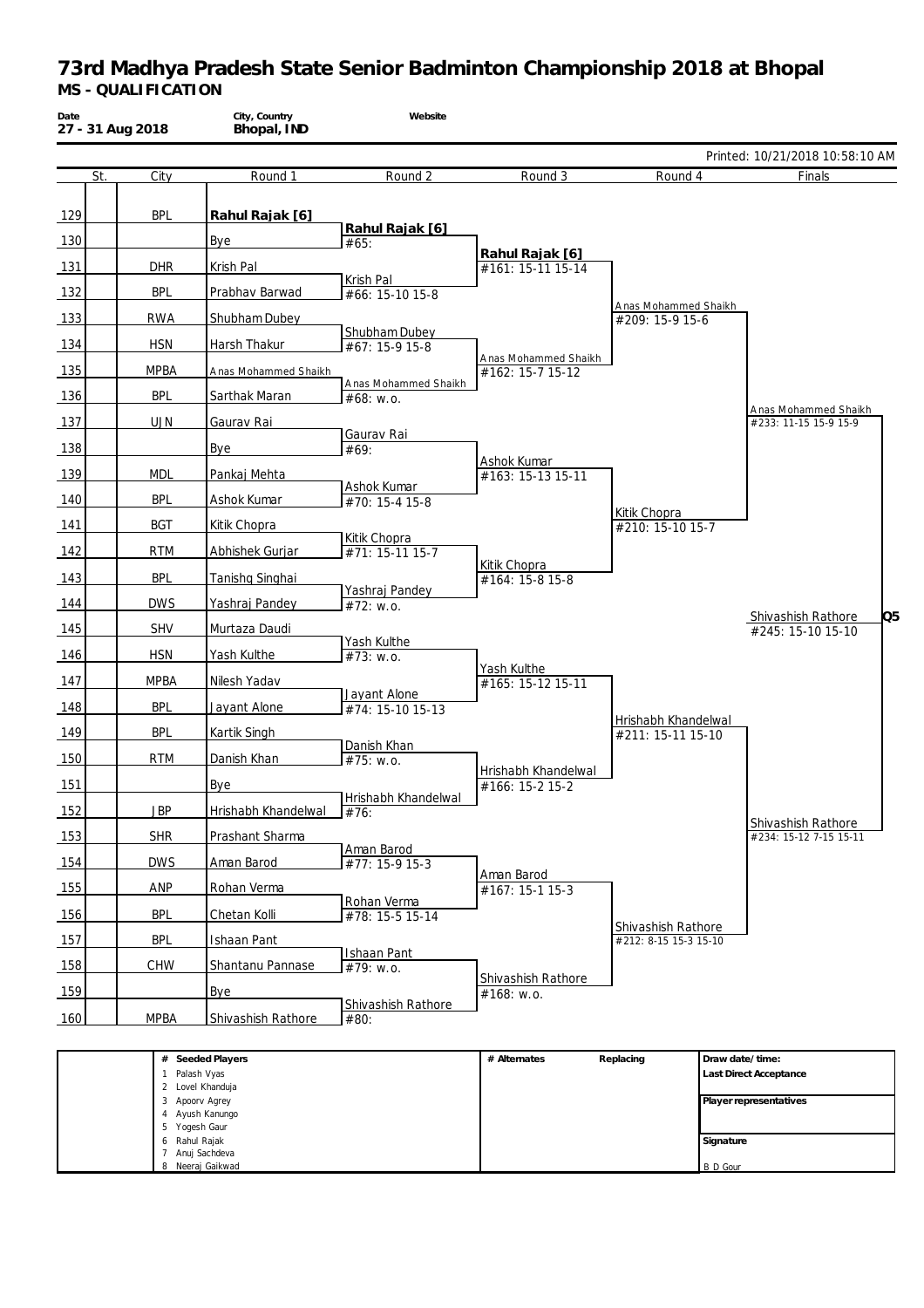| Date |         | 27 - 31 Aug 2018 | City, Country<br>Bhopal, IND | Website                             |                                        |                                            |                 |                                                     |
|------|---------|------------------|------------------------------|-------------------------------------|----------------------------------------|--------------------------------------------|-----------------|-----------------------------------------------------|
|      |         |                  |                              |                                     |                                        |                                            |                 | Printed: 10/21/2018 10:58:10 AM                     |
|      | St.     | City             | Round 1                      | Round 2                             | Round 3                                | Round 4                                    |                 | Finals                                              |
| 161  |         | <b>BPL</b>       | Neeraj Gaikwad [8]           | Neeraj Gaikwad [8]                  |                                        |                                            |                 |                                                     |
| 162  |         |                  | Bye                          | #81:                                | Neeraj Gaikwad [8]                     |                                            |                 |                                                     |
| 163  |         | <b>MPBA</b>      | Harsh Chouksey               |                                     | #169: No Match                         |                                            |                 |                                                     |
| 164  |         | <b>RSN</b>       | Anant Gawhade                | #82: No Match                       |                                        |                                            |                 |                                                     |
| 165  |         | <b>DHR</b>       | Deepak Varma                 |                                     |                                        | Neeraj Gaikwad [8]<br>#213: 15-8 9-15 15-9 |                 |                                                     |
| 166  |         | <b>UJN</b>       | Siddhant Jain                | Deepak Varma<br>#83: w.o.           |                                        |                                            |                 |                                                     |
| 167  |         | <b>BPL</b>       | Anurag Richhariya            |                                     | Anurag Richhariya<br>#170: 15-13 15-14 |                                            |                 |                                                     |
| 168  |         | SGR              | Vinayak Tiwari               | Anurag Richhariya<br>#84: w.o.      |                                        |                                            |                 |                                                     |
| 169  |         | ANP              | Aniket Prasad                |                                     |                                        |                                            |                 | Aaryaman Goyal<br>#235: 15-5 15-6                   |
| 170  |         |                  | Bye                          | Aniket Prasad<br>#85:               |                                        |                                            |                 |                                                     |
| 171  |         | <b>BPL</b>       | Akshay Panchal               |                                     | Aaryaman Goyal<br>#171: 15-4 15-10     |                                            |                 |                                                     |
| 172  |         | <b>IDR</b>       | Aaryaman Goyal               | Aaryaman Goyal<br>#86: 15-7 15-9    |                                        |                                            |                 |                                                     |
| 173  |         | <b>DWS</b>       | Avneet Khurana               |                                     |                                        | Aaryaman Goyal<br>#214: 15-8 15-6          |                 |                                                     |
| 174  |         | <b>BPL</b>       | Manthan Chouksey             | Avneet Khurana<br>#87: 15-7 15-5    |                                        |                                            |                 |                                                     |
|      | 175 WDN | <b>NMH</b>       | Bhavarth Ojha                |                                     | Avneet Khurana<br>#172: w.o.           |                                            |                 |                                                     |
| 176  |         | <b>BPL</b>       | Vipin Kumar                  | Vipin Kumar<br>#88: No Match        |                                        |                                            |                 |                                                     |
| 177  |         | <b>DWS</b>       | Shubham Malviya              |                                     |                                        |                                            |                 | Q <sub>6</sub><br>Aaryaman Goyal<br>#246: 15-6 15-7 |
| 178  |         | <b>IDR</b>       | Aoj Pandey                   | Shubham Malviya<br>#89: 15-11 15-10 |                                        |                                            |                 |                                                     |
|      |         | <b>SHV</b>       |                              |                                     | Shubham Malviya                        |                                            |                 |                                                     |
| 179  |         |                  | Neeraj Kalbhor               | Mohit Shah                          | #173: 15-7 15-4                        |                                            |                 |                                                     |
| 180  |         | <b>BPL</b>       | Mohit Shah                   | #90: w.o.                           |                                        | Shubham Malviya                            |                 |                                                     |
| 181  |         | <b>BPL</b>       | Sami Sheikh                  | Sami Sheikh                         |                                        | #215: 15-7 14-15 15-10                     |                 |                                                     |
| 182  |         | <b>STN</b>       | Himanshu Kalwani             | #91: 15-10 15-12                    | Sami Sheikh                            |                                            |                 |                                                     |
| 183  |         |                  | Bye                          | Anuj Jain                           | #174: 15-4 15-9                        |                                            |                 |                                                     |
| 184  |         | <b>MDL</b>       | Anuj Jain                    | #92:                                |                                        |                                            |                 | Shubham Malviya                                     |
| 185  |         | <b>BPL</b>       | Bhagwan Singh                | Akash Khatri                        |                                        |                                            |                 | #236: 15-13 15-13                                   |
| 186  |         | <b>JBP</b>       | Akash Khatri                 | #93: 15-6 15-11                     | Akash Khatri                           |                                            |                 |                                                     |
| 187  |         | <b>NSP</b>       | Shubham Nema                 | Shubham Nema                        | #175: 15-10 15-10                      |                                            |                 |                                                     |
| 188  |         | <b>RTM</b>       | Sumit Katiyar                | #94: w.o.                           |                                        | Pankaj Saiman                              |                 |                                                     |
| 189  |         | <b>UJN</b>       | Pankaj Saiman                | Pankaj Saiman                       |                                        | #216: 15-7 15-10                           |                 |                                                     |
| 190  |         | <b>BPL</b>       | Devashish Nema               | #95: 15-5 15-4                      | Pankaj Saiman                          |                                            |                 |                                                     |
| 191  |         |                  | <b>Bye</b>                   | <b>Akshat Pilley</b>                | #176: 15-4 15-7                        |                                            |                 |                                                     |
| 192  |         | <b>HSN</b>       | <b>Akshat Pilley</b>         | #96:                                |                                        |                                            |                 |                                                     |
|      |         |                  |                              |                                     |                                        |                                            |                 |                                                     |
|      |         | 1 Palash Vyas    | # Seeded Players             |                                     | # Alternates                           | Replacing                                  | Draw date/time: | Last Direct Acceptance                              |
|      |         | 3 Apoorv Agrey   | 2 Lovel Khanduja             |                                     |                                        |                                            |                 | Player representatives                              |
|      |         | 5 Yogesh Gaur    | 4 Ayush Kanungo              |                                     |                                        |                                            |                 |                                                     |
|      |         | 6 Rahul Rajak    |                              |                                     |                                        |                                            | Signature       |                                                     |

B D Gour

7 Anuj Sachdeva 8 Neeraj Gaikwad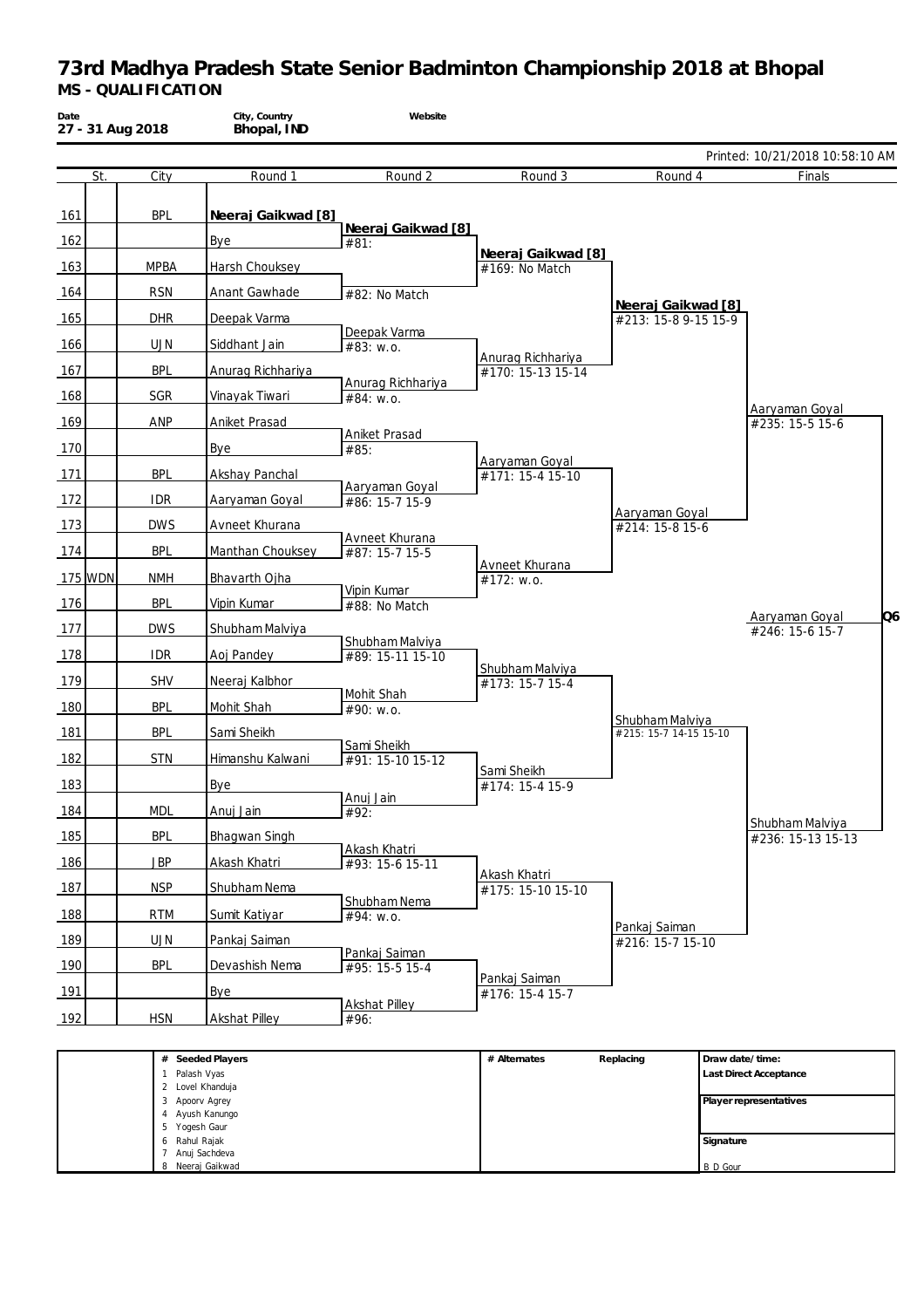| Date |         | 27 - 31 Aug 2018   | City, Country<br>Bhopal, IND                                          | Website                            |                                         |                                           |                 |                                                  |
|------|---------|--------------------|-----------------------------------------------------------------------|------------------------------------|-----------------------------------------|-------------------------------------------|-----------------|--------------------------------------------------|
|      |         |                    |                                                                       |                                    |                                         |                                           |                 | Printed: 10/21/2018 10:58:10 AM                  |
|      | St.     | City               | Round 1                                                               | Round 2                            | Round 3                                 | Round 4                                   |                 | Finals                                           |
| 193  |         | GWL                | Yogesh Gaur [5]                                                       | Yogesh Gaur [5]                    |                                         |                                           |                 |                                                  |
| 194  |         |                    | Bye                                                                   | #97:                               | Yogesh Gaur [5]                         |                                           |                 |                                                  |
| 195  |         | <b>MPBA</b>        | Akshat Nimade                                                         | Akshat Nimade                      | #177: 15-11 15-14                       |                                           |                 |                                                  |
| 196  |         | <b>BPL</b>         | Mehul Jagdish                                                         | #98: 15-9 15-8                     |                                         | Yogesh Gaur [5]                           |                 |                                                  |
| 197  |         | <b>RTM</b>         | Shubham Pathak                                                        |                                    |                                         | #217: 15-6 15-9                           |                 |                                                  |
| 198  |         | <b>SGR</b>         | Ritesh Meravi                                                         | <b>Ritesh Meravi</b><br>#99: w.o.  |                                         |                                           |                 |                                                  |
|      | 199 WDN | <b>BPL</b>         | Mayank Bhasin                                                         |                                    | Ritesh Meravi<br>#178: 12-15 15-9 15-13 |                                           |                 |                                                  |
| 200  |         | <b>MDL</b>         | Lavish Biryani                                                        | Lavish Biryani<br>#100: No Match   |                                         |                                           |                 |                                                  |
| 201  |         | <b>UJN</b>         | Jitendra Dagar                                                        |                                    |                                         |                                           |                 | Yogesh Gaur [5]<br>#237: 15-11 12-15 15-12       |
| 202  |         |                    | Bye                                                                   | Jitendra Dagar<br>#101:            |                                         |                                           |                 |                                                  |
| 203  |         | <b>DWS</b>         | Sparsh Borade                                                         |                                    | Jitendra Dagar                          |                                           |                 |                                                  |
|      |         | <b>BPL</b>         |                                                                       | Shankar Samal                      | #179: 15-6 15-6                         |                                           |                 |                                                  |
| 204  |         |                    | Shankar Samal                                                         | #102: w.o.                         |                                         | Amit Patankar                             |                 |                                                  |
| 205  |         | <b>BPL</b>         | Amit Patankar                                                         | Amit Patankar                      |                                         | #218: 5-15 15-4 15-6                      |                 |                                                  |
| 206  |         | <b>RSN</b>         | Anubhav Rajoriya                                                      | #103: 15-5 15-6                    | Amit Patankar                           |                                           |                 |                                                  |
| 207  |         | <b>STN</b>         | Pranshu Murarka                                                       | Pranshu Murarka                    | #180: 15-6 15-1                         |                                           |                 |                                                  |
| 208  |         | <b>JBP</b>         | Ankit Pateria                                                         | #104: 15-13 15-13                  |                                         |                                           |                 | Q7<br>Priyanshu Rajawat                          |
| 209  |         | <b>CHW</b>         | Aadesh Agrey                                                          | Aadesh Agrey                       |                                         |                                           |                 | #247: 15-11 15-9                                 |
| 210  |         | <b>BPL</b>         | Harsh Burman                                                          | #105: 12-15 15-11 15-14            |                                         |                                           |                 |                                                  |
| 211  |         | <b>BPL</b>         | Anas Khan                                                             |                                    | Aadesh Agrey<br>#181: 15-13 15-11       |                                           |                 |                                                  |
| 212  |         | <b>MPBA</b>        | Aakash Vimal                                                          | Aakash Vimal<br>#106: w.o.         |                                         |                                           |                 |                                                  |
| 213  |         | <b>SHR</b>         | Himanshu Mukati                                                       |                                    |                                         | Himanshu Mukati<br>#219: 11-15 15-8 15-11 |                 |                                                  |
| 214  |         | <b>HSN</b>         | Dhruv Kumar Nagu                                                      | Himanshu Mukati<br>#107: 15-9 15-5 |                                         |                                           |                 |                                                  |
| 215  |         |                    | Bye                                                                   |                                    | Himanshu Mukati<br>#182: 15-14 15-7     |                                           |                 |                                                  |
| 216  |         | <b>DWS</b>         | Arjun Singh                                                           | Arjun Singh<br>#108:               |                                         |                                           |                 |                                                  |
| 217  |         | <b>MPBA</b>        | Pingal Toppo                                                          |                                    |                                         |                                           |                 | Priyanshu Rajawat                                |
|      |         | <b>BPL</b>         |                                                                       | Pingal Toppo                       |                                         |                                           |                 | #238: 15-5 15-10                                 |
| 218  |         |                    | Rahul Balanee                                                         | #109: 15-11 15-5                   | Priyanshu Rajawat                       |                                           |                 |                                                  |
| 219  |         | <b>MDL</b>         | Aryan Sharma                                                          | Priyanshu Rajawat                  | #183: 15-5 15-5                         |                                           |                 |                                                  |
| 220  |         | <b>DHR</b>         | Priyanshu Rajawat                                                     | #110: 15-2 15-3                    |                                         | Priyanshu Rajawat                         |                 |                                                  |
| 221  |         | <b>NSP</b>         | Devraj Patel                                                          | Karan Yadav                        |                                         | #220: 15-4 15-9                           |                 |                                                  |
| 222  |         | <b>BPL</b>         | Karan Yadav                                                           | #111: 15-9 15-5                    | Karan Yadav                             |                                           |                 |                                                  |
| 223  |         |                    | <b>Bye</b>                                                            | Ali Hussain                        | #184: w.o.                              |                                           |                 |                                                  |
| 224  |         | <b>SHV</b>         | Ali Hussain                                                           | #112:                              |                                         |                                           |                 |                                                  |
|      |         | #<br>1 Palash Vyas | Seeded Players<br>2 Lovel Khanduja<br>3 Apoorv Agrey<br>Ayush Kanungo |                                    | # Alternates                            | Replacing                                 | Draw date/time: | Last Direct Acceptance<br>Player representatives |

**Signature** B D Gour

 Yogesh Gaur Rahul Rajak Anuj Sachdeva Neeraj Gaikwad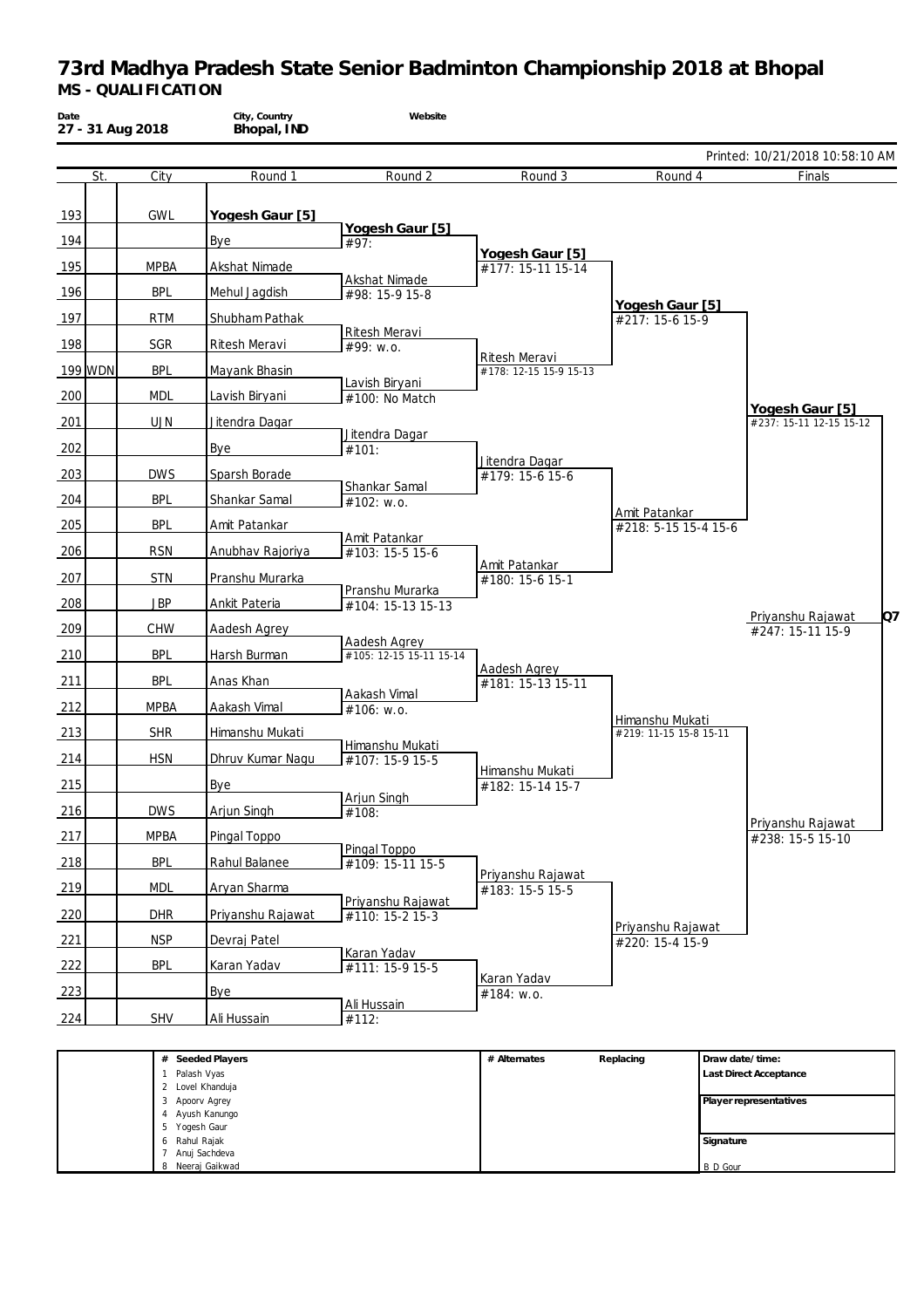| Date<br>27 - 31 Aug 2018 |             | City, Country<br>Bhopal, IND      | Website                                      |                                    |                                   |                                 |
|--------------------------|-------------|-----------------------------------|----------------------------------------------|------------------------------------|-----------------------------------|---------------------------------|
|                          |             |                                   |                                              |                                    |                                   | Printed: 10/21/2018 10:58:10 AM |
| St.                      | City        | Round 1                           | Round 2                                      | Round 3                            | Round 4                           | Finals                          |
| 225                      | SGR         | Anuj Sachdeva [7]                 |                                              |                                    |                                   |                                 |
| 226                      |             | Bye                               | Anuj Sachdeva [7]<br>#113:                   |                                    |                                   |                                 |
| 227                      | <b>JBP</b>  | Jayesh Verma                      |                                              | Suraj Kumar Hela<br>#185: w.o.     |                                   |                                 |
| 228                      | <b>BPL</b>  | Suraj Kumar Hela                  | Suraj Kumar Hela                             |                                    |                                   |                                 |
| 229                      | <b>BPL</b>  | Ganesh Salve                      | #114: 15-11 15-10                            |                                    | Mihir Kutumbale                   |                                 |
|                          |             |                                   | Mihir Kutumbale                              |                                    | #221: 15-8 15-9                   |                                 |
| 230                      | <b>IDR</b>  | Mihir Kutumbale                   | #115: 15-4 15-6                              | Mihir Kutumbale                    |                                   |                                 |
| 231                      | <b>RWA</b>  | Shivam Paraste                    | Ayush Trivedi                                | #186: 15-4 15-5                    |                                   |                                 |
| 232                      | <b>STN</b>  | Ayush Trivedi                     | #116: 15-11 15-12                            |                                    |                                   | Ravi Kushwaha                   |
| 233                      | <b>MPBA</b> | Ravi Kushwaha                     | Ravi Kushwaha                                |                                    |                                   | #239: 15-5 15-7                 |
| 234                      |             | <b>Bye</b>                        | #117:                                        |                                    |                                   |                                 |
| 235                      | <b>BPL</b>  | Parveen Barthare                  |                                              | Ravi Kushwaha<br>#187: 15-4 15-7   |                                   |                                 |
| 236                      | <b>UJN</b>  | Sankalp Choudhary                 | Sankalp Choudhary<br>#118: 13-15 15-14 15-13 |                                    |                                   |                                 |
| 237                      | <b>MDL</b>  | Siddharth Patel                   |                                              |                                    | Ravi Kushwaha<br>#222: 15-7 15-11 |                                 |
| 238                      | <b>BPL</b>  | Nisant Yadav                      | Nisant Yadav<br>#119: 15-2 15-8              |                                    |                                   |                                 |
| 239                      | <b>BPL</b>  | Ashish Pradhan                    |                                              | Ashish Pradhan                     |                                   |                                 |
|                          |             |                                   | Ashish Pradhan                               | #188: 15-9 15-7                    |                                   |                                 |
| 240                      | <b>DWS</b>  | Akshay Gupta                      | #120: 15-7 15-9                              |                                    |                                   | Q8<br>Ravi Kushwaha             |
| 241                      | <b>BPL</b>  | Omar Khan                         | Vinay Sharma                                 |                                    |                                   | #248: 15-12 15-13               |
| 242                      | <b>IDR</b>  | Vinay Sharma                      | #121: 15-13 15-7                             | Vinay Sharma                       |                                   |                                 |
| 243                      | <b>RTM</b>  | Shreyash Sanghvi                  | Nikhil Dwivedi                               | #189: 15-6 15-2                    |                                   |                                 |
| 244                      | <b>RSN</b>  | Nikhil Dwivedi                    | #122: 15-10 15-12                            |                                    | Ravi Rai                          |                                 |
| 245                      | <b>HSN</b>  | Vedant Shrivastava                |                                              |                                    | #223: 11-15 15-12 15-9            |                                 |
| 246                      | <b>CHW</b>  | Akshay Makkad                     | Akshay Makkad<br>#123: 15-7 15-3             |                                    |                                   |                                 |
| 247                      | <b>NSP</b>  | Rajeev Mudia                      |                                              | Ravi Rai<br>#190: 15-6 11-15 15-11 |                                   |                                 |
| 248                      | <b>BPL</b>  | Ravi Rai                          | Ravi Rai<br>#124: 14-15 15-7 15-10           |                                    |                                   |                                 |
| 249                      | <b>DHR</b>  | Kuber Varma                       |                                              |                                    |                                   | Kuber Varma<br>#240: 15-10 15-9 |
| 250 WDN                  | <b>UJN</b>  | Prabhat Sirsat                    | Kuber Varma                                  |                                    |                                   |                                 |
|                          |             |                                   | #125: No Match                               | Kuber Varma                        |                                   |                                 |
| 251                      | ANP         | <b>Utkarsh Singh</b>              | <b>Utkarsh Singh</b>                         | #191: 15-3 15-2                    |                                   |                                 |
| 252                      | <b>BPL</b>  | <b>Kuldeep Patel</b>              | #126: 15-1 15-9                              |                                    | Kuber Varma                       |                                 |
| 253                      | <b>BPL</b>  | Rishit Malviya                    | Rohit Gupta                                  |                                    | #224: 15-14 9-15 15-8             |                                 |
| 254                      | <b>DWS</b>  | Rohit Gupta                       | #127: w.o.                                   | Rohit Gupta                        |                                   |                                 |
| 255                      |             | <b>Bye</b>                        |                                              | #192: No Match                     |                                   |                                 |
| 256 WDN                  | <b>NMH</b>  | Kapil Singha                      | <b>Kapil Singha</b><br>#128:                 |                                    |                                   |                                 |
|                          |             | # Seeded Players                  |                                              | # Alternates                       | Replacing                         | Draw date/time:                 |
|                          |             | 1 Palash Vyas<br>2 Lovel Khanduja |                                              |                                    |                                   | Last Direct Acceptance          |
|                          |             | 3 Apoorv Agrey<br>4 Ayush Kanungo |                                              |                                    |                                   | Player representatives          |
|                          |             | Yogesh Gaur                       |                                              |                                    |                                   |                                 |

**Signature** B D Gour

6 Rahul Rajak 7 Anuj Sachdeva 8 Neeraj Gaikwad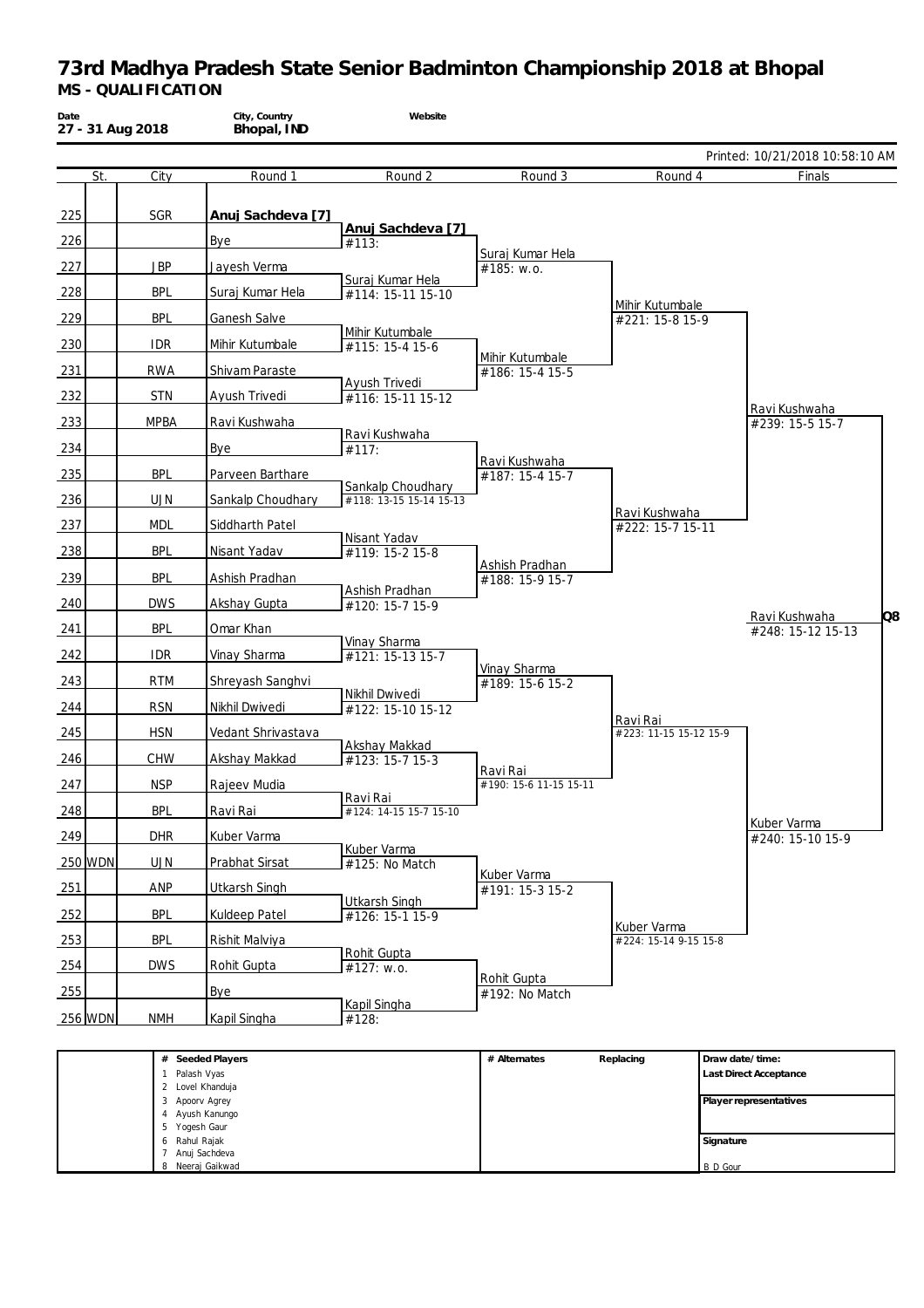# **73rd Madhya Pradesh State Senior Badminton Championship 2018 at Bhopal** *MS*

| Date |           | 27 - 31 Aug 2018   | City, Country<br>Bhopal, IND         | Website                              |                                       |                                      |                 |                               |
|------|-----------|--------------------|--------------------------------------|--------------------------------------|---------------------------------------|--------------------------------------|-----------------|-------------------------------|
|      |           |                    |                                      |                                      |                                       |                                      |                 | Printed: 9/11/2018 9:21:42 AM |
|      | St.       | City               | Round 1                              | Round 2                              | Quarterfinals                         | Semifinals                           |                 | Final                         |
| 1    |           | <b>DHR</b>         | S. Prajapati [1]                     |                                      |                                       |                                      |                 |                               |
| 2    | <b>WC</b> | <b>BPL</b>         | Prakhar Banchhor                     | S. Prajapati [1]<br>#1: 21-13 21-15  |                                       |                                      |                 |                               |
| 3    |           | <b>DHR</b>         | Amit Rathore                         |                                      | S. Prajapati [1]                      |                                      |                 |                               |
| 4    |           | <b>IDR</b>         | Aniket Pardeshi                      | Amit Rathore                         | #17: 21-11 21-12                      |                                      |                 |                               |
|      |           |                    |                                      | #2: 21-11 21-16                      |                                       | S. Prajapati [1]                     |                 |                               |
| 5    |           | <b>DHR</b>         | Yash Raikwar [8]                     | Yash Raikwar [8]                     |                                       | #25: 21-17 21-15                     |                 |                               |
| 6    |           | <b>GWL</b>         | Krishankant Dubey                    | #3: 21-13 21-18                      | Yash Raikwar [8]                      |                                      |                 |                               |
| 7    | Q         | <b>IDR</b>         | Aaryaman Goyal                       | Piyush Bobade                        | #18: 21-14 12-21 21-16                |                                      |                 |                               |
| 8    |           | <b>DHR</b>         | Piyush Bobade                        | #4: 21-16 23-21                      |                                       |                                      |                 | Akash Chauhan [4]             |
| 9    |           | <b>UJN</b>         | Akash Chauhan [4]                    | Akash Chauhan [4]                    |                                       |                                      |                 | #29: 15-21 24-22 21-12        |
| 10   |           | <b>DHR</b>         | Nipender Singh                       | #5: 21-12 25-23                      | Akash Chauhan [4]                     |                                      |                 |                               |
| 11   | Q         | <b>MPBA</b>        | Shivashish Rathore                   |                                      | #19: 21-16 21-13                      |                                      |                 |                               |
| 12   |           | <b>MPBA</b>        | Astitva Kale                         | Astitva Kale<br>#6: 21-15 21-14      |                                       |                                      |                 |                               |
| 13   |           | <b>DHR</b>         | Sanjay Thakur [5]                    |                                      |                                       | Akash Chauhan [4]<br>#26: 21-7 21-18 |                 |                               |
| 14   | Q         | <b>MPBA</b>        | Austen Nathaniel                     | Sanjay Thakur [5]<br>#7: 21-15 21-10 |                                       |                                      |                 |                               |
| 15   |           | <b>DHR</b>         | Aditya Chouhan                       |                                      | Sanjay Thakur [5]<br>#20: 21-14 21-16 |                                      |                 |                               |
| 16   |           | <b>BPL</b>         | Piyush Verma                         | Aditya Chouhan<br>#8: 23-21 21-10    |                                       |                                      |                 |                               |
| 17   | Q         | <b>BPL</b>         | Tanveer Singh Matharu                |                                      |                                       |                                      |                 | Priyanshu Rajawat             |
| 18   |           | <b>DHR</b>         | Nakshatra Bhakar                     | Nakshatra Bhakar                     |                                       |                                      |                 | #32: 21-16 21-18              |
| 19   | Q         | <b>DHR</b>         | Priyanshu Rajawat                    | #9: 21-15 21-8                       | Priyanshu Rajawat                     |                                      |                 |                               |
|      |           |                    |                                      | Priyanshu Rajawat                    | #21: 21-11 21-19                      |                                      |                 |                               |
| 20   |           | <b>MPBA</b>        | P. Kushwani [7]                      | #10: 21-13 21-15                     |                                       | Priyanshu Rajawat                    |                 |                               |
| 21   |           | <b>DHR</b>         | Yaman Rathore                        | Yaman Rathore                        |                                       | #27: 21-6 21-12                      |                 |                               |
| 22   | Q         | <b>DHR</b>         | Arpit Verma                          | #11: 21-10 21-11                     | Aazad Yadav [3]                       |                                      |                 |                               |
| 23   | <b>WC</b> | <b>BPL</b>         | Divesh Malik                         | Aazad Yadav [3]                      | #22: 21-15 21-19                      |                                      |                 |                               |
| 24   |           | <b>DHR</b>         | Aazad Yadav [3]                      | #12: 21-12 21-16                     |                                       |                                      |                 | Priyanshu Rajawat             |
| 25   | Q         | <b>MPBA</b>        | Ravi Kushwaha                        | Ravi Kushwaha                        |                                       |                                      |                 | #30: 21-14 10-21 21-14        |
| 26   |           | dhr                | Aman Raikwar                         | #13: 21-14 17-21 24-22               |                                       |                                      |                 |                               |
| 27   |           | <b>STN</b>         | Shishir Dwivedi                      |                                      | Ravi Kushwaha<br>#23: 21-13 21-13     |                                      |                 |                               |
| 28   |           | <b>DHR</b>         | Pramesh Patidar [6] #14: 21-17 22-20 | Shishir Dwivedi                      |                                       |                                      |                 |                               |
| 29   |           | <b>DHR</b>         | Mayur Chowhan                        |                                      |                                       | Alap Mishra [2]<br>#28: 21-10 21-15  |                 |                               |
| 30   | Q         | CHW                | Apoorv Agrey                         | Mayur Chowhan<br>#15: 21-17 21-14    |                                       |                                      |                 |                               |
| 31   |           | SGR                | Vaibhav Thakur                       |                                      | Alap Mishra [2]<br>#24: 21-19 21-9    |                                      |                 |                               |
| 32   |           | <b>UJN</b>         | Alap Mishra [2]                      | Alap Mishra [2]                      |                                       |                                      |                 |                               |
|      |           |                    |                                      | #16: 21-15 21-12                     | Position 3-4                          |                                      |                 |                               |
|      |           |                    |                                      |                                      |                                       | S. Prajapati [1]                     |                 | Alap Mishra [2]               |
|      |           |                    |                                      |                                      |                                       | Alap Mishra [2]                      |                 | #31: w.o.                     |
|      |           |                    | Seeded Players                       |                                      | # Lucky Losers                        | Replacing                            | Draw date/time: |                               |
|      |           |                    | 1 Shubham Prajapati                  |                                      |                                       |                                      |                 | Last Direct Acceptance        |
|      |           | 2 Alap Mishra<br>3 | Aazad Yadav                          |                                      |                                       |                                      |                 | Player representatives        |
|      |           | 4<br>5             | Akash Chauhan<br>Sanjay Thakur       |                                      |                                       |                                      |                 |                               |
|      |           |                    | 6 Pramesh Patidar                    |                                      |                                       |                                      | Signature       |                               |

B D Gour

7 Priyansh Kushwani 8 Yash Raikwar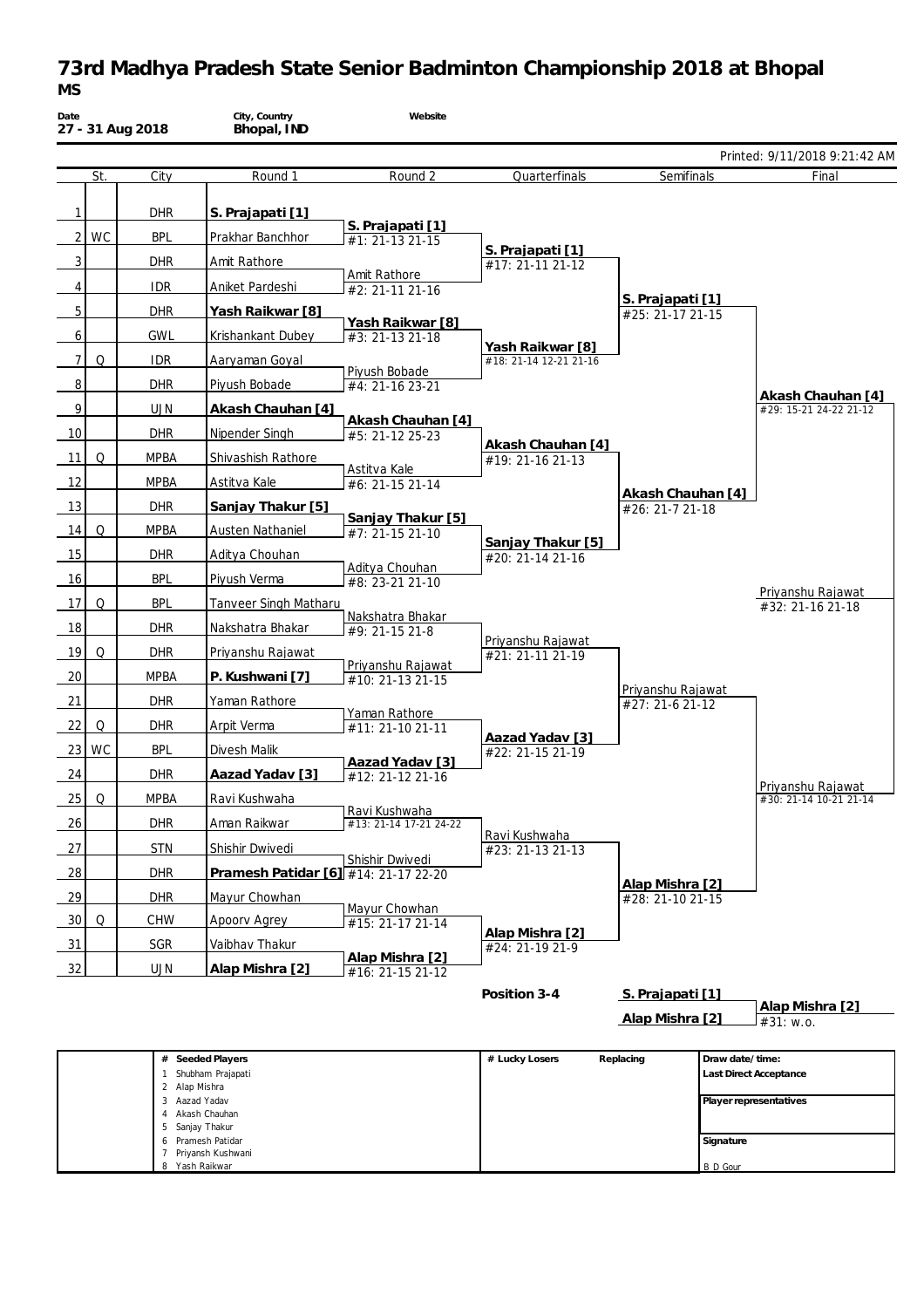| Date           |         | 27 - 31 Aug 2018              | City, Country<br>Bhopal, IND           | Website                                            |                                    |                                    |                 |                                     |    |
|----------------|---------|-------------------------------|----------------------------------------|----------------------------------------------------|------------------------------------|------------------------------------|-----------------|-------------------------------------|----|
|                |         |                               |                                        |                                                    |                                    |                                    |                 | Printed: 10/21/2018 10:58:52 AM     |    |
|                | St.     | City                          | Round 1                                | Round 2                                            | Round 3                            | Finals                             |                 | Qualifiers                          |    |
|                | $1$ WDN | <b>JBP</b>                    | Sejal Verma [1]                        |                                                    |                                    |                                    |                 |                                     |    |
| 2              |         |                               | Bye                                    | Sejal Verma [1]<br>#1:                             |                                    |                                    |                 |                                     |    |
|                |         |                               |                                        |                                                    | Shavi Bhatnagar                    |                                    |                 |                                     |    |
| 3              |         | <b>BPL</b>                    | Priyasha Narang                        | Shavi Bhatnagar                                    | #33: No Match                      |                                    |                 |                                     |    |
| 4              |         | <b>MPBA</b>                   | Shavi Bhatnagar                        | $#2: 15-315-3$                                     |                                    | Vijeta Bhargava                    |                 |                                     |    |
| 5              |         | <b>UJN</b>                    | Vijeta Bhargava                        | Vijeta Bhargava                                    |                                    | #49: 15-6 15-12                    |                 |                                     |    |
| 6              |         |                               | Bye                                    | #3:                                                | Vijeta Bhargava                    |                                    |                 |                                     |    |
| $\overline{7}$ |         | <b>IDR</b>                    | Manvi Draboo                           | Vanshika Patidar                                   | #34: 15-7 15-8                     |                                    |                 |                                     |    |
| 8              |         | <b>NMH</b>                    | Vanshika Patidar                       | #4: 15-7 15-5                                      |                                    |                                    |                 | Mihika Bhargav                      | Q1 |
| 9              |         | <b>BPL</b>                    | Rimjhim Pal                            |                                                    |                                    |                                    |                 | #57: 14-12 Ret.                     |    |
| 10             |         |                               | Bye                                    | Rimjhim Pal<br>#5:                                 |                                    |                                    |                 |                                     |    |
| 11             |         | <b>HSN</b>                    | Soumya Shrivastava                     |                                                    | Mihika Bhargav<br>#35: 15-7 15-10  |                                    |                 |                                     |    |
| 12             |         | <b>MPBA</b>                   | Mihika Bhargav                         | Mihika Bhargav<br>#6: 15-4 15-11                   |                                    |                                    |                 |                                     |    |
| 13             |         | <b>IDR</b>                    | Arya Khandelwal                        |                                                    |                                    | Mihika Bhargav<br>#50: 15-12 15-11 |                 |                                     |    |
| 14             |         |                               | Bye                                    | Arya Khandelwal<br>#7:                             |                                    |                                    |                 |                                     |    |
|                |         |                               |                                        |                                                    | Khusi Sen                          |                                    |                 |                                     |    |
| 15             |         | <b>BPL</b>                    | Kanak Sharma                           | Khusi Sen                                          | #36: 15-3 15-1                     |                                    |                 |                                     |    |
| 16             |         | <b>DHR</b>                    | Khusi Sen                              | #8: 15-6 15-3                                      |                                    |                                    |                 |                                     |    |
| 17             |         | <b>MPBA</b>                   | S. Rahatekar [4]                       | S. Rahatekar [4]                                   |                                    |                                    |                 |                                     |    |
| 18             |         |                               | Bye                                    | #9:                                                | S. Rahatekar [4]                   |                                    |                 |                                     |    |
| 19             |         | <b>UJN</b>                    | Anee Doshi                             | Ananya Singh                                       | #37: 15-1 15-1                     |                                    |                 |                                     |    |
| 20             |         | <b>BPL</b>                    | Ananya Singh                           | #10: w.o.                                          |                                    | S. Rahatekar [4]                   |                 |                                     |    |
| 21             |         | SGR                           | Muskan Singh                           | Muskan Singh                                       |                                    | #51: 15-8 15-10                    |                 |                                     |    |
| 22             |         |                               | Bye                                    | #11:                                               |                                    |                                    |                 |                                     |    |
| 23             |         | <b>IDR</b>                    | Ishika Yadav                           |                                                    | Tanishka Mihi Varma<br>#38: w.o.   |                                    |                 |                                     |    |
| 24             |         | <b>BPL</b>                    | Tanishka Mihi Varma                    | l Tanishka Mihi Varma<br>$\overline{412:15-515-7}$ |                                    |                                    |                 |                                     |    |
| 25             |         | <b>BPL</b>                    | Drishti Gupta                          |                                                    |                                    |                                    |                 | Aishwarya Mehta<br>#58: 15-10 15-13 | Q2 |
| 26             |         |                               | Bye                                    | Drishti Gupta<br>#13:                              |                                    |                                    |                 |                                     |    |
| 27             |         | <b>IDR</b>                    | Asthha Pande                           |                                                    | Aishwarya Mehta<br>$#39: 15-715-3$ |                                    |                 |                                     |    |
| 28             |         | DHR                           | Aishwarya Mehta                        | Aishwarya Mehta                                    |                                    |                                    |                 |                                     |    |
|                |         |                               |                                        | #14: 15-9 15-5                                     |                                    | Aishwarya Mehta                    |                 |                                     |    |
| 29             |         | <b>RTM</b>                    | Harshita Sharma                        | Harshita Sharma                                    |                                    | #52: 15-7 15-3                     |                 |                                     |    |
| 30             |         |                               | Bye                                    | #15:                                               | Gauri Chitte                       |                                    |                 |                                     |    |
| 31             |         | <b>MPBA</b>                   | Gauri Chitte                           | Gauri Chitte                                       | #40: w.o.                          |                                    |                 |                                     |    |
| 32             |         | <b>DWS</b>                    | Vaishnavi Rao                          | #16: 15-8 15-3                                     |                                    |                                    |                 |                                     |    |
|                |         |                               | # Seeded Players                       |                                                    | # Alternates                       | Replacing                          |                 | Draw date/time:                     |    |
|                |         | $\mathbf{1}$<br>2 Foziya Khan | Sejal Verma                            |                                                    |                                    |                                    |                 | Last Direct Acceptance              |    |
|                |         |                               | 3 Garima Sanjeev<br>4 Shreya Rahatekar |                                                    |                                    |                                    |                 | Player representatives              |    |
|                |         |                               |                                        |                                                    |                                    |                                    |                 |                                     |    |
|                |         |                               |                                        |                                                    |                                    |                                    | Signature       |                                     |    |
|                |         |                               |                                        |                                                    |                                    |                                    | <b>B</b> D Gour |                                     |    |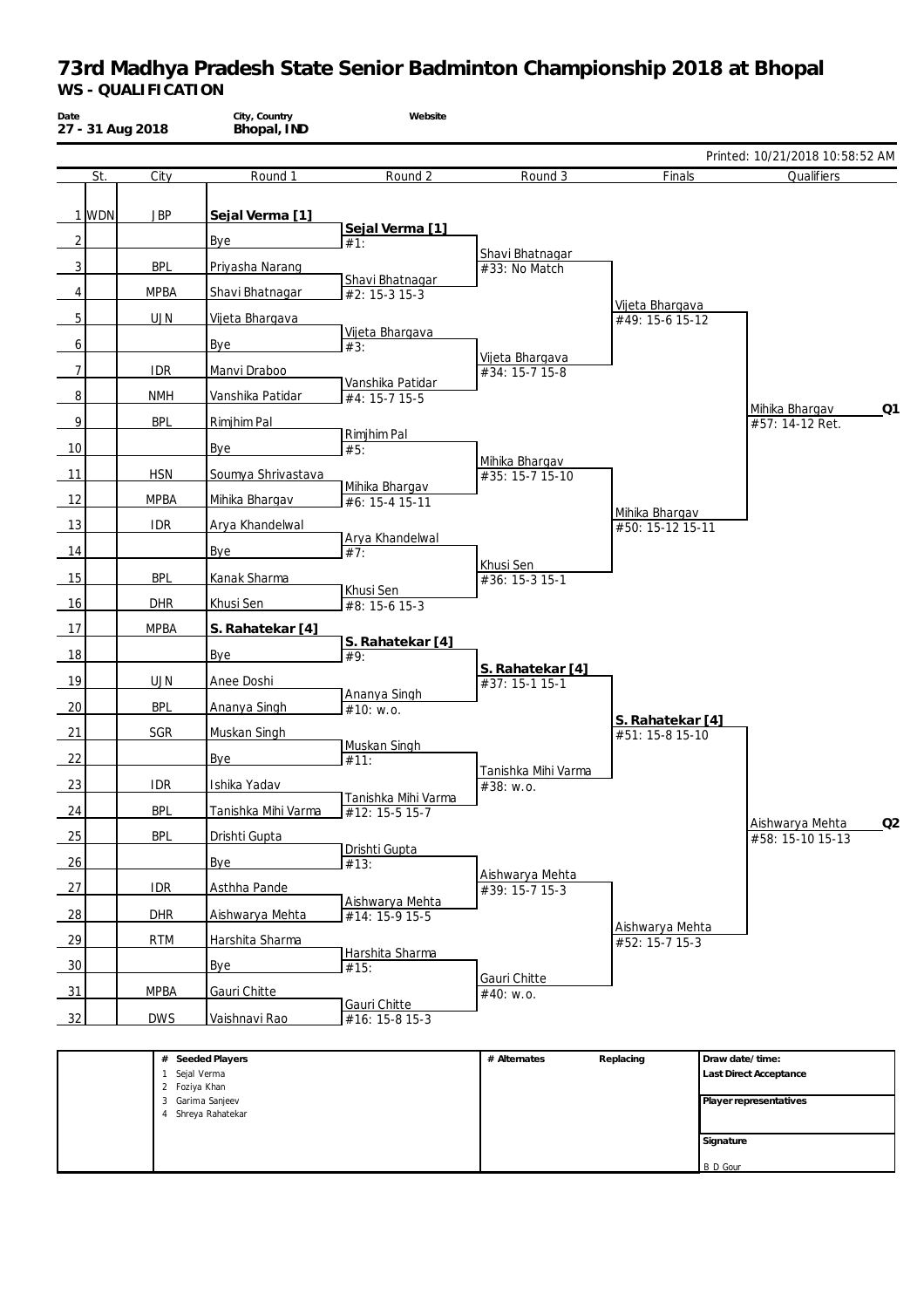| Date |        | 27 - 31 Aug 2018               | City, Country<br>Bhopal, IND | Website                            |                                      |                    |           |                                     |                |
|------|--------|--------------------------------|------------------------------|------------------------------------|--------------------------------------|--------------------|-----------|-------------------------------------|----------------|
|      |        |                                |                              |                                    |                                      |                    |           | Printed: 10/21/2018 10:58:52 AM     |                |
|      | St.    | City                           | Round 1                      | Round 2                            | Round 3                              | Finals             |           | Qualifiers                          |                |
| 33   |        | <b>BPL</b>                     | Shradha Mishra               |                                    |                                      |                    |           |                                     |                |
|      |        |                                |                              | Shradha Mishra                     |                                      |                    |           |                                     |                |
| 34   |        | <b>IDR</b>                     | Rishita Shukla               | #17: 15-11 15-11                   | Shradha Mishra                       |                    |           |                                     |                |
| 35   |        | <b>MPBA</b>                    | Manya Gupta                  | Manya Gupta                        | #41: 15-14 15-12                     |                    |           |                                     |                |
| 36   |        | <b>UJN</b>                     | Kanak Rathore                | #18: 15-8 15-9                     |                                      | Tanishka Malakar   |           |                                     |                |
| 37   |        | <b>DHR</b>                     | Shivani Choudhary            |                                    |                                      | #53: 15-8 15-8     |           |                                     |                |
| 38   |        | <b>BPL</b>                     | Gauranshi Sharma             | Gauranshi Sharma<br>#19: w.o.      |                                      |                    |           |                                     |                |
| 39   |        |                                | Bye                          |                                    | Tanishka Malakar<br>#42: 15-11 15-0  |                    |           |                                     |                |
| 40   |        | <b>MPBA</b>                    | Tanishka Malakar             | Tanishka Malakar<br>#20:           |                                      |                    |           |                                     |                |
| 41   |        | <b>JBP</b>                     | Devyani Balwada              |                                    |                                      |                    |           | Tanishka Malakar<br>#59: 15-9 15-12 | Q <sub>3</sub> |
|      |        |                                |                              | Devyani Balwada                    |                                      |                    |           |                                     |                |
|      | 42 WDN | <b>NMH</b>                     | Shreya Jaiswal               | #21: No Match                      | Disha Khandelwal                     |                    |           |                                     |                |
| 43   |        |                                | Bye                          | Disha Khandelwal                   | #43: 15-14 15-7                      |                    |           |                                     |                |
| 44   |        | <b>IDR</b>                     | Disha Khandelwal             | #22:                               |                                      | Garima Sanjeev [3] |           |                                     |                |
| 45   |        | <b>RWA</b>                     | Poonam Pandey                |                                    |                                      | #54: 15-5 15-4     |           |                                     |                |
| 46   |        | <b>IDR</b>                     | Niharika Sant                | Poonam Pandey<br>#23: w.o.         |                                      |                    |           |                                     |                |
| 47   |        |                                | <b>Bye</b>                   |                                    | Garima Sanjeev [3]<br>#44: 15-7 15-9 |                    |           |                                     |                |
| 48   |        | <b>BPL</b>                     | Garima Sanjeev [3]           | Garima Sanjeev [3]<br>#24:         |                                      |                    |           |                                     |                |
| 49   |        | <b>JBP</b>                     | Unnati Shrivastava           |                                    |                                      |                    |           |                                     |                |
|      |        |                                |                              | Devyani Chouhan                    |                                      |                    |           |                                     |                |
| 50   |        | <b>IDR</b>                     | Devyani Chouhan              | #25: 15-11 9-15 15-14              | Devyani Chouhan                      |                    |           |                                     |                |
| 51   |        |                                | Bye                          | Shivani Mahto                      | #45: 15-11 12-15 15-5                |                    |           |                                     |                |
| 52   |        | <b>BPL</b>                     | Shivani Mahto                | #26:                               |                                      | Palak Kakani       |           |                                     |                |
| 53   |        | <b>BPL</b>                     | Drishti Rajeev               |                                    |                                      | #55: 15-3 15-4     |           |                                     |                |
| 54   |        | CHW                            | Kajol Mandol                 | #27: No Match                      |                                      |                    |           |                                     |                |
| 55   |        |                                | Bye                          |                                    | Palak Kakani<br>#46: No Match        |                    |           |                                     |                |
| 56   |        | <b>MPBA</b>                    | Palak Kakani                 | Palak Kakani<br>#28:               |                                      |                    |           |                                     |                |
|      |        |                                |                              |                                    |                                      |                    |           | Palak Kakani                        | Q4             |
| 57   |        | <b>UJN</b>                     | Anjali Bhargav               | Anjali Bhargav                     |                                      |                    |           | #60: 15-5 15-6                      |                |
|      | 58 WDN | <b>IDR</b>                     | Priyanka Thakur              | #29: No Match                      | Anjali Bhargav                       |                    |           |                                     |                |
| 59   |        |                                | <b>Bye</b>                   | Shriya Dubey                       | #47: w.o.                            |                    |           |                                     |                |
| 60   |        | <b>BPL</b>                     | Shriya Dubey                 | #30:                               |                                      | Aditi Yadav        |           |                                     |                |
| 61   |        | <b>BPL</b>                     | Aditi Yadav                  |                                    |                                      | #56: 15-10 15-7    |           |                                     |                |
| 62   |        | <b>MPBA</b>                    | Riju Patidar                 | Aditi Yadav<br>#31: 15-9 9-15 15-9 |                                      |                    |           |                                     |                |
| 63   |        |                                | <b>Bye</b>                   |                                    | Aditi Yadav<br>#48: 15-12 15-11      |                    |           |                                     |                |
| 64   |        | <b>DHR</b>                     | Foziya Khan [2]              | Foziya Khan [2]                    |                                      |                    |           |                                     |                |
|      |        |                                |                              | #32:                               |                                      |                    |           |                                     |                |
|      |        |                                | # Seeded Players             |                                    | # Alternates                         | Replacing          |           | Draw date/time:                     |                |
|      |        | 1 Sejal Verma<br>2 Foziya Khan |                              |                                    |                                      |                    |           | Last Direct Acceptance              |                |
|      |        |                                | 3 Garima Sanjeev             |                                    |                                      |                    |           | Player representatives              |                |
|      |        |                                | 4 Shreya Rahatekar           |                                    |                                      |                    |           |                                     |                |
|      |        |                                |                              |                                    |                                      |                    | Signature |                                     |                |

B D Gour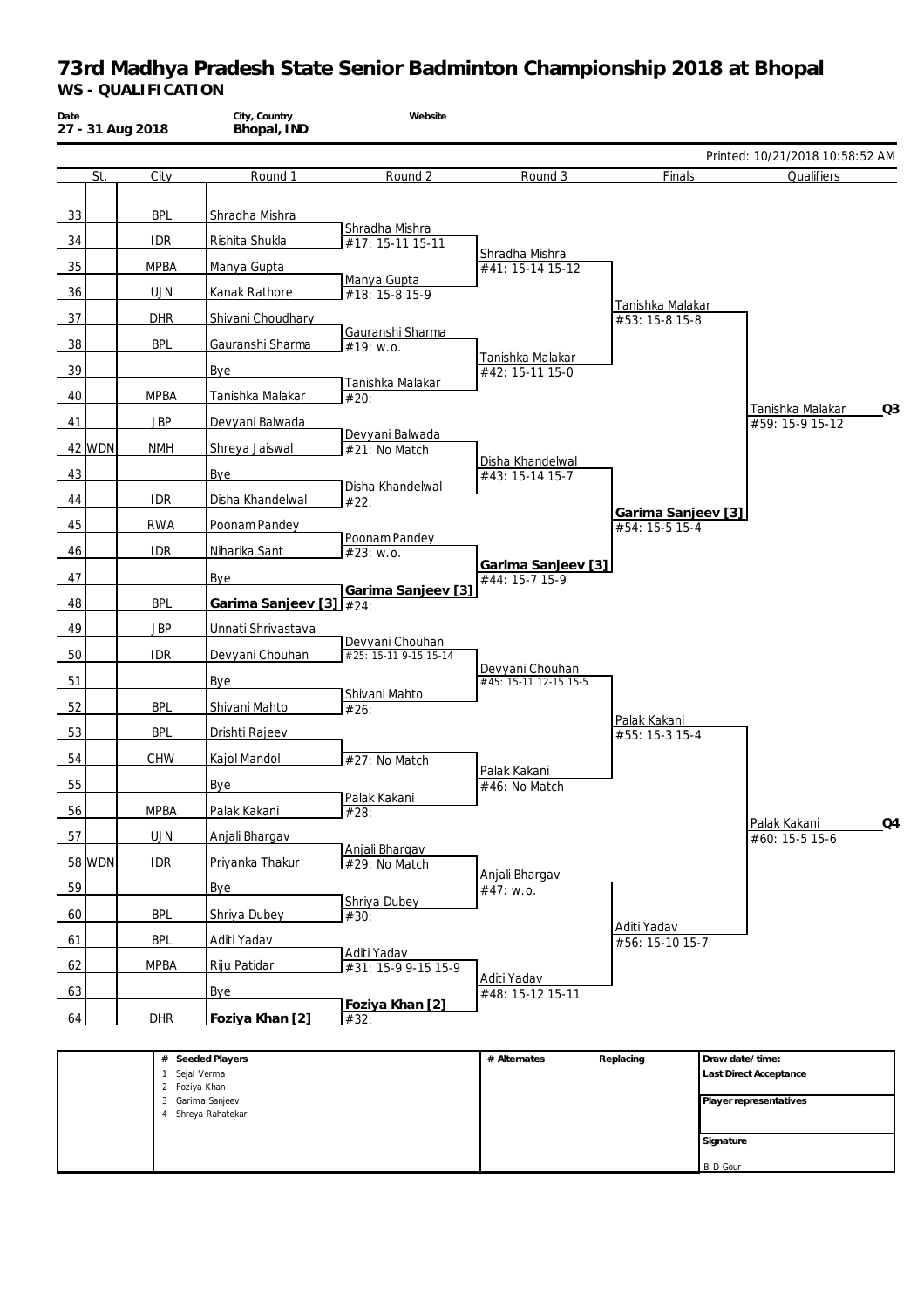## **73rd Madhya Pradesh State Senior Badminton Championship 2018 at Bhopal** *WS*

| Date           |          | 27 - 31 Aug 2018 | City, Country<br>Bhopal, IND       | Website                           |                                     |                                        |                 |                                        |
|----------------|----------|------------------|------------------------------------|-----------------------------------|-------------------------------------|----------------------------------------|-----------------|----------------------------------------|
|                |          |                  |                                    |                                   |                                     |                                        |                 | Printed: 9/11/2018 9:22:19 AM          |
|                | St.      | City             | Round 1                            | Quarterfinals                     | Semifinals                          | Final                                  |                 | Winner                                 |
|                |          |                  |                                    |                                   |                                     |                                        |                 |                                        |
|                |          |                  |                                    |                                   |                                     |                                        |                 |                                        |
| $\mathbf{1}$   |          | CHW              | Khushboo Patel [1]                 | Khushboo Patel [1]                |                                     |                                        |                 |                                        |
| $\overline{2}$ | Q        | <b>DHR</b>       | Aishwarya Mehta                    | #1: 21-18 13-21 21-19             |                                     |                                        |                 |                                        |
|                |          |                  |                                    |                                   | Khushboo Patel [1]                  |                                        |                 |                                        |
| $\overline{3}$ |          | <b>BPL</b>       | Himresha Puri                      |                                   | #9: 21-11 21-18                     |                                        |                 |                                        |
|                |          |                  |                                    | Himresha Puri                     |                                     |                                        |                 |                                        |
| 4              |          | <b>JBP</b>       | Pranjali Suresh                    | #2: 21-11 21-15                   |                                     |                                        |                 |                                        |
|                |          |                  |                                    |                                   |                                     | Khushboo Patel [1]<br>#13: 23-21 21-12 |                 |                                        |
| 5              |          | <b>MPBA</b>      | Muskan Rathore [3]                 | Anisha Wase                       |                                     |                                        |                 |                                        |
| 6              |          | <b>BPL</b>       | Anisha Wase                        | #3: 21-18 22-20                   |                                     |                                        |                 |                                        |
|                |          |                  |                                    |                                   | Palak Kakani                        |                                        |                 |                                        |
| $\overline{7}$ |          | <b>RTM</b>       | Anshu Sharma                       |                                   | #10: 21-15 14-21 21-15              |                                        |                 |                                        |
|                |          |                  |                                    | Palak Kakani                      |                                     |                                        |                 |                                        |
| $\overline{8}$ | Q        | <b>MPBA</b>      | Palak Kakani                       | #4: 14-21 21-18 21-18             |                                     |                                        |                 |                                        |
|                |          |                  |                                    |                                   |                                     |                                        |                 | Khushboo Patel [1]<br>#16: 21-14 21-13 |
| 9              |          | <b>UJN</b>       | Aastha Sharma                      |                                   |                                     |                                        |                 |                                        |
|                |          |                  |                                    | Mihika Bhargav<br>#5: 21-11 21-15 |                                     |                                        |                 |                                        |
| 10             | Q        | <b>MPBA</b>      | Mihika Bhargav                     |                                   |                                     |                                        |                 |                                        |
| 11             | WC       | <b>BPL</b>       | Priyanka Pant                      |                                   | Mihika Bhargav<br>#11: 21-8 21-11   |                                        |                 |                                        |
|                |          |                  |                                    | Priyanka Pant                     |                                     |                                        |                 |                                        |
| 12             |          | DHR              | Kirti Prasad [4]                   | #6: 21-16 21-13                   |                                     |                                        |                 |                                        |
|                |          |                  |                                    |                                   |                                     | Aditi Verma [2]                        |                 |                                        |
| 13             | $\Omega$ | <b>MPBA</b>      | Tanishka Malakar                   |                                   |                                     | #14: 21-17 21-13                       |                 |                                        |
|                |          |                  |                                    | Tanishka Malakar                  |                                     |                                        |                 |                                        |
| 14             |          | <b>DWS</b>       | Bhumika Verma                      | #7: 21-11 21-11                   |                                     |                                        |                 |                                        |
|                |          |                  |                                    |                                   | Aditi Verma [2]<br>#12: 21-16 21-10 |                                        |                 |                                        |
| 15             |          | <b>MPBA</b>      | Rohini Bilawar                     | Aditi Verma [2]                   |                                     |                                        |                 |                                        |
| 16             |          | <b>BPL</b>       | Aditi Verma [2]                    | #8: 21-13 15-21 21-19             |                                     |                                        |                 |                                        |
|                |          |                  |                                    |                                   |                                     |                                        |                 |                                        |
|                |          |                  |                                    |                                   | Position 3-4                        | Palak Kakani                           |                 |                                        |
|                |          |                  |                                    |                                   |                                     |                                        |                 | Palak Kakani                           |
|                |          |                  |                                    |                                   |                                     | Mihika Bhargav                         |                 | #15: 21-15 21-8                        |
|                |          |                  |                                    |                                   |                                     |                                        |                 |                                        |
|                |          |                  |                                    |                                   |                                     |                                        |                 |                                        |
|                |          | $\mathbf{1}$     | # Seeded Players<br>Khushboo Patel |                                   | # Lucky Losers                      | Replacing                              | Draw date/time: | Last Direct Acceptance                 |
|                |          | 2                | Aditi Verma<br>3 Muskan Rathore    |                                   |                                     |                                        |                 | Player representatives                 |
|                |          | 4                | Kirti Prasad                       |                                   |                                     |                                        |                 |                                        |
|                |          |                  |                                    |                                   |                                     |                                        | Signature       |                                        |

B D Gour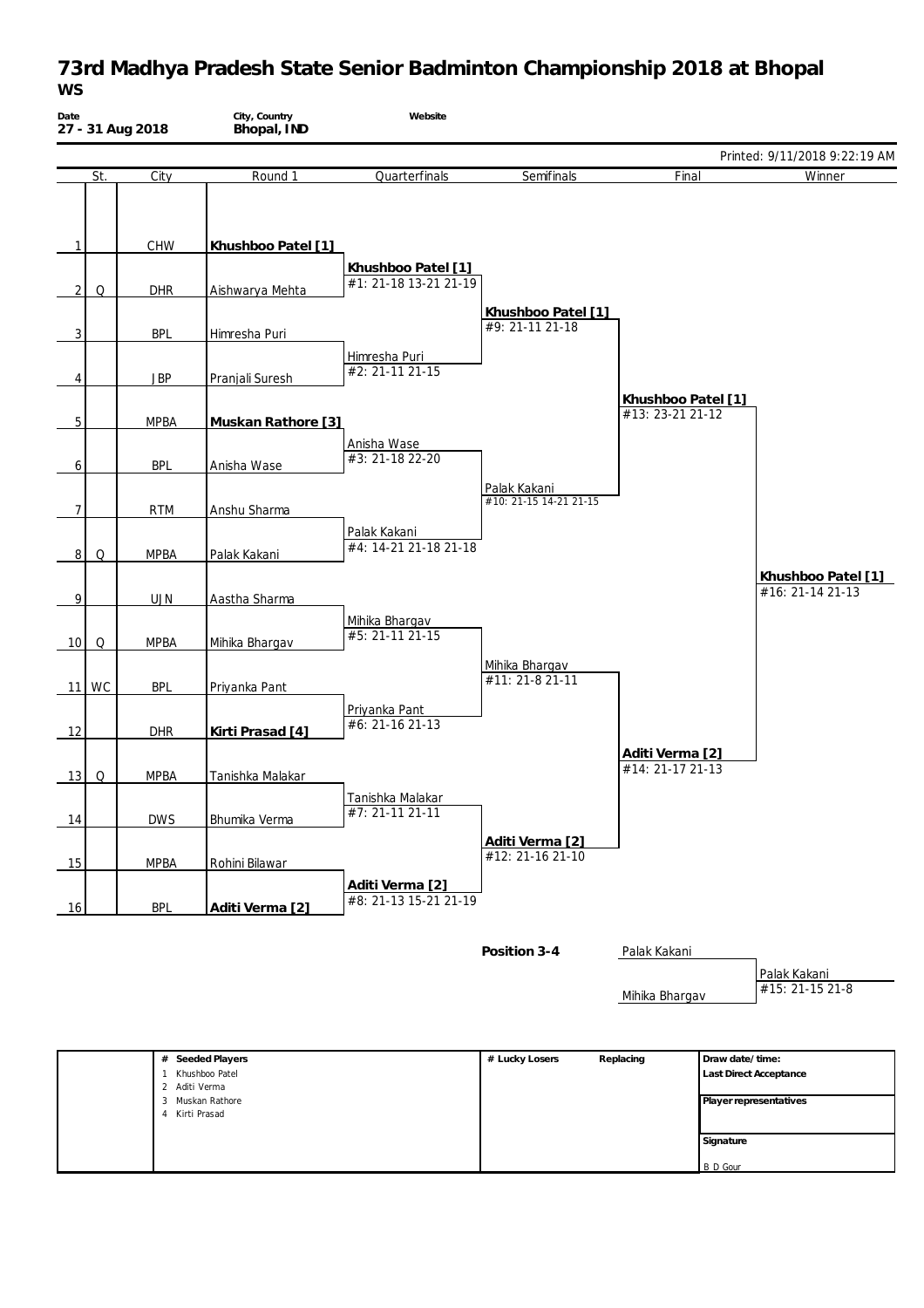| Date           |            | 27 - 31 Aug 2018         | City, Country<br>Bhopal, IND         | Website                                   |                                                     |
|----------------|------------|--------------------------|--------------------------------------|-------------------------------------------|-----------------------------------------------------|
|                |            |                          |                                      |                                           | Printed: 10/21/2018 10:59:13 AM                     |
|                | St.        | City                     | Round 1                              | Round 2                                   | Round 3                                             |
| $\mathbf{1}$   |            | <b>DHR</b><br><b>DHR</b> | Mayur Chowhan [1]<br>Amit Rathore    | Mayur Chowhan [1]                         |                                                     |
| $\overline{2}$ |            |                          | Bye                                  | Amit Rathore<br>#1:                       |                                                     |
|                |            | <b>JBP</b>               | Pranav Jain                          |                                           | Mayur Chowhan [1]<br>Amit Rathore<br>#65: 15-9 15-9 |
| 3              |            | <b>JBP</b>               | Akash Khatri                         | Pranav Jain<br>Akash Khatri               |                                                     |
| 4              |            |                          | Bye                                  | #2:                                       |                                                     |
| 5              |            | <b>MDL</b><br><b>MDL</b> | Manas Chourasia<br>Anuj Jain         |                                           |                                                     |
| 6              |            |                          | <b>Bye</b>                           | Manas Chourasia<br>Anuj Jain<br>#3:       | Manas Chourasia                                     |
| $\overline{7}$ |            | <b>BPL</b><br><b>BPL</b> | Aayush Awasthi<br>Kartik Singh Pawar | Aayush Awasthi                            | Anuj Jain<br>#66: w.o.                              |
| 8              |            |                          | Bye                                  | Kartik Singh Pawar<br>#4:                 |                                                     |
| 9              |            | <b>IDR</b><br><b>IDR</b> | Nitin Patidar<br><b>Vikalp Singh</b> | Nitin Patidar                             |                                                     |
| 10             |            |                          | Bye                                  | <b>Vikalp Singh</b><br>#5:                | Mayank Bhasin                                       |
| 11             |            | <b>BPL</b><br><b>BPL</b> | Mayank Bhasin<br>Rahul Rajak         |                                           | Rahul Rajak<br>#67: w.o.                            |
| 12             |            |                          | <b>Bye</b>                           | Mayank Bhasin<br>Rahul Rajak<br>#6:       |                                                     |
| 13             |            | <b>UJN</b><br>UJN        | Siddhant Jain<br>Mahiraj Verma       |                                           |                                                     |
| 14             |            |                          | Bye                                  | Siddhant Jain<br>Mahiraj Verma<br>#7:     |                                                     |
| 15             |            | <b>BPL</b><br><b>STN</b> | Amit Singh<br>Sanam Singh            |                                           | Amit Singh<br>Sanam Singh<br>#68: w.o.              |
| 16             | <b>WDN</b> | <b>NMH</b><br><b>NMH</b> | Bhavarth Ojha<br>Kapil Singha        | Amit Singh<br>Sanam Singh<br>#8: No Match |                                                     |

| # Seeded Players        | # Alternates | Replacing | Draw date/time:               |
|-------------------------|--------------|-----------|-------------------------------|
| Mayur Chowhan           |              |           | <b>Last Direct Acceptance</b> |
| Amit Rathore            |              |           |                               |
| 2 Alap Mishra           |              |           | Player representatives        |
| Prabhat Sirsat          |              |           |                               |
| 3 Aaryaman Goyal        |              |           |                               |
| Aniket Pardeshi         |              |           | Signature                     |
| Jai Singh Karchuli<br>4 |              |           |                               |
| Sumit Mishra            |              |           | <b>B</b> D Gour               |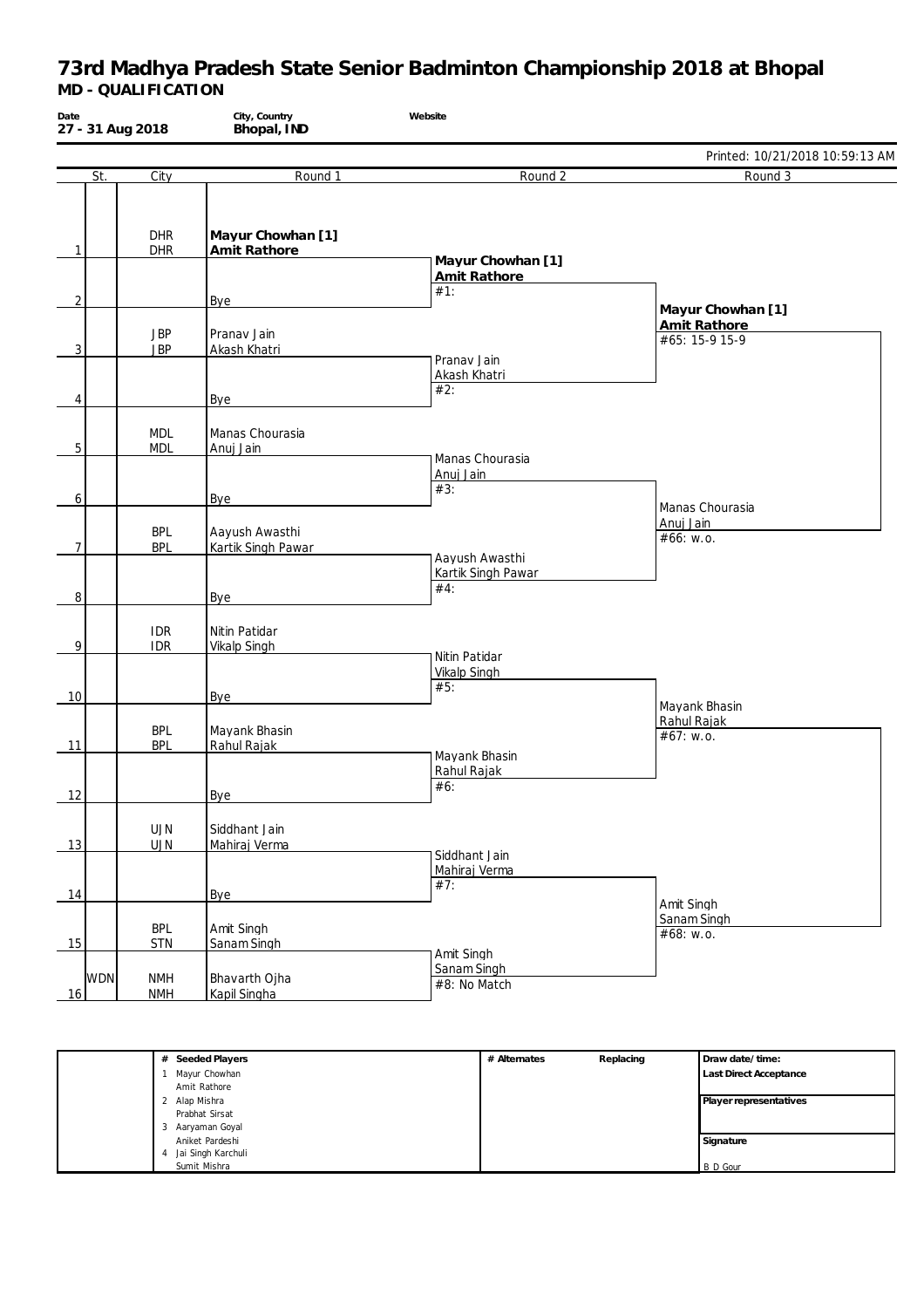| Date<br>27 - 31 Aug 2018 |                           | City, Country<br>Bhopal, IND         | Website                                           |                                                               |
|--------------------------|---------------------------|--------------------------------------|---------------------------------------------------|---------------------------------------------------------------|
|                          |                           |                                      |                                                   | Printed: 10/21/2018 10:59:13 AM                               |
| St.                      | City                      | Round 1                              | Round 2                                           | Round 3                                                       |
| 17                       | <b>BPL</b><br><b>BPL</b>  | Prasanna Halde<br>Mukesh Singh       | Prasanna Halde                                    |                                                               |
|                          |                           |                                      | Mukesh Singh<br>#9:                               |                                                               |
| 18                       | ANP                       | Bye<br>Rajat Sharma                  |                                                   | Rajat Sharma<br>Abhay Raj Singh                               |
| 19                       | ANP                       | Abhay Raj Singh                      | Rajat Sharma<br>Abhay Raj Singh                   | #69: w.o.                                                     |
| 20                       |                           | Bye                                  | #10:                                              |                                                               |
| 21                       | <b>UJN</b><br><b>UJN</b>  | Gaurav Rai<br>Sagar Tandon           |                                                   |                                                               |
| 22                       |                           | Bye                                  | Gaurav Rai<br>Sagar Tandon<br>#11:                | Gaurav Rai                                                    |
| 23                       | <b>STN</b><br><b>STN</b>  | Himanshu Kalwani<br>Kishore Rohra    | Himanshu Kalwani                                  | Sagar Tandon<br>#70: 15-13 8-15 15-9                          |
| 24                       |                           | Bye                                  | Kishore Rohra<br>#12:                             |                                                               |
| 25                       | <b>BPL</b><br><b>BPL</b>  | Agnishwar Mukerjee<br>Yashkant Singh | Agnishwar Mukerjee                                |                                                               |
| 26                       |                           | Bye                                  | Yashkant Singh<br>#13:                            |                                                               |
| 27                       | <b>IDR</b><br><b>MPBA</b> | Nilesh Choudhary<br>Aakash Vimal     |                                                   | Agnishwar Mukerjee<br>Yashkant Singh<br>#71: 15-12 6-15 15-11 |
| 28                       |                           | Bye                                  | Nilesh Choudhary<br>Aakash Vimal<br>#14:          |                                                               |
| 29                       | <b>BPL</b><br><b>BPL</b>  | Hitanshu Austin<br>Neeraj Gaikwad    | Hitanshu Austin                                   |                                                               |
| 30                       |                           | Bye                                  | Neeraj Gaikwad<br>#15:                            | Akash Chauhan                                                 |
| 31                       | <b>UJN</b><br>UJN         | Akash Chauhan<br>Anurag Thakkar      |                                                   | Anurag Thakkar<br>#72: 15-5 15-12                             |
| 32                       | <b>DWS</b><br><b>DWS</b>  | Deepak Patel<br>Shubham Tiqqa        | Akash Chauhan<br>Anurag Thakkar<br>#16: 15-7 15-6 |                                                               |

| # Seeded Players    | # Alternates | Replacing | Draw date/time:               |
|---------------------|--------------|-----------|-------------------------------|
| Mayur Chowhan       |              |           | <b>Last Direct Acceptance</b> |
| Amit Rathore        |              |           |                               |
| 2 Alap Mishra       |              |           | Player representatives        |
| Prabhat Sirsat      |              |           |                               |
| Aaryaman Goyal<br>3 |              |           |                               |
| Aniket Pardeshi     |              |           | Signature                     |
| Jai Singh Karchuli  |              |           |                               |
| Sumit Mishra        |              |           | <b>B</b> D Gour               |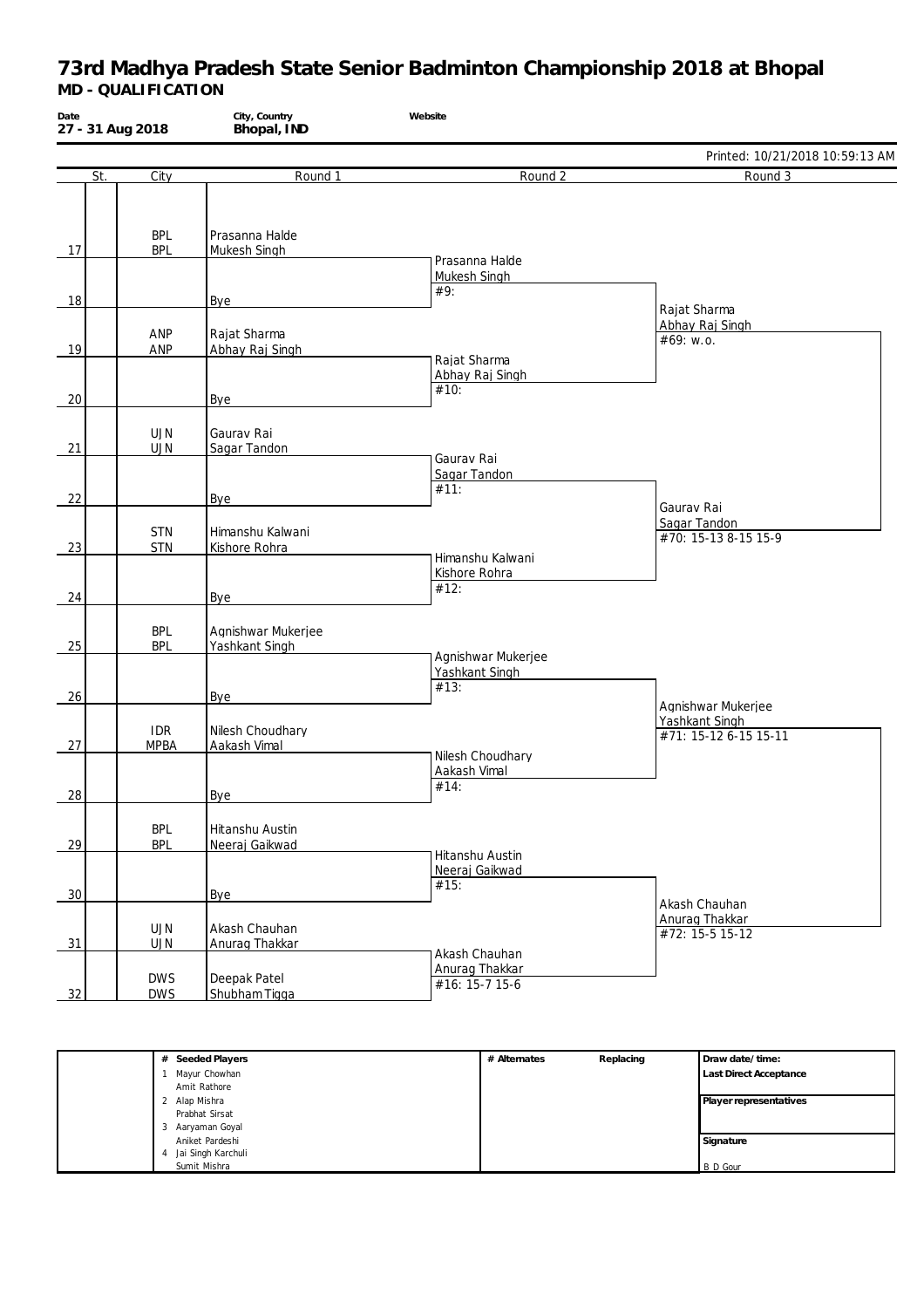| Date |     | 27 - 31 Aug 2018         | City, Country<br>Bhopal, IND           | Website                                     |                                                       |
|------|-----|--------------------------|----------------------------------------|---------------------------------------------|-------------------------------------------------------|
|      |     |                          |                                        |                                             | Printed: 10/21/2018 10:59:13 AM                       |
|      | St. | City                     | Round 1                                | Round 2                                     | Round 3                                               |
| 33   |     | <b>RWA</b><br><b>RWA</b> | Jai Singh Karchuli [4]<br>Sumit Mishra | Jai Singh Karchuli [4]                      |                                                       |
|      |     |                          |                                        | Sumit Mishra                                |                                                       |
| 34   |     |                          | Bye                                    | #17:                                        | Aditya Kamble<br>Raghav Sharma                        |
| 35   |     | <b>BPL</b><br><b>BPL</b> | Aditya Kamble<br>Raghav Sharma         | Aditya Kamble                               | #73: w.o.                                             |
| 36   |     |                          | Bye                                    | Raghav Sharma<br>#18:                       |                                                       |
| 37   |     | <b>MDL</b><br><b>MDL</b> | Lavish Biryani<br>Pankaj Mehta         |                                             |                                                       |
| 38   |     |                          | Bye                                    | Lavish Biryani<br>Pankaj Mehta<br>#19:      | Lavish Biryani                                        |
| 39   | WDN | <b>IDR</b><br><b>IDR</b> | Aditya Jain<br>Rubin Shah              | Aditya Jain                                 | Pankaj Mehta<br>#74: No Match                         |
| 40   |     |                          | Bye                                    | Rubin Shah<br>#20:                          |                                                       |
| 41   |     | <b>NSP</b><br><b>NSP</b> | <b>Atul Patel</b><br>Shashwat Patel    | <b>Atul Patel</b>                           |                                                       |
| 42   |     |                          | Bye                                    | Shashwat Patel<br>#21:                      | <b>Atul Patel</b>                                     |
| 43   |     | <b>BPL</b><br><b>BPL</b> | Jasdeep Singh<br>Ojas Wasney           |                                             | Shashwat Patel<br>#75: 15-5 15-7                      |
| 44   |     |                          | Bye                                    | Jasdeep Singh<br>Ojas Wasney<br>#22:        |                                                       |
| 45   |     | <b>BPL</b><br><b>STN</b> | Prakhar Banchhor<br>Shishir Dwivedi    |                                             |                                                       |
| 46   |     |                          | Bye                                    | Prakhar Banchhor<br>Shishir Dwivedi<br>#23: |                                                       |
| 47   |     | <b>RSN</b><br><b>RSN</b> | Sourav Debnath<br>Geet Jigyasi         |                                             | Prakhar Banchhor<br>Shishir Dwivedi<br>#76: 15-3 15-2 |
| 48   |     | <b>BPL</b><br><b>BPL</b> | Sanjay Rajak<br>Ganesh Salve           | Sourav Debnath<br>Geet Jigyasi<br>#24: w.o. |                                                       |

| Seeded Players<br># | # Alternates | Replacing | Draw date/time:               |
|---------------------|--------------|-----------|-------------------------------|
| Mayur Chowhan       |              |           | <b>Last Direct Acceptance</b> |
| Amit Rathore        |              |           |                               |
| Alap Mishra         |              |           | Player representatives        |
| Prabhat Sirsat      |              |           |                               |
| Aaryaman Goyal      |              |           |                               |
| Aniket Pardeshi     |              |           | Signature                     |
| Jai Singh Karchuli  |              |           |                               |
| Sumit Mishra        |              |           | <b>B</b> D Gour               |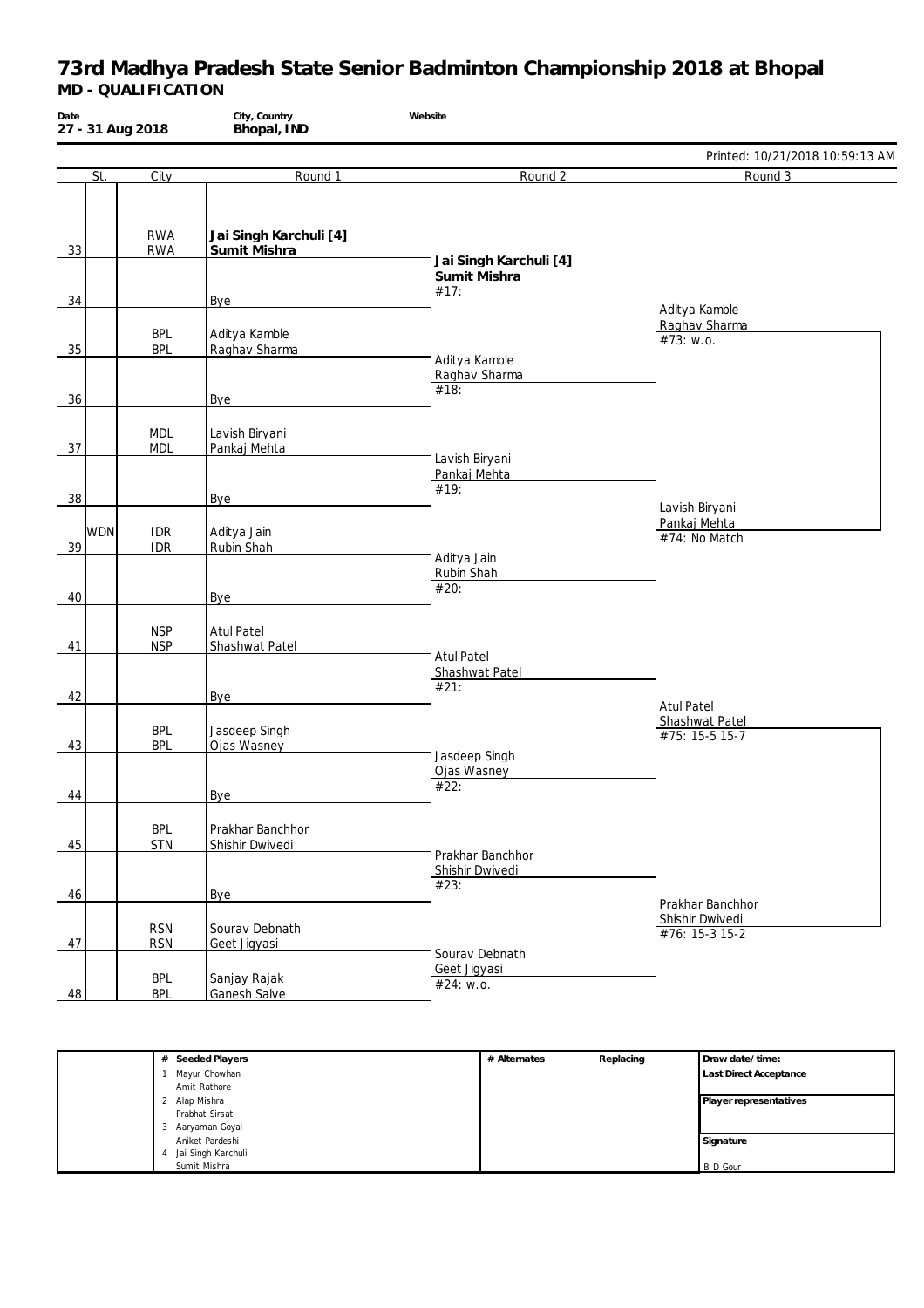| Date             | 27 - 31 Aug 2018         | City, Country<br>Bhopal, IND             | Website                                   |                                           |
|------------------|--------------------------|------------------------------------------|-------------------------------------------|-------------------------------------------|
|                  |                          |                                          |                                           | Printed: 10/21/2018 10:59:13 AM           |
| St.              | City                     | Round 1                                  | Round <sub>2</sub>                        | Round 3                                   |
| 49               | <b>RTM</b><br><b>RTM</b> | Shubham Pathak<br>Naman Solahpurkar      | Shubham Pathak                            |                                           |
| 50               |                          | Bye                                      | Naman Solahpurkar<br>#25:                 |                                           |
| 51               | <b>BPL</b><br><b>BPL</b> | Deepak Gaur<br>Shankar Samal             |                                           | Deepak Gaur<br>Shankar Samal<br>#77: w.o. |
| 52               |                          | Bye                                      | Deepak Gaur<br>Shankar Samal<br>#26:      |                                           |
| 53               | SGR<br>SGR               | Harshit Bardia<br>Raman Chourasia        | Harshit Bardia                            |                                           |
| 54               |                          | <b>Bye</b>                               | Raman Chourasia<br>#27:                   | <b>Akshat Pilley</b>                      |
| 55               | <b>HSN</b><br><b>HSN</b> | Akshat Pilley<br>Abhijeet Rajput         | <b>Akshat Pilley</b>                      | Abhijeet Rajput<br>#78: 15-10 14-15 15-12 |
| 56               | <b>BPL</b><br><b>BPL</b> | Ankur Pandey<br>Sachin Tiwari            | Abhijeet Rajput<br>#28: 12-15 15-12 15-10 |                                           |
| 57               | <b>BPL</b><br><b>UJN</b> | Hilal Jafri<br>Pawan Prajapati           | Hilal Jafri                               |                                           |
| 58               |                          | <b>Bye</b>                               | Pawan Prajapati<br>#29:                   | Hilal Jafri                               |
| 59               | <b>SHV</b><br>SHV        | Jitendra Garg<br>Neeraj Kalbhor          | Jitendra Garg                             | Pawan Prajapati<br>#79: w.o.              |
| 60               |                          | Bye                                      | Neeraj Kalbhor<br>#30:                    |                                           |
| <b>WDN</b><br>61 | <b>IDR</b><br><b>IDR</b> | <b>Tanay Goyal</b><br>Mihir Kutumbale    | <b>Tanay Goyal</b>                        |                                           |
| 62               |                          | Bye                                      | Mihir Kutumbale<br>#31:                   | Anas Mohammed Shaikh                      |
| 63               | <b>BPL</b><br><b>BPL</b> | Anuj Tambe<br>Anuj Tiwari                | Anas Mohammed Shaikh                      | Siddharth Sharma<br>#80: w.o.             |
| 64               | <b>MPBA</b><br>CHW       | Anas Mohammed Shaikh<br>Siddharth Sharma | Siddharth Sharma<br>#32: 15-5 15-5        |                                           |

| Seeded Players<br># | # Alternates | Replacing | Draw date/time:               |
|---------------------|--------------|-----------|-------------------------------|
| Mayur Chowhan       |              |           | <b>Last Direct Acceptance</b> |
| Amit Rathore        |              |           |                               |
| Alap Mishra         |              |           | Player representatives        |
| Prabhat Sirsat      |              |           |                               |
| Aaryaman Goyal      |              |           |                               |
| Aniket Pardeshi     |              |           | Signature                     |
| Jai Singh Karchuli  |              |           |                               |
| Sumit Mishra        |              |           | <b>B</b> D Gour               |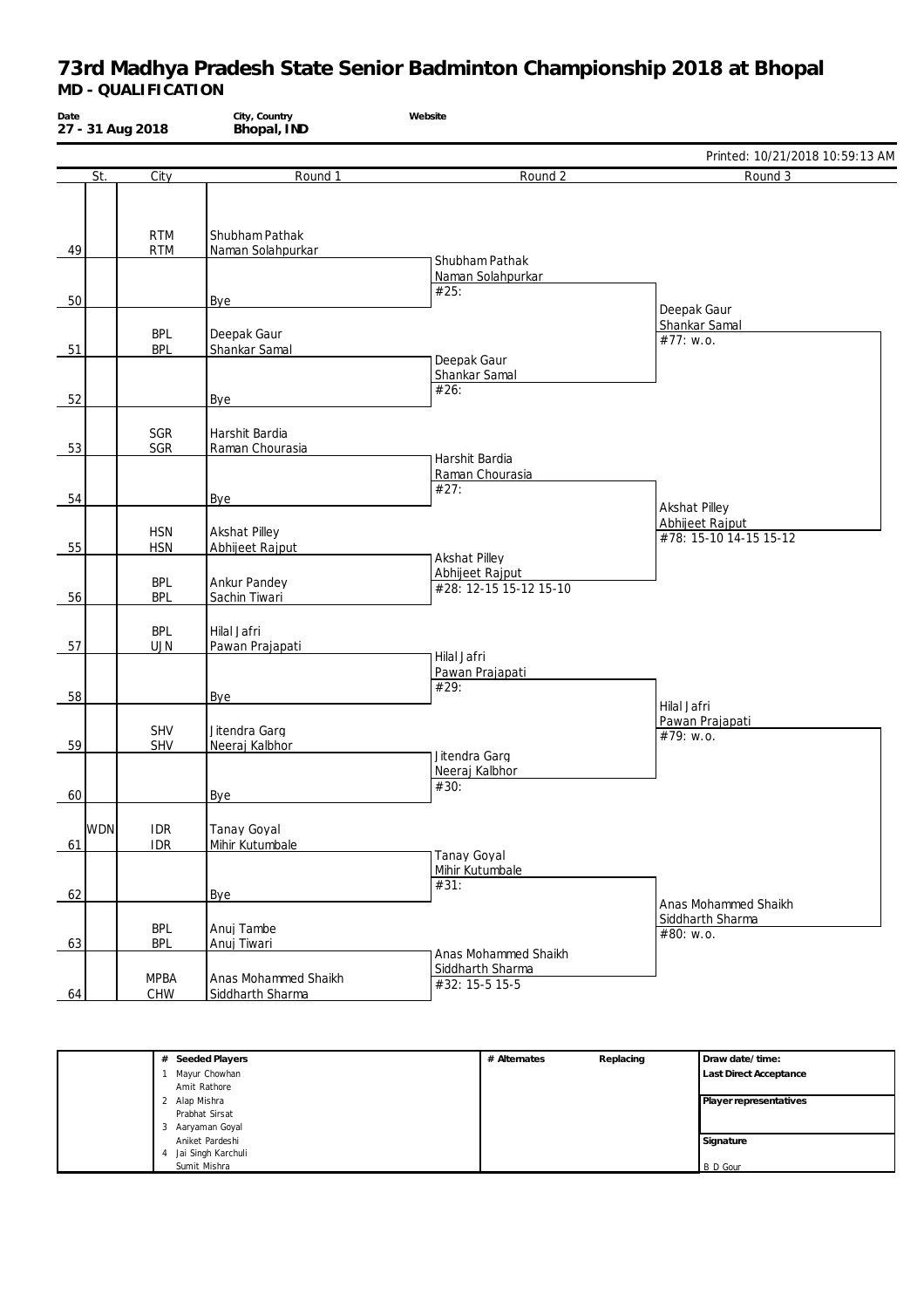| Date<br>27 - 31 Aug 2018 |                          | City, Country<br>Bhopal, IND    | Website                                    |                                                         |
|--------------------------|--------------------------|---------------------------------|--------------------------------------------|---------------------------------------------------------|
|                          |                          |                                 |                                            | Printed: 10/21/2018 10:59:13 AM                         |
| St.                      | City                     | Round 1                         | Round 2                                    | Round 3                                                 |
| 65                       | <b>BPL</b><br><b>BPL</b> | Harsh Burman<br>Mehul Jagdish   | Harsh Burman                               |                                                         |
| 66                       | <b>BGT</b><br><b>BGT</b> | Kitik Chopra<br>Amit Uikey      | Mehul Jagdish<br>#33: 15-14 14-15 15-14    |                                                         |
| 67                       |                          |                                 |                                            | Rohit Khedekar<br>Gaurav Yogi<br>#81: 15-13 13-15 15-13 |
|                          | <b>MPBA</b>              | Bye<br>Rohit Khedekar           | Rohit Khedekar<br>Gaurav Yogi<br>#34:      |                                                         |
| 68                       | <b>MPBA</b>              | Gaurav Yogi                     |                                            |                                                         |
| 69                       |                          | Bye                             | Ronit Anjana                               |                                                         |
| 70                       | <b>UJN</b><br><b>UJN</b> | Ronit Anjana<br>Vaibhav Yadav   | Vaibhav Yadav<br>#35:                      | Ronit Anjana                                            |
| 71                       |                          | Bye                             | Kamlesh Gamit                              | Vaibhav Yadav<br>#82: w.o.                              |
| 72                       | <b>BPL</b><br><b>BPL</b> | Kamlesh Gamit<br>Ashish Gupta   | Ashish Gupta<br>#36:                       |                                                         |
| 73                       | <b>BPL</b><br><b>BPL</b> | Chirag Khan<br>Vijendra Singh   |                                            |                                                         |
| 74                       | <b>RWA</b><br><b>RWA</b> | Shubham Dubey<br>Anand Namdev   | Chirag Khan<br>Vijendra Singh<br>#37: w.o. |                                                         |
| 75                       |                          | Bye                             |                                            | Chirag Khan<br>Vijendra Singh<br>#83: 15-10 15-12       |
| 76                       | <b>CHW</b><br><b>CHW</b> | Aadesh Agrey<br>Akshay Makkad   | Aadesh Agrey<br>Akshay Makkad<br>#38:      |                                                         |
| 77                       |                          | Bye                             | Anubhav Rajoriya                           |                                                         |
| 78                       | <b>RSN</b><br><b>RSN</b> | Anubhav Rajoriya<br>Saroj Regmi | Saroj Regmi<br>#39:                        | Prashant Sharma                                         |
| 79                       |                          | Bye                             | Prashant Sharma                            | Rishik Verma<br>#84: 15-6 15-6                          |
| 80                       | <b>SHR</b><br><b>SHR</b> | Prashant Sharma<br>Rishik Verma | Rishik Verma<br>#40:                       |                                                         |

| # Seeded Players        | # Alternates | Replacing | Draw date/time:               |
|-------------------------|--------------|-----------|-------------------------------|
| Mayur Chowhan           |              |           | <b>Last Direct Acceptance</b> |
| Amit Rathore            |              |           |                               |
| 2 Alap Mishra           |              |           | Player representatives        |
| Prabhat Sirsat          |              |           |                               |
| 3 Aaryaman Goyal        |              |           |                               |
| Aniket Pardeshi         |              |           | Signature                     |
| Jai Singh Karchuli<br>4 |              |           |                               |
| Sumit Mishra            |              |           | <b>B</b> D Gour               |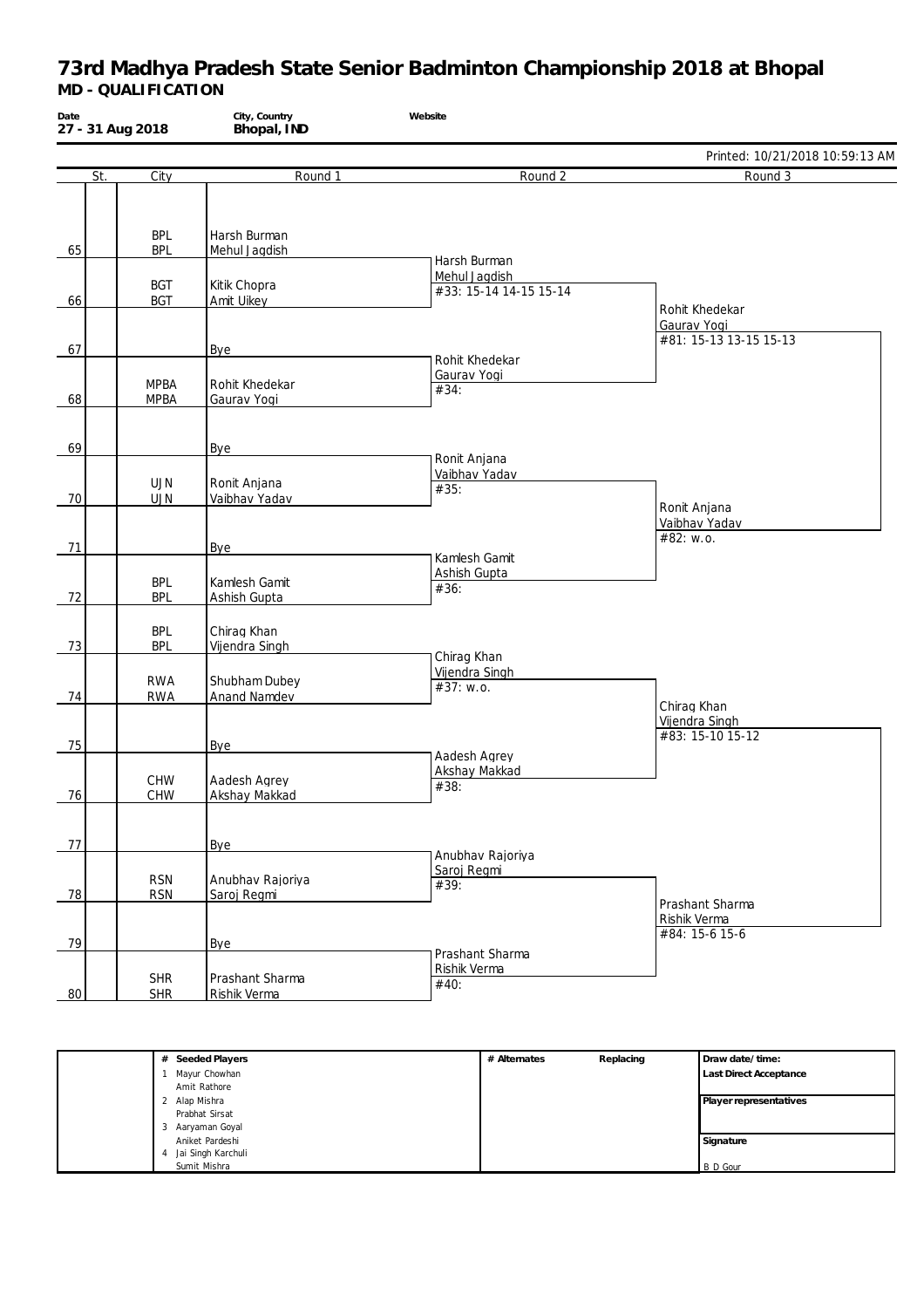| Date<br>27 - 31 Aug 2018 |                          | City, Country<br>Bhopal, IND          | Website                                       |                                                       |
|--------------------------|--------------------------|---------------------------------------|-----------------------------------------------|-------------------------------------------------------|
|                          |                          |                                       |                                               | Printed: 10/21/2018 10:59:13 AM                       |
| St.                      | City                     | Round 1                               | Round 2                                       | Round 3                                               |
| 81                       | <b>MDL</b><br><b>MDL</b> | Kushagra Choubey<br>Palash Shrivas    | Akshay Panchal                                |                                                       |
|                          | <b>BPL</b>               | Akshay Panchal                        | Vinay Sharma                                  |                                                       |
| 82                       | <b>IDR</b>               | Vinay Sharma                          | #41: 15-8 7-15 15-12                          |                                                       |
|                          |                          |                                       |                                               | Tanveer Singh Matharu<br>Ravi Rai<br>#85: 15-11 15-13 |
| 83                       |                          | <b>Bye</b>                            | Tanveer Singh Matharu                         |                                                       |
| 84                       | <b>BPL</b><br><b>BPL</b> | Tanveer Singh Matharu<br>Ravi Rai     | Ravi Rai<br>#42:                              |                                                       |
| 85                       |                          | Bye                                   | Ali Khan                                      |                                                       |
|                          |                          |                                       | Vasi Khan                                     |                                                       |
|                          | <b>RTM</b>               | Ali Khan                              | #43:                                          |                                                       |
| 86<br>87                 | <b>RTM</b>               | Vasi Khan<br><b>Bye</b>               |                                               | Pranshu Murarka<br>Ayush Trivedi<br>#86: w.o.         |
| 88                       | <b>STN</b><br><b>STN</b> | Pranshu Murarka<br>Ayush Trivedi      | Pranshu Murarka<br>Ayush Trivedi<br>#44:      |                                                       |
| 89                       |                          | <b>Bye</b>                            | Manish Nahare                                 |                                                       |
| 90                       | <b>BPL</b><br><b>BPL</b> | Manish Nahare<br>Pushpendra Singh     | Pushpendra Singh<br>#45:                      |                                                       |
| 91                       |                          | Bye                                   |                                               | Aman Barod<br>Rohit Gupta<br>#87: 12-15 15-8 15-9     |
| 92                       | <b>DWS</b><br><b>DWS</b> | Aman Barod<br>Rohit Gupta             | Aman Barod<br>Rohit Gupta<br>#46:             |                                                       |
| 93                       |                          | Bye                                   | Santa Singh                                   |                                                       |
| 94                       | ANP<br>ANP               | Santa Singh<br><b>Utkarsh Singh</b>   | <b>Utkarsh Singh</b><br>#47:                  | Aaryaman Goyal [3]                                    |
| 95                       |                          | <b>Bye</b>                            |                                               | Aniket Pardeshi<br>#88: 15-4 15-10                    |
| 96                       | <b>IDR</b><br><b>IDR</b> | Aaryaman Goyal [3]<br>Aniket Pardeshi | Aaryaman Goyal [3]<br>Aniket Pardeshi<br>#48: |                                                       |

| # Seeded Players        | # Alternates | Replacing | Draw date/time:               |
|-------------------------|--------------|-----------|-------------------------------|
| Mayur Chowhan           |              |           | <b>Last Direct Acceptance</b> |
| Amit Rathore            |              |           |                               |
| 2 Alap Mishra           |              |           | Player representatives        |
| Prabhat Sirsat          |              |           |                               |
| Aaryaman Goyal<br>3     |              |           |                               |
| Aniket Pardeshi         |              |           | Signature                     |
| Jai Singh Karchuli<br>4 |              |           |                               |
| Sumit Mishra            |              |           | <b>B</b> D Gour               |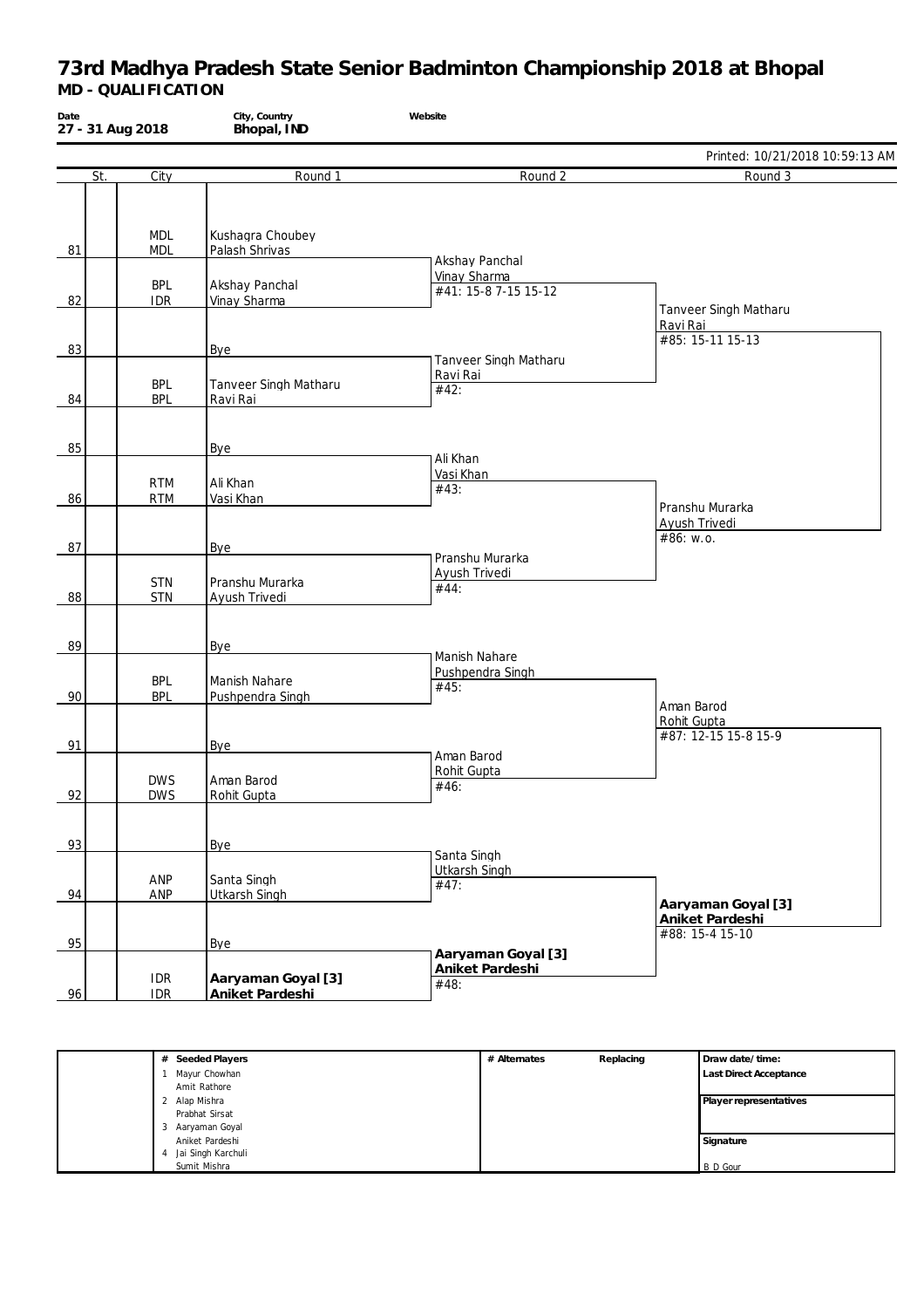| Date       | 27 - 31 Aug 2018         | City, Country<br>Bhopal, IND            | Website                                    |                                       |
|------------|--------------------------|-----------------------------------------|--------------------------------------------|---------------------------------------|
|            |                          |                                         |                                            | Printed: 10/21/2018 10:59:13 AM       |
| St.        | City                     | Round 1                                 | Round 2                                    | Round 3                               |
| 97         | <b>JBP</b><br><b>JBP</b> | Arpit Singh<br>Sourabh Soni             | Arpit Singh                                |                                       |
| 98         | SGR<br>SGR               | Anuj Sachdeva<br>Vaibhav Thakur         | Sourabh Soni<br>#49: w.o.                  | Arpit Singh                           |
| 99         |                          | <b>Bye</b>                              |                                            | Sourabh Soni<br>#89: 15-13 15-8       |
| 100        | <b>UJN</b><br><b>UJN</b> | Sankalp Choudhary<br>Vaibhav Jadia      | Sankalp Choudhary<br>Vaibhav Jadia<br>#50: |                                       |
| 101        |                          | Bye                                     | Sowrabh Chakraborty                        |                                       |
| 102        | <b>BPL</b><br><b>BPL</b> | Sowrabh Chakraborty<br>Satendra Kaithal | Satendra Kaithal<br>#51:                   | Sowrabh Chakraborty                   |
| 103        |                          | Bye                                     | Tushar Chawla                              | Satendra Kaithal<br>#90: 15-7 15-11   |
| 104        | <b>MDL</b><br><b>MDL</b> | Tushar Chawla<br>Shubhanshu Sonkesri    | Shubhanshu Sonkesri<br>#52:                |                                       |
| 105        |                          | <b>Bye</b>                              | Yaman Rathore                              |                                       |
| 106        | <b>DHR</b><br><b>DHR</b> | Yaman Rathore<br>Arpit Verma            | Arpit Verma<br>#53:                        | Yaman Rathore                         |
| 107        |                          | Bye                                     | Aniket Prasad                              | Arpit Verma<br>#91: 15-9 15-8         |
| 108        | ANP<br>ANP               | Aniket Prasad<br>Rohan Verma            | Rohan Verma<br>#54:                        |                                       |
| 109        |                          | Bye                                     | Yash Kulthe                                |                                       |
| 110        | <b>HSN</b><br><b>HSN</b> | Yash Kulthe<br>Chetan Singh             | Chetan Singh<br>#55:                       | Ravinder Chawla                       |
| <u>111</u> |                          | Bye                                     | Ravinder Chawla                            | Dhiren Desai<br>#92: 15-11 9-15 15-12 |
| 112        | <b>BPL</b><br><b>BPL</b> | Ravinder Chawla<br>Dhiren Desai         | Dhiren Desai<br>#56:                       |                                       |

| # Seeded Players        | # Alternates | Replacing | Draw date/time:               |
|-------------------------|--------------|-----------|-------------------------------|
| Mayur Chowhan           |              |           | <b>Last Direct Acceptance</b> |
| Amit Rathore            |              |           |                               |
| 2 Alap Mishra           |              |           | Player representatives        |
| Prabhat Sirsat          |              |           |                               |
| 3 Aaryaman Goyal        |              |           |                               |
| Aniket Pardeshi         |              |           | Signature                     |
| Jai Singh Karchuli<br>4 |              |           |                               |
| Sumit Mishra            |              |           | <b>B</b> D Gour               |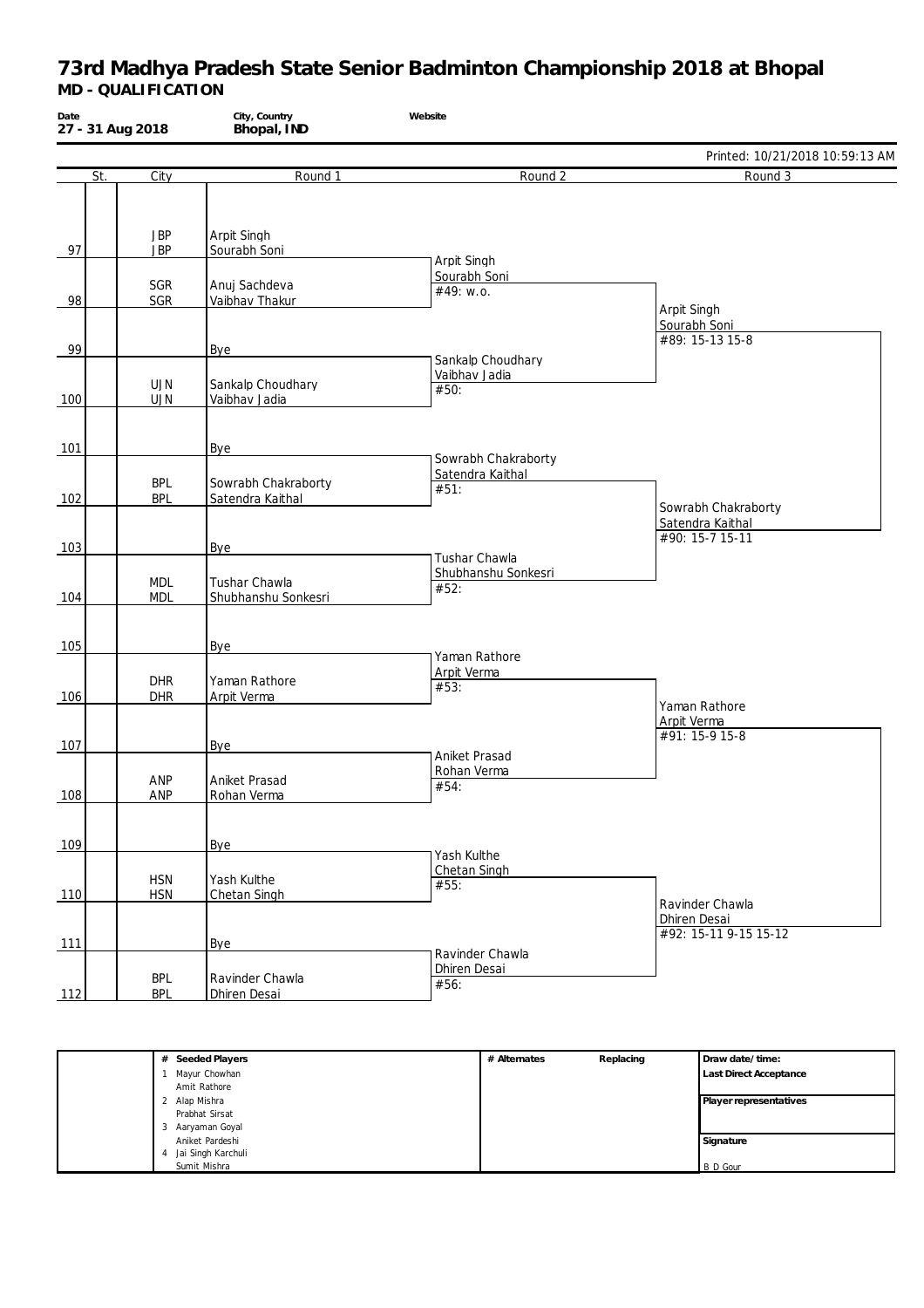| Date<br>27 - 31 Aug 2018 |                            | City, Country<br>Bhopal, IND         | Website                                  |                                                      |
|--------------------------|----------------------------|--------------------------------------|------------------------------------------|------------------------------------------------------|
|                          |                            |                                      |                                          | Printed: 10/21/2018 10:59:13 AM                      |
| St.                      | City                       | Round 1                              | Round 2                                  | Round 3                                              |
| 113                      | <b>MDL</b><br><b>MDL</b>   | Siddharth Patel<br>Aryan Sharma      | Sandeep Kujur                            |                                                      |
| 114                      | <b>DWS</b><br><b>DWS</b>   | Sandeep Kujur<br>Yashraj Pandey      | Yashraj Pandey<br>#57: 15-6 15-8         |                                                      |
| 115                      |                            | Bye                                  |                                          | Divesh Malik<br>Divyansh Sarathe<br>#93: 15-10 15-11 |
| 116                      | <b>BPL</b><br><b>BPL</b>   | Divesh Malik<br>Divyansh Sarathe     | Divesh Malik<br>Divyansh Sarathe<br>#58: |                                                      |
| 117                      |                            | Bye                                  | <b>Tarun Bansal</b>                      |                                                      |
| 118                      | SHV<br>SHV                 | <b>Tarun Bansal</b><br>Dev Sharma    | Dev Sharma<br>#59:                       | Ashok Kumar                                          |
| 119                      |                            | Bye                                  | Ashok Kumar                              | Mohit Shah<br>#94: w.o.                              |
| 120                      | <b>BPL</b><br><b>BPL</b>   | Ashok Kumar<br>Mohit Shah            | Mohit Shah<br>#60:                       |                                                      |
| $121$                    |                            | Bye                                  | <b>Austen Nathaniel</b>                  |                                                      |
| 122                      | <b>MPBA</b><br><b>MPBA</b> | Austen Nathaniel<br>Nilesh Yadav     | Nilesh Yadav<br>#61:                     | Austen Nathaniel                                     |
| 123                      |                            | Bye                                  | Arpit Kelkar                             | Nilesh Yadav<br>#95: 15-3 15-7                       |
| 124                      | <b>BPL</b><br><b>BPL</b>   | Arpit Kelkar<br>Devashish Nema       | Devashish Nema<br>#62:                   |                                                      |
| $125$                    |                            | Bye                                  | Krishankant Dubey                        |                                                      |
| 126                      | GWL<br><b>RTM</b>          | Krishankant Dubey<br>Abhishek Gurjar | Abhishek Gurjar<br>#63:                  | Alap Mishra [2]                                      |
| 127                      |                            | Bye                                  | Alap Mishra [2]                          | Prabhat Sirsat<br>#96: 15-8 15-10                    |
| 128                      | UJN<br><b>UJN</b>          | Alap Mishra [2]<br>Prabhat Sirsat    | Prabhat Sirsat<br>#64:                   |                                                      |

| # Seeded Players        | # Alternates | Replacing | Draw date/time:               |
|-------------------------|--------------|-----------|-------------------------------|
| Mayur Chowhan           |              |           | <b>Last Direct Acceptance</b> |
| Amit Rathore            |              |           |                               |
| 2 Alap Mishra           |              |           | Player representatives        |
| Prabhat Sirsat          |              |           |                               |
| 3 Aaryaman Goyal        |              |           |                               |
| Aniket Pardeshi         |              |           | Signature                     |
| Jai Singh Karchuli<br>4 |              |           |                               |
| Sumit Mishra            |              |           | <b>B</b> D Gour               |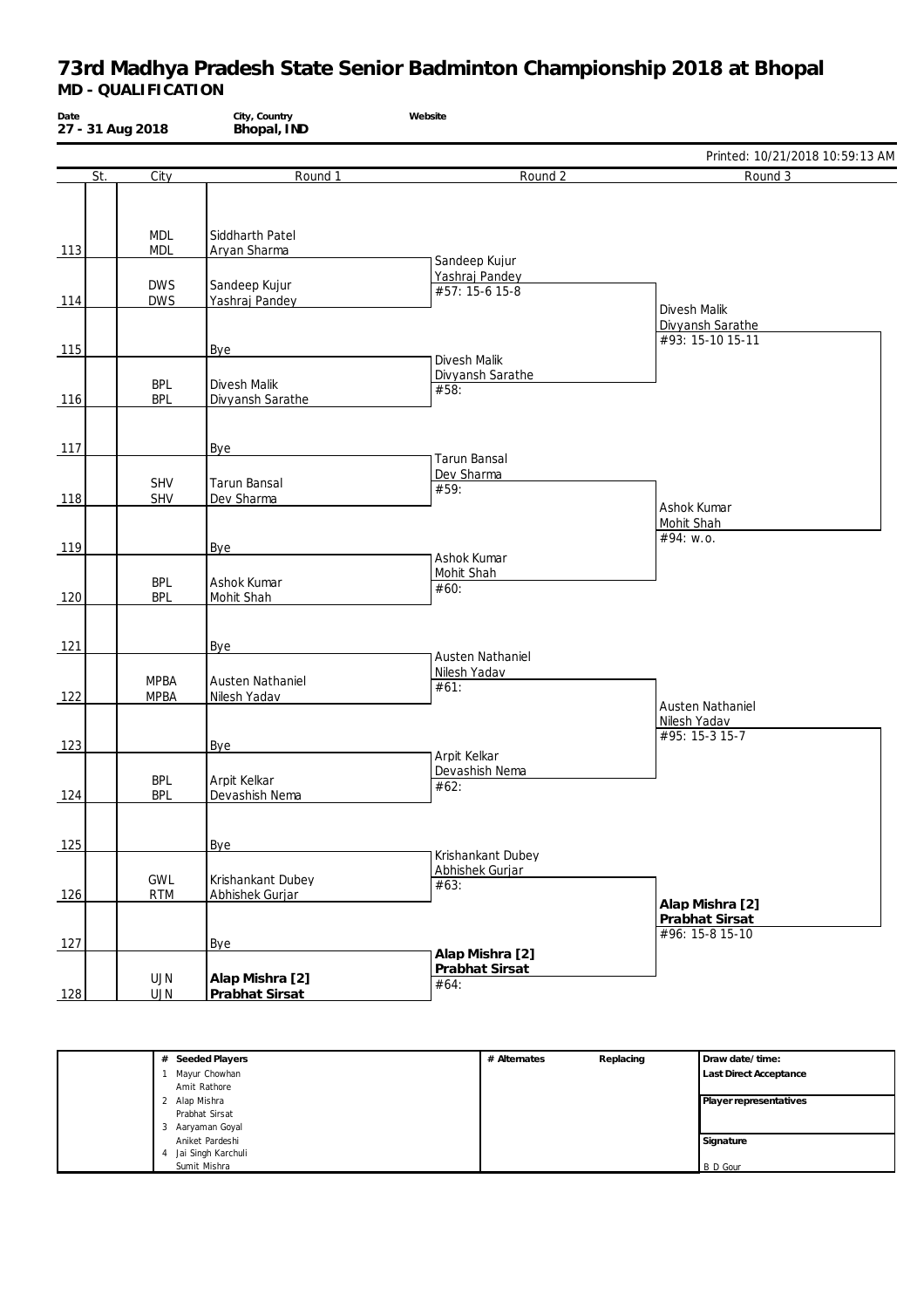| 27 - 31 Aug 2018                                                                                                                                                                                                                                                                                                                       | Bhopal, IND                       |                                         |                                       |    |
|----------------------------------------------------------------------------------------------------------------------------------------------------------------------------------------------------------------------------------------------------------------------------------------------------------------------------------------|-----------------------------------|-----------------------------------------|---------------------------------------|----|
|                                                                                                                                                                                                                                                                                                                                        |                                   |                                         | Printed: 10/21/2018 10:59:13 AM       |    |
| Round 3                                                                                                                                                                                                                                                                                                                                | Round 4                           | Finals                                  | Qualifiers                            |    |
| Mayur Chowhan [1]                                                                                                                                                                                                                                                                                                                      |                                   |                                         |                                       |    |
| <b>Amit Rathore</b><br><b>Wanas Chouragia</b>                                                                                                                                                                                                                                                                                          | Mayur Chowhan [1]<br>Amit Rathore |                                         |                                       |    |
| Anuj Jain                                                                                                                                                                                                                                                                                                                              | #97: 15-1 15-3                    | Mayur Chowhan [1]                       |                                       |    |
| <b>Waxank Bhasin</b>                                                                                                                                                                                                                                                                                                                   |                                   | Amit Rathore                            |                                       |    |
| Rahul Rajak<br>$#8W \cdot \sqrt{W}$                                                                                                                                                                                                                                                                                                    | Mayank Bhasin<br>Rahul Rajak      | #113: 15-10 15-11                       |                                       |    |
| Sanam Singh                                                                                                                                                                                                                                                                                                                            | #98: 14-15 15-8 15-8              |                                         | Akash Chauhan                         |    |
| <b>Balat Sharma</b>                                                                                                                                                                                                                                                                                                                    |                                   |                                         | Anurag Thakkar                        | Q1 |
| Abhay Raj Singh<br>⊊agraw Rai                                                                                                                                                                                                                                                                                                          | Gaurav Rai<br>Sagar Tandon        |                                         | #121: 15-13 15-11                     |    |
| Sagar Tandon                                                                                                                                                                                                                                                                                                                           | #99: w.o.                         | Akash Chauhan                           |                                       |    |
| <del>490</del> 15 hward Wukeri <del>ng</del> 9                                                                                                                                                                                                                                                                                         |                                   | Anurag Thakkar                          |                                       |    |
| Yashkant Singh                                                                                                                                                                                                                                                                                                                         | Akash Chauhan                     | #114: 15-12 15-7                        |                                       |    |
| Akash Ghaybans 15-11<br>Anurag Thakkar                                                                                                                                                                                                                                                                                                 | Anurag Thakkar<br>#100: 15-6 15-9 |                                         |                                       |    |
| Adisva Kample 12                                                                                                                                                                                                                                                                                                                       |                                   |                                         |                                       |    |
|                                                                                                                                                                                                                                                                                                                                        | Lavish Biryani                    |                                         |                                       |    |
| <i>¥ay</i> ish Bisyani<br>Pankaj Mehta                                                                                                                                                                                                                                                                                                 | Pankaj Mehta<br>#101: 15-9 15-11  | Prakhar Banchhor                        |                                       |    |
| 44. PRI PMatch                                                                                                                                                                                                                                                                                                                         |                                   | Shishir Dwivedi                         |                                       |    |
| Shashwat Patel                                                                                                                                                                                                                                                                                                                         | Prakhar Banchhor                  | #115: 15-3 15-1                         |                                       |    |
| <b>Prakhar Banghhor</b><br>Shishir Dwivedi                                                                                                                                                                                                                                                                                             | Shishir Dwivedi                   |                                         | Prakhar Banchhor                      |    |
| $\frac{1}{2}$ 980akcGa45-2                                                                                                                                                                                                                                                                                                             | #102: 15-4 15-10                  |                                         | Shishir Dwivedi                       | Q2 |
| Shankar Samal                                                                                                                                                                                                                                                                                                                          | <b>Akshat Pillev</b>              |                                         | #122: 15-11 15-9                      |    |
| Arshaf Pilley                                                                                                                                                                                                                                                                                                                          | Abhijeet Rajput                   | Hilal Jafri                             |                                       |    |
| Abhijeet Rajput<br>$\frac{1}{2}$ $\frac{1}{2}$ $\frac{1}{2}$ $\frac{1}{2}$ $\frac{1}{2}$ $\frac{1}{2}$ $\frac{1}{2}$ $\frac{1}{2}$ $\frac{1}{2}$ $\frac{1}{2}$ $\frac{1}{2}$ $\frac{1}{2}$ $\frac{1}{2}$ $\frac{1}{2}$ $\frac{1}{2}$ $\frac{1}{2}$ $\frac{1}{2}$ $\frac{1}{2}$ $\frac{1}{2}$ $\frac{1}{2}$ $\frac{1}{2}$ $\frac{1}{2}$ | #103: 15-14 15-9                  | Pawan Prajapati                         |                                       |    |
| Pawan Prajapati<br>4795 Wohammed Shaikh                                                                                                                                                                                                                                                                                                | Hilal Jafri                       | #116: 15-8 15-5                         |                                       |    |
|                                                                                                                                                                                                                                                                                                                                        | Pawan Prajapati                   |                                         |                                       |    |
| Siddharth Sharma<br><b>Bobi Khedekar</b>                                                                                                                                                                                                                                                                                               | #104: 15-14 14-15 15-14           |                                         |                                       |    |
| Gaurav Yogi                                                                                                                                                                                                                                                                                                                            | Ronit Anjana                      |                                         |                                       |    |
| \$899!! A51959 3-15 15-13                                                                                                                                                                                                                                                                                                              | Vaibhav Yadav                     |                                         |                                       |    |
| Vaibhav Yadav<br>⊊binaq Khan                                                                                                                                                                                                                                                                                                           | #105: 15-11 15-13                 | Ronit Anjana                            |                                       |    |
| Vijendra Singh                                                                                                                                                                                                                                                                                                                         | Chirag Khan                       | Vaibhav Yadav<br>#117: 15-9 10-15 15-11 |                                       |    |
| Preshapi Sharim                                                                                                                                                                                                                                                                                                                        | Vijendra Singh                    |                                         |                                       |    |
| Rishik Verma<br><b>Tagayers Singh Matharu</b>                                                                                                                                                                                                                                                                                          | #106: 15-8 14-15 15-8             |                                         | Aaryaman Goyal [3]<br>Aniket Pardeshi | Q3 |
| Ravi Rai                                                                                                                                                                                                                                                                                                                               | <b>Tanveer Singh Matharu</b>      |                                         | #123: 15-12 13-15 15-13               |    |
| <b>Prestishu Muraska3</b>                                                                                                                                                                                                                                                                                                              | Ravi Rai                          |                                         |                                       |    |
| Ayush Trivedi                                                                                                                                                                                                                                                                                                                          | #107: 15-9 15-8                   | Aaryaman Goyal [3]                      |                                       |    |
| Aman Barod<br>Rohit Gupta                                                                                                                                                                                                                                                                                                              | Aaryaman Goyal [3]                | Aniket Pardeshi<br>#118: 15-13 15-9     |                                       |    |
| <u> #ब्राणकाकानुक्यक् दि ।</u>                                                                                                                                                                                                                                                                                                         | Aniket Pardeshi                   |                                         |                                       |    |
| Aniket Pardeshi                                                                                                                                                                                                                                                                                                                        | #108: 15-12 15-12                 |                                         |                                       |    |
| #698! P59415-10<br>Sourabh Soni                                                                                                                                                                                                                                                                                                        | Sowrabh Chakraborty               |                                         |                                       |    |
| Severant Charlestorty                                                                                                                                                                                                                                                                                                                  | Satendra Kaithal                  |                                         |                                       |    |
| Satendra Kaithal                                                                                                                                                                                                                                                                                                                       | #109: 15-6 15-5                   | Yaman Rathore                           |                                       |    |
| <b><i>¥en</i>man Rathere1</b><br>Arpit Verma                                                                                                                                                                                                                                                                                           | Yaman Rathore                     | Arpit Verma                             |                                       |    |
| <b>Payinderchawla</b>                                                                                                                                                                                                                                                                                                                  | Arpit Verma                       | #119: 15-9 15-12                        |                                       |    |
| Dhiren Desai                                                                                                                                                                                                                                                                                                                           | #110: 7-15 15-14 15-13            |                                         | Alap Mishra [2]                       |    |
| PUSR MAIK9-15 15-12                                                                                                                                                                                                                                                                                                                    | Divesh Malik                      |                                         | Prabhat Sirsat                        | Q4 |
| Divyansh Sarathe<br>$4999$ REUMBRE-11                                                                                                                                                                                                                                                                                                  | Divyansh Sarathe                  |                                         | #124: 15-12 15-11                     |    |
| Mohit Shah                                                                                                                                                                                                                                                                                                                             | #111: 15-11 15-9                  | Alap Mishra [2]                         |                                       |    |
| <del>Austen Nathaniel</del>                                                                                                                                                                                                                                                                                                            | Alap Mishra [2]                   | Prabhat Sirsat                          |                                       |    |
| Nilesh Yadav<br>Abap Mishra 121                                                                                                                                                                                                                                                                                                        | Prabhat Sirsat                    | #120: 15-14 15-11                       |                                       |    |
| Prabhat Sirsat                                                                                                                                                                                                                                                                                                                         | #112: 15-4 15-9                   |                                         |                                       |    |
| #96: 15-8 15-10                                                                                                                                                                                                                                                                                                                        |                                   |                                         |                                       |    |
|                                                                                                                                                                                                                                                                                                                                        |                                   |                                         |                                       |    |
| # Seeded Players                                                                                                                                                                                                                                                                                                                       |                                   | Replacing<br># Alternates               | Draw date/time:                       |    |
| 1 Mayur Chowhan<br>Amit Rathore                                                                                                                                                                                                                                                                                                        |                                   |                                         | Last Direct Acceptance                |    |
| 2 Alap Mishra                                                                                                                                                                                                                                                                                                                          |                                   |                                         | Player representatives                |    |
| Prabhat Sirsat                                                                                                                                                                                                                                                                                                                         |                                   |                                         |                                       |    |
| 3 Aaryaman Goyal<br>Aniket Pardeshi                                                                                                                                                                                                                                                                                                    |                                   |                                         | Signature                             |    |
| Jai Singh Karchuli<br>4                                                                                                                                                                                                                                                                                                                |                                   |                                         |                                       |    |
| Sumit Mishra                                                                                                                                                                                                                                                                                                                           |                                   |                                         | <b>B</b> D Gour                       |    |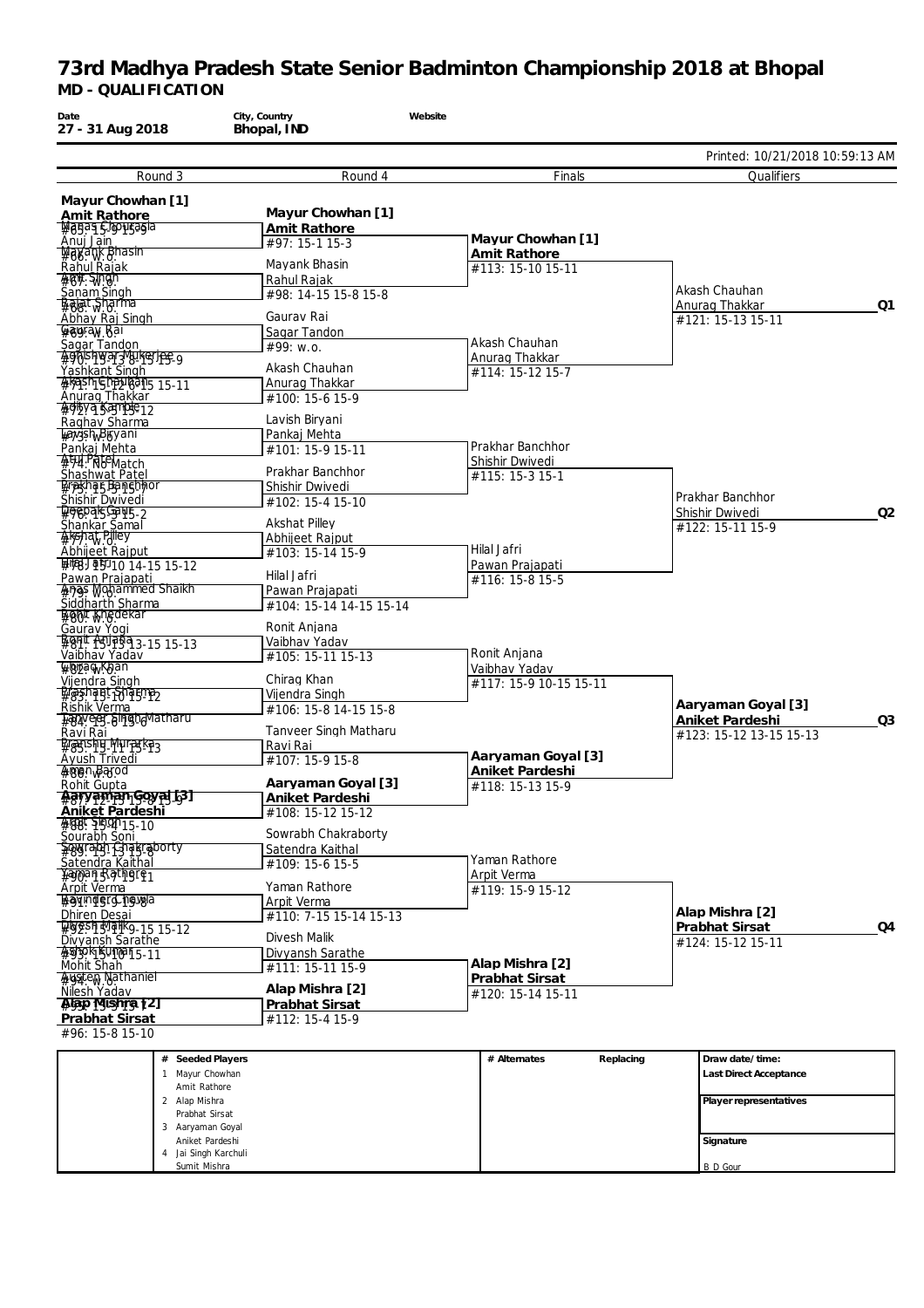## **73rd Madhya Pradesh State Senior Badminton Championship 2018 at Bhopal** *MD*

| Date           |           | 27 - 31 Aug 2018           | City, Country<br>Bhopal, IND           | Website                                 |                                          |                                       |                                       |
|----------------|-----------|----------------------------|----------------------------------------|-----------------------------------------|------------------------------------------|---------------------------------------|---------------------------------------|
|                |           |                            |                                        |                                         |                                          |                                       | Printed: 9/11/2018 9:22:33 AM         |
|                | St.       | City                       | Round 1                                | Quarterfinals                           | Semifinals                               | Final                                 | Winner                                |
| 1              |           | <b>DHR</b><br>DHR          | Piyush Bobade [1]<br>Shubham Prajapati | Piyush Bobade [1]                       |                                          |                                       |                                       |
| $\overline{2}$ | Q         | <b>IDR</b><br><b>IDR</b>   | Aaryaman Goyal<br>Aniket Pardeshi      | Shubham Prajapati<br>#1: 21-13 21-19    | Piyush Bobade [1]                        |                                       |                                       |
| 3              |           | <b>SHR</b><br><b>RWA</b>   | Himanshu Mukati<br>Shubham Paraste     | Nakshatra Bhakar                        | Shubham Prajapati<br>#9: 21-16 21-18     |                                       |                                       |
| 4              |           | <b>DHR</b><br>DHR          | Nakshatra Bhakar<br>Aditya Chouhan     | Aditya Chouhan<br>#2: 21-18 21-17       |                                          | Piyush Bobade [1]                     |                                       |
| 5              |           | <b>DHR</b><br><b>DHR</b>   | Aman Raikwar [4]<br>Yash Raikwar       | Aman Raikwar [4]                        |                                          | Shubham Prajapati<br>#13: 21-17 21-16 |                                       |
| 6              |           | <b>GWL</b><br><b>UJN</b>   | Yogesh Gaur<br>Palash Vyas             | Yash Raikwar<br>#3: 21-10 21-19         | Alap Mishra                              |                                       |                                       |
| $\overline{7}$ | <b>WC</b> | <b>BPL</b><br><b>BPL</b>   | Jayant Alone<br>Amit Patankar          | Alap Mishra                             | Prabhat Sirsat<br>#10: 21-9 21-15        |                                       |                                       |
| 8 <sup>1</sup> | Q         | <b>UJN</b><br><b>UJN</b>   | Alap Mishra<br>Prabhat Sirsat          | Prabhat Sirsat<br>#4: 18-21 21-15 21-13 |                                          |                                       | Piyush Bobade [1]                     |
| 9              | Q         | <b>BPL</b><br><b>STN</b>   | Prakhar Banchhor<br>Shishir Dwivedi    | Prakhar Banchhor                        |                                          |                                       | Shubham Prajapati<br>#15: 23-21 21-18 |
| 10             |           | <b>UJN</b><br>DHR          | Jitendra Dagar<br>Prateek Singh        | Shishir Dwivedi<br>#5: 23-21 21-19      | Nipender Singh [3]                       |                                       |                                       |
| 11             |           | <b>CHW</b><br><b>CHW</b>   | Apoorv Agrey<br>Lovel Khanduja         | Nipender Singh [3]                      | Aazad Yadav<br>#11: 16-21 21-17 21-19    |                                       |                                       |
| 12             |           | <b>DHR</b><br><b>DHR</b>   | Nipender Singh [3]<br>Aazad Yadav      | Aazad Yadav<br>#6: 21-15 24-22          |                                          | Akash Chauhan                         |                                       |
| 13             | Q         | <b>UJN</b><br><b>UJN</b>   | Akash Chauhan<br>Anurag Thakkar        | Akash Chauhan                           |                                          | Anurag Thakkar<br>#14: 21-14 21-12    |                                       |
| 14             |           | <b>MPBA</b><br><b>MPBA</b> | Astitva Kale<br>Priyansh Kushwani      | Anurag Thakkar<br>#7: 21-14 24-22       | Akash Chauhan                            |                                       |                                       |
| 15             |           | <b>BPL</b><br><b>BPL</b>   | Rishabh Shukla<br>Piyush Verma         | Pramesh Patidar [2]                     | Anurag Thakkar<br>#12: 21-14 13-21 21-16 |                                       |                                       |
| 16             |           | DHR<br><b>DHR</b>          | Pramesh Patidar [2]<br>Sanjay Thakur   | Sanjay Thakur<br>#8: 21-14 21-15        |                                          |                                       |                                       |

| # Seeded Players  | # Lucky Losers | Replacing | Draw date/time:               |
|-------------------|----------------|-----------|-------------------------------|
| Piyush Bobade     |                |           | <b>Last Direct Acceptance</b> |
| Shubham Prajapati |                |           |                               |
| 2 Pramesh Patidar |                |           | Player representatives        |
| Sanjay Thakur     |                |           |                               |
| 3 Nipender Singh  |                |           |                               |
| Aazad Yadav       |                |           | Signature                     |
| Aman Raikwar      |                |           |                               |
| Yash Raikwar      |                |           | <b>B</b> D Gour               |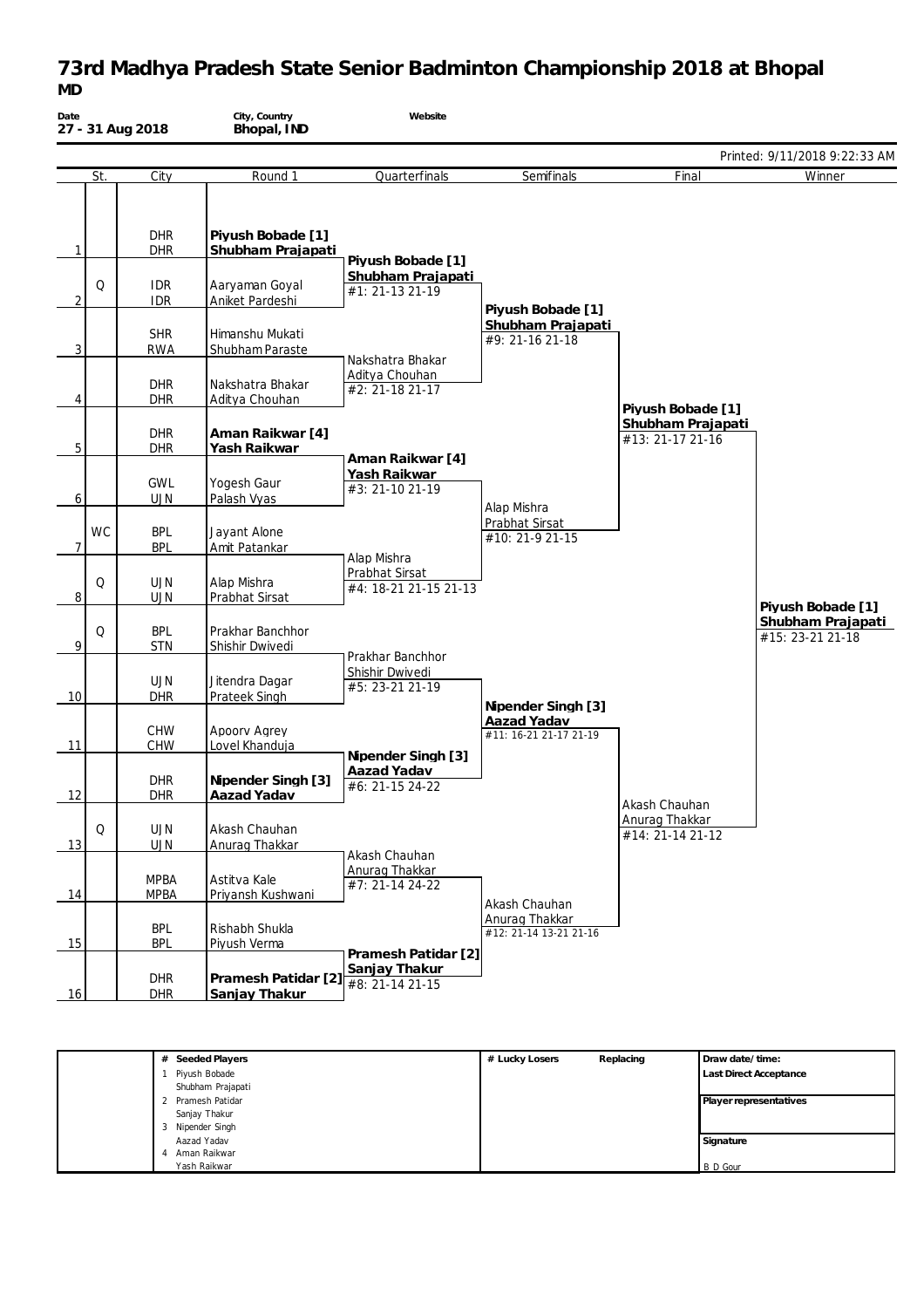| Date           |            | 27 - 31 Aug 2018           | City, Country<br>Bhopal, IND            | Website                                          |                                                          |                                                 |    |
|----------------|------------|----------------------------|-----------------------------------------|--------------------------------------------------|----------------------------------------------------------|-------------------------------------------------|----|
|                |            |                            |                                         |                                                  |                                                          | Printed: 10/21/2018 10:59:30 AM                 |    |
|                | St.        | City                       | Round 1                                 | Round 2                                          | Finals                                                   | Qualifiers                                      |    |
| $\mathbf{1}$   |            | <b>MPBA</b><br><b>MPBA</b> | Shavi Bhatnagar [1]<br>Tanishka Malakar | Shavi Bhatnagar [1]                              |                                                          |                                                 |    |
| 2              |            | <b>IDR</b><br><b>IDR</b>   | Manvi Draboo<br>Arya Khandelwal         | Tanishka Malakar<br>#1: 15-2 15-3                |                                                          |                                                 |    |
| $\mathbf{3}$   |            | <b>JBP</b><br><b>JBP</b>   | Devyani Balwada<br>Unnati Shrivastava   | Devyani Balwada                                  | Shavi Bhatnagar [1]<br>Tanishka Malakar<br>#9: 15-7 15-9 |                                                 |    |
| 4              |            | <b>IDR</b><br><b>IDR</b>   | Rishita Shukla<br>Ishika Yadav          | Unnati Shrivastava<br>#2: 15-9 15-4              |                                                          | Shavi Bhatnagar [1]                             |    |
| 5              |            | <b>MPBA</b><br><b>MPBA</b> | Mihika Bhargav<br>Palak Kakani          |                                                  |                                                          | Tanishka Malakar<br>#13: 15-6 12-15 15-10       | Q1 |
| 6              |            | <b>BPL</b><br><b>HSN</b>   | Drishti Gupta<br>Soumya Shrivastava     | Mihika Bhargav<br>Palak Kakani<br>#3: 15-6 15-14 | Mihika Bhargav                                           |                                                 |    |
| 7              |            | <b>MPBA</b><br><b>MPBA</b> | Gauri Chitte<br>Riju Patidar            | Gauri Chitte                                     | Palak Kakani<br>#10: 15-7 15-8                           |                                                 |    |
| 8 <sup>1</sup> |            | <b>BPL</b><br><b>BPL</b>   | Garima Sapre<br>Tanishka Mihi Varma     | Riju Patidar<br>#4: 15-5 15-6                    |                                                          |                                                 |    |
| 9              |            | <b>MPBA</b><br><b>MPBA</b> | Sneha Dhanodkar<br>Shikha Upasani       | Sneha Dhanodkar                                  |                                                          |                                                 |    |
| 10             |            | <b>BPL</b><br><b>BPL</b>   | Shriya Dubey<br>Aditi Yadav             | Shikha Upasani<br>#5: w.o.                       | Rohini Bilawar                                           |                                                 |    |
| 11             |            | <b>MPBA</b><br><b>MPBA</b> | Rohini Bilawar<br>Shreya Rahatekar      | Rohini Bilawar                                   | Shreya Rahatekar<br>#11: 15-3 15-4                       |                                                 |    |
| 12             | <b>WDN</b> | <b>IDR</b><br><b>IDR</b>   | Aastha Gupta<br>Nandini Tarole          | Shreya Rahatekar<br>#6: No Match                 |                                                          |                                                 |    |
| 13             | <b>WDN</b> | <b>IDR</b><br><b>IDR</b>   | Shrishti Gupta<br>Priyanka Thakur       |                                                  |                                                          | Aishwarya Mehta<br>Khusi Sen<br>#14: 15-13 15-4 | Q2 |
| 14             |            | <b>DHR</b><br><b>BPL</b>   | Foziya Khan<br>Himresha Puri            | Foziya Khan<br>Himresha Puri<br>#7: No Match     | Aishwarya Mehta                                          |                                                 |    |
| 15             |            | DHR<br>DHR                 | Aishwarya Mehta<br>Khusi Sen            | Aishwarya Mehta                                  | Khusi Sen<br>#12: 15-5 15-6                              |                                                 |    |
| 16             |            | <b>IDR</b><br><b>IDR</b>   | Devyani Chouhan<br>Disha Khandelwal     | Khusi Sen<br>#8: 15-3 15-6                       |                                                          |                                                 |    |

| Seeded Players<br># | # Alternates | Replacing | Draw date/time:               |
|---------------------|--------------|-----------|-------------------------------|
| Shavi Bhatnagar     |              |           | <b>Last Direct Acceptance</b> |
| Tanishka Malakar    |              |           |                               |
|                     |              |           | Player representatives        |
|                     |              |           |                               |
|                     |              |           |                               |
|                     |              |           | Signature                     |
|                     |              |           |                               |
|                     |              |           | <b>B</b> D Gour               |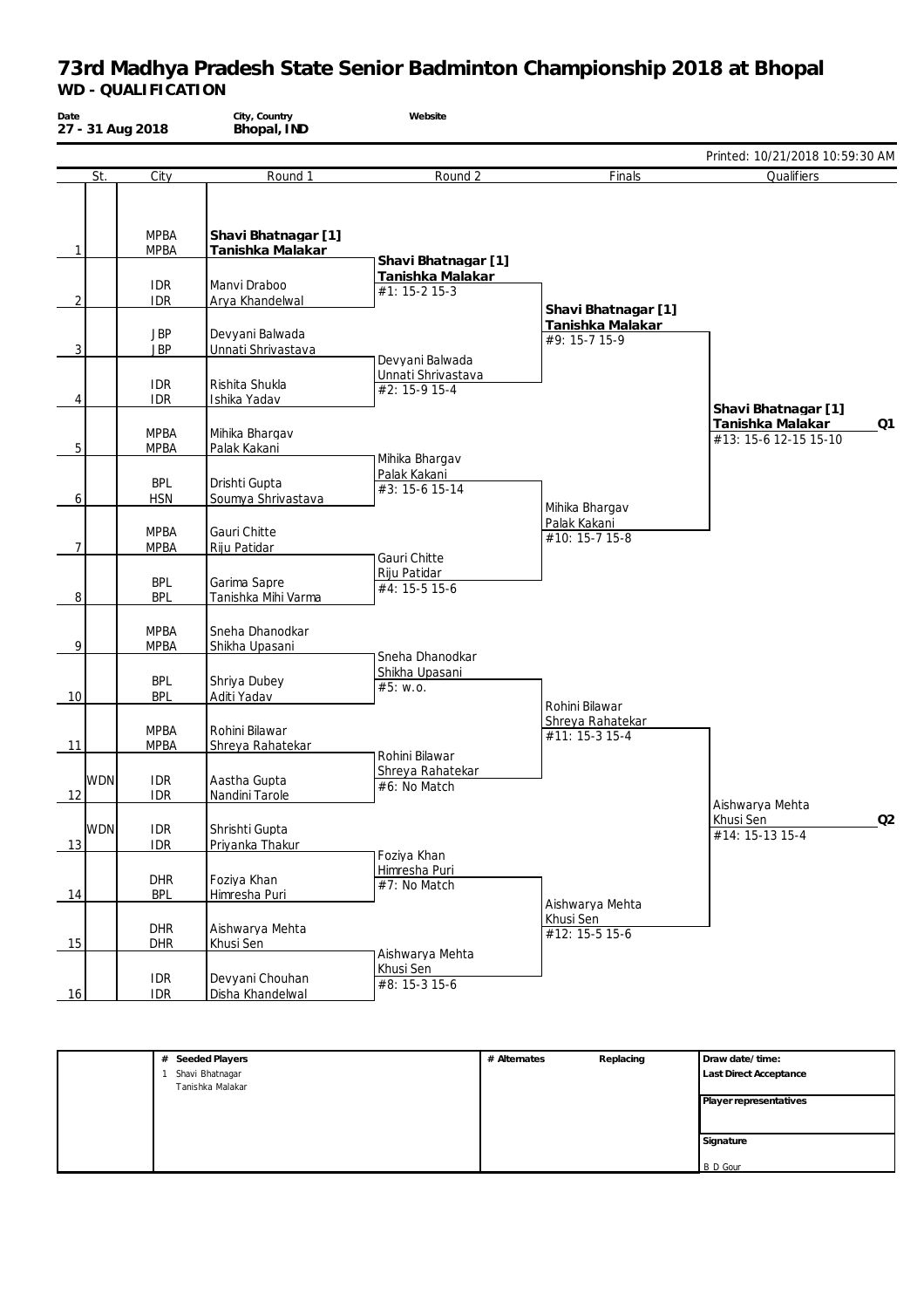# **73rd Madhya Pradesh State Senior Badminton Championship 2018 at Bhopal** *WD*

| Date<br>27 - 31 Aug 2018 |                            | City, Country<br>Bhopal, IND        | Website                                                |                                                              |                                                 |
|--------------------------|----------------------------|-------------------------------------|--------------------------------------------------------|--------------------------------------------------------------|-------------------------------------------------|
|                          |                            |                                     |                                                        |                                                              | Printed: 9/11/2018 9:22:46 AM                   |
| St.                      | City                       | Quarterfinals                       | Semifinals                                             | Final                                                        | Winner                                          |
| 1                        | <b>BPL</b><br><b>BPL</b>   | Aditi Verma [1]<br>Anisha Wase      |                                                        |                                                              |                                                 |
| 2                        | <b>RWA</b><br><b>JBP</b>   | Poonam Pandey<br>Pranjali Suresh    | Aditi Verma [1]<br>Anisha Wase<br>#1: 21-9 21-9        |                                                              |                                                 |
| Q<br>$\overline{3}$      | <b>MPBA</b><br><b>MPBA</b> | Shavi Bhatnagar<br>Tanishka Malakar |                                                        | Shavi Bhatnagar<br>Tanishka Malakar<br>#5: 21-18 13-21 21-18 |                                                 |
| 4                        | <b>UJN</b><br>CHW          | Vijeta Bhargava<br>Khushboo Patel   | Shavi Bhatnagar<br>Tanishka Malakar<br>#2: W.0.        |                                                              |                                                 |
| Q<br>5                   | <b>DHR</b><br>DHR          | Aishwarya Mehta<br>Khusi Sen        |                                                        |                                                              | Kirti Prasad<br>Anshu Sharma<br>#7: 21-16 21-18 |
| 6                        | <b>DHR</b><br><b>RTM</b>   | Kirti Prasad<br>Anshu Sharma        | Kirti Prasad<br>Anshu Sharma<br>$#3: 21-6 21-17$       |                                                              |                                                 |
| WC<br>$\overline{7}$     | <b>BPL</b><br><b>BPL</b>   | Priyanka Pant<br>Garima Sanjeev     |                                                        | Kirti Prasad<br>Anshu Sharma<br>#6: 20-22 21-18 21-10        |                                                 |
| 8                        | <b>MPBA</b><br><b>UJN</b>  | Muskan Rathore [2]<br>Aastha Sharma | Muskan Rathore [2]<br>Aastha Sharma<br>#4: 21-12 21-15 |                                                              |                                                 |

| Seeded Players<br># | # Lucky Losers                  | Replacing | Draw date/time:               |
|---------------------|---------------------------------|-----------|-------------------------------|
| Aditi Verma         |                                 |           | <b>Last Direct Acceptance</b> |
| Anisha Wase         |                                 |           |                               |
| $\mathcal{D}$       |                                 |           | Player representatives        |
|                     |                                 |           |                               |
|                     |                                 |           |                               |
|                     |                                 |           | Signature                     |
|                     |                                 |           | <b>B</b> D Gour               |
|                     | Muskan Rathore<br>Aastha Sharma |           |                               |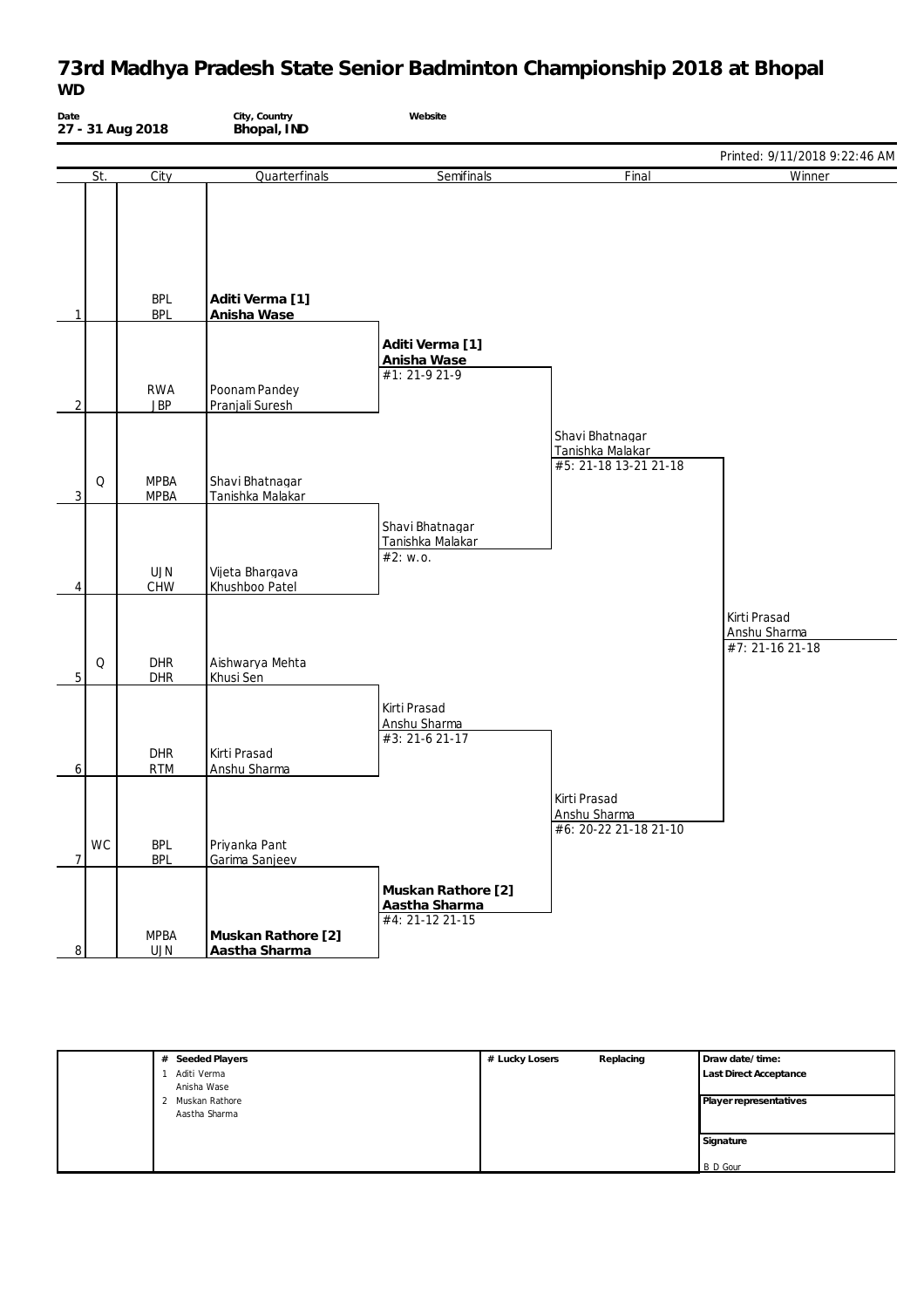| Date<br>27 - 31 Aug 2018 |                            | City, Country<br>Bhopal, IND                | Website                       |                                                               |                                   |                                       |
|--------------------------|----------------------------|---------------------------------------------|-------------------------------|---------------------------------------------------------------|-----------------------------------|---------------------------------------|
|                          |                            |                                             |                               |                                                               |                                   | Printed: 10/21/2018 10:59:45 AM       |
| St.                      | City                       | Round 1                                     | Round 2                       | Round 3                                                       | Finals                            | Qualifiers                            |
| 1                        | <b>SHR</b><br><b>DHR</b>   | H. Mukati [1]<br>Foziya Khan                | H. Mukati [1]                 |                                                               |                                   |                                       |
|                          |                            |                                             | Foziya Khan<br>#1:            |                                                               |                                   |                                       |
| $\overline{2}$<br>3      | SGR<br><b>JBP</b>          | Bye<br>Vaibhav Thakur<br>Unnati Shrivastava | Vaibhav Thakur                | Vaibhav Thakur<br>Unnati Shrivastava<br>#17: 15-13 9-15 15-11 |                                   |                                       |
| 4                        |                            | Bye                                         | Unnati Shrivastava<br>#2:     |                                                               | Astitva Kale                      |                                       |
| 5                        | <b>MPBA</b><br><b>MPBA</b> | Astitva Kale<br>Rohini Bilawar              | Astitva Kale                  |                                                               | Rohini Bilawar<br>#25: 15-13 15-8 |                                       |
| 6                        |                            | Bye                                         | Rohini Bilawar<br>#3:         | Astitva Kale                                                  |                                   |                                       |
| 7                        | <b>BPL</b><br><b>BPL</b>   | Anurag Richhariya<br>Itisha Gupta           | Anurag Richhariya             | Rohini Bilawar<br>#18: w.o.                                   |                                   |                                       |
| 8                        | CHW<br><b>CHW</b>          | Siddharth Sharma<br>Kajol Mandol            | Itisha Gupta<br>#4: w.o.      |                                                               |                                   | Aazad Yadav                           |
| 9                        | <b>HSN</b><br><b>BPL</b>   | Yash Kulthe<br>Drishti Gupta                | Yash Kulthe                   |                                                               |                                   | Anshu Sharma<br>Q1<br>#29: 15-8 15-11 |
| 10                       |                            | Bye                                         | Drishti Gupta<br>#5:          |                                                               |                                   |                                       |
| 11                       | <b>UJN</b><br><b>MPBA</b>  | Palash Vyas<br>Palak Kakani                 | Palash Vyas                   | Palash Vyas<br>Palak Kakani<br>#19: 15-13 15-9                |                                   |                                       |
| 12                       |                            | Bye                                         | Palak Kakani<br>#6:           |                                                               | Aazad Yadav                       |                                       |
| 13                       | <b>BPL</b><br><b>BPL</b>   | Karan Yadav<br>Aditi Yadav                  | Karan Yadav                   |                                                               | Anshu Sharma<br>#26: 15-6 15-14   |                                       |
| 14                       |                            | Bye                                         | Aditi Yadav<br>#7:            | Aazad Yadav                                                   |                                   |                                       |
| 15                       | DHR<br><b>RTM</b>          | Aazad Yadav<br>Anshu Sharma                 | Aazad Yadav                   | Anshu Sharma<br>#20: 15-5 15-8                                |                                   |                                       |
| 16                       | GWL<br><b>JBP</b>          | Krishankant Dubey<br>Devyani Balwada        | Anshu Sharma<br>#8: 15-9 15-7 |                                                               |                                   |                                       |

| # Seeded Players  | # Alternates | Replacing | Draw date/time:        |
|-------------------|--------------|-----------|------------------------|
| Himanshu Mukati   |              |           | Last Direct Acceptance |
| Foziya Khan       |              |           |                        |
| 2 Shubham Paraste |              |           | Player representatives |
| Poonam Pandey     |              |           |                        |
|                   |              |           |                        |
|                   |              |           | Signature              |
|                   |              |           |                        |
|                   |              |           | <b>B</b> D Gour        |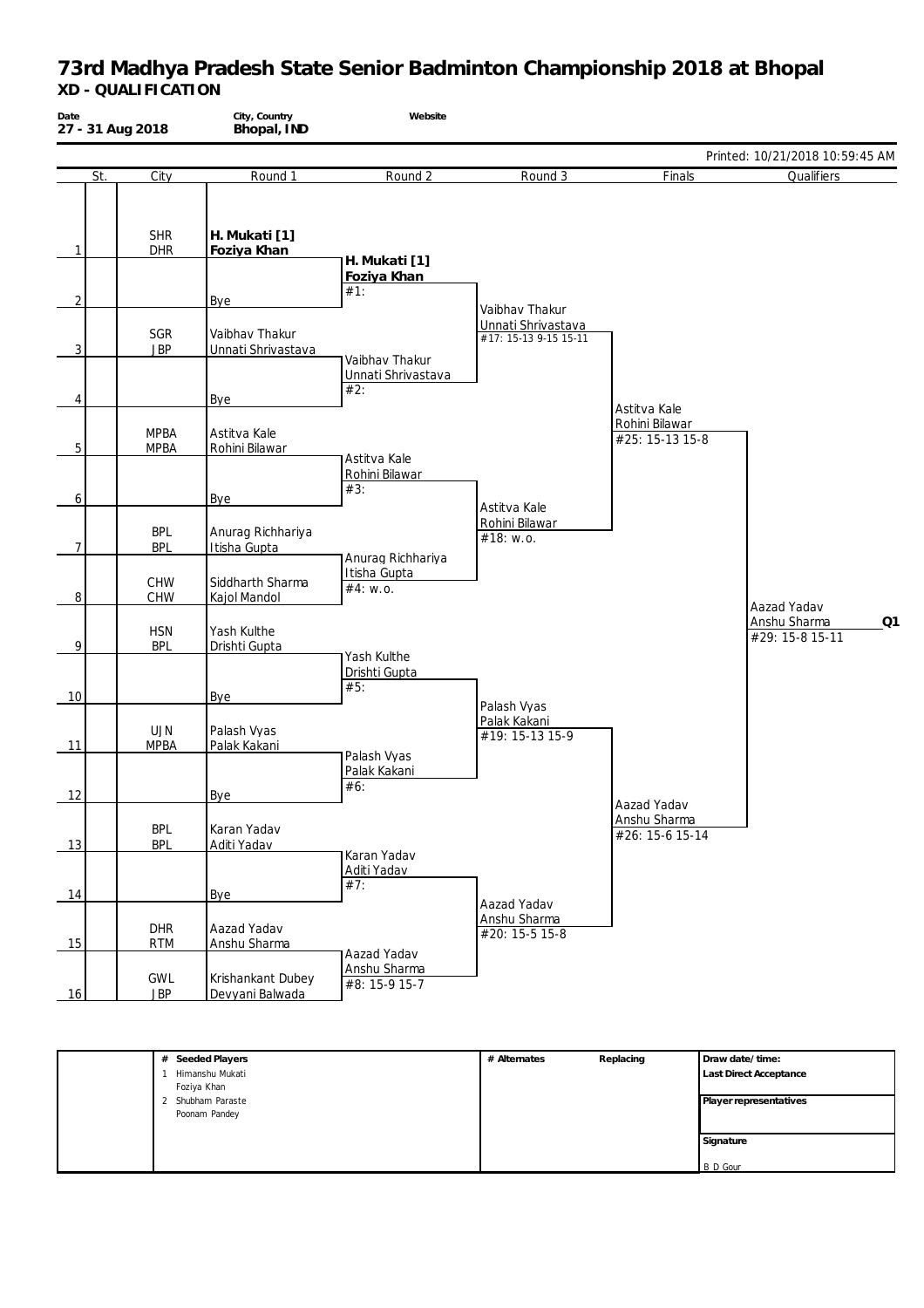| Date | 27 - 31 Aug 2018           | City, Country<br>Bhopal, IND       | Website                                 |                                                    |                                                        |                                          |
|------|----------------------------|------------------------------------|-----------------------------------------|----------------------------------------------------|--------------------------------------------------------|------------------------------------------|
|      |                            |                                    |                                         |                                                    |                                                        | Printed: 10/21/2018 10:59:45 AM          |
| St.  | City                       | Round 1                            | Round 2                                 | Round 3                                            | Finals                                                 | Qualifiers                               |
| 17   | <b>JBP</b><br><b>UJN</b>   | Jayesh Verma<br>Anjali Bhargav     | Jasdeep Singh                           |                                                    |                                                        |                                          |
|      | <b>BPL</b>                 | Jasdeep Singh                      | Kanak Sharma                            |                                                    |                                                        |                                          |
| 18   | <b>BPL</b>                 | Kanak Sharma                       | #9: 15-5 15-12                          |                                                    |                                                        |                                          |
| 19   |                            | Bye                                | Yash Raikwar                            | Yash Raikwar<br>Aishwarya Mehta<br>#21: 15-4 15-12 |                                                        |                                          |
|      |                            |                                    | Aishwarya Mehta                         |                                                    |                                                        |                                          |
| 20   | <b>DHR</b><br><b>DHR</b>   | Yash Raikwar<br>Aishwarya Mehta    | #10:                                    |                                                    |                                                        |                                          |
| 21   |                            | Bye                                |                                         |                                                    | Yash Raikwar<br>Aishwarya Mehta<br>#27: 15-9 7-15 15-9 |                                          |
|      |                            |                                    | Chetan Singh                            |                                                    |                                                        |                                          |
| 22   | <b>HSN</b><br><b>HSN</b>   | Chetan Singh<br>Soumya Shrivastava | Soumya Shrivastava<br>#11:              | Akash Chauhan                                      |                                                        |                                          |
|      |                            |                                    |                                         | Muskan Rathore<br>#22: 15-6 15-13                  |                                                        |                                          |
| 23   |                            | Bye                                |                                         |                                                    |                                                        |                                          |
| 24   | <b>UJN</b><br><b>MPBA</b>  | Akash Chauhan<br>Muskan Rathore    | Akash Chauhan<br>Muskan Rathore<br>#12: |                                                    |                                                        | Yash Raikwar                             |
| 25   | <b>JBP</b><br><b>JBP</b>   | Pranav Jain<br>Pranjali Suresh     | Amit Saxena                             |                                                    |                                                        | Aishwarya Mehta<br>Q2<br>#30: 15-12 15-9 |
| 26   | <b>MPBA</b><br><b>MPBA</b> | Amit Saxena<br>Shreya Rahatekar    | Shreya Rahatekar<br>#13: 15-8 15-10     | Amit Saxena                                        |                                                        |                                          |
| 27   |                            | Bye                                | Prasanna Halde                          | Shreya Rahatekar<br>#23: w.o.                      |                                                        |                                          |
| 28   | <b>BPL</b><br><b>BPL</b>   | Prasanna Halde<br>Poonam Tatwawadi | Poonam Tatwawadi<br>#14:                |                                                    | Pramesh Patidar                                        |                                          |
| 29   |                            | Bye                                | Pramesh Patidar                         |                                                    | Khusi Sen<br>#28: 15-9 15-12                           |                                          |
| 30   | <b>DHR</b><br><b>DHR</b>   | Pramesh Patidar<br>Khusi Sen       | Khusi Sen<br>#15:                       | Pramesh Patidar                                    |                                                        |                                          |
| 31   |                            | Bye                                | S. Paraste [2]                          | Khusi Sen<br>#24: 15-6 15-7                        |                                                        |                                          |
| 32   | <b>RWA</b><br><b>RWA</b>   | S. Paraste [2]<br>Poonam Pandey    | Poonam Pandey<br>#16:                   |                                                    |                                                        |                                          |

| # Seeded Players  | # Alternates | Replacing | Draw date/time:        |
|-------------------|--------------|-----------|------------------------|
| Himanshu Mukati   |              |           | Last Direct Acceptance |
| Foziya Khan       |              |           |                        |
| 2 Shubham Paraste |              |           | Player representatives |
| Poonam Pandey     |              |           |                        |
|                   |              |           |                        |
|                   |              |           | Signature              |
|                   |              |           |                        |
|                   |              |           | <b>B</b> D Gour        |